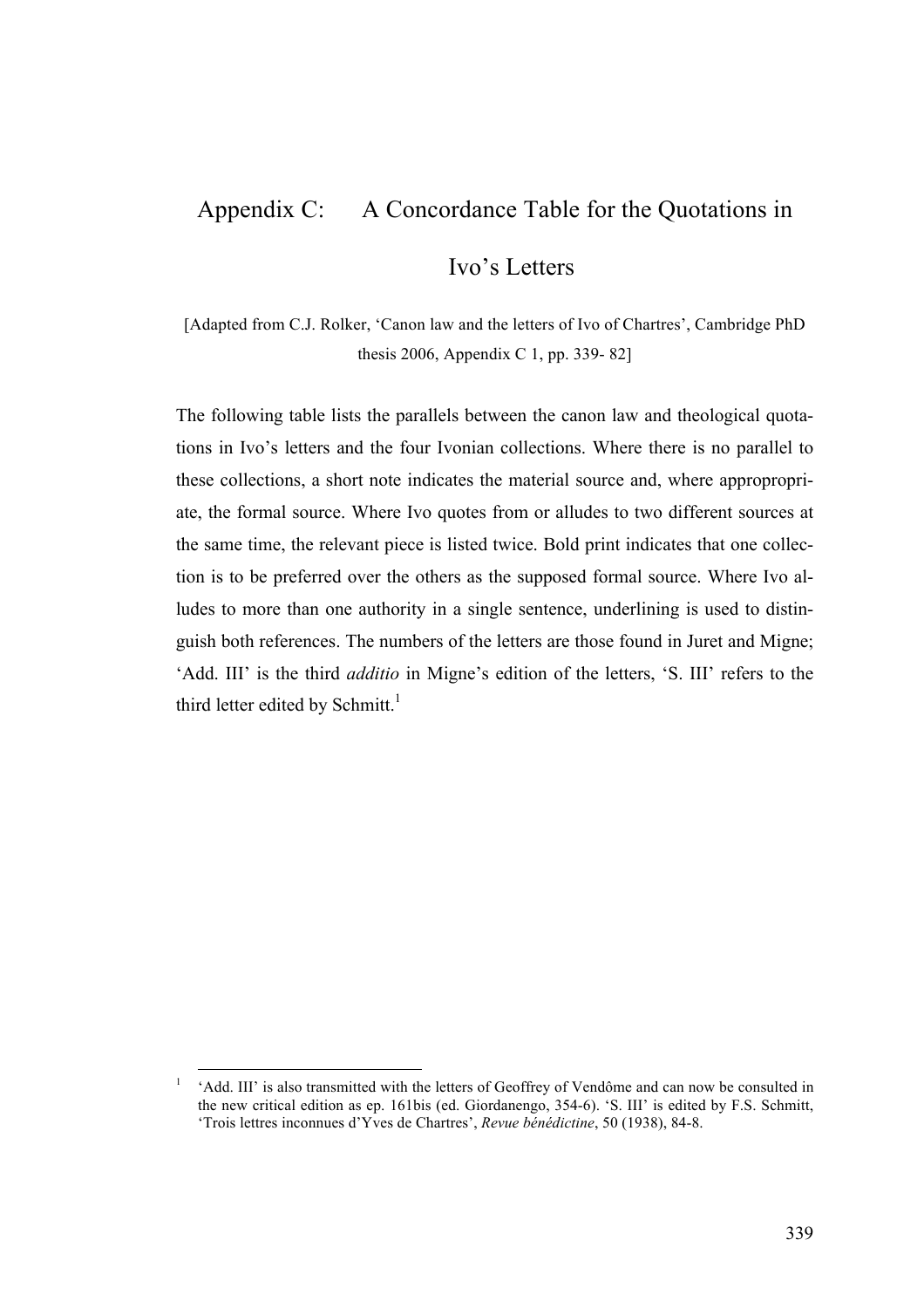| ep.        | $Incipit - Explicit$                                                                                           | Tripartita<br>$\mathsf{A}$ | Decretum              | Tripartita<br><sub>B</sub> | Panormia |
|------------|----------------------------------------------------------------------------------------------------------------|----------------------------|-----------------------|----------------------------|----------|
| 008.0      | Hereticum esse constat   $om$ .<br>qui Romane ecclesie non<br>concordat. $^{2}$                                |                            | om.                   | om.                        | om.      |
| 008.0<br>2 | Nobis opponunt canones $ A1.46, c.2 $<br>$dum$ nesciunt quid –<br>secunda decreta mandau-<br>erunt.            |                            | $\mathbf{v}$ , c. 9   | om.                        | om.      |
| 3          | 008.0   Qua traditione maiorum   A1.46, c. 2<br>apostolicam sedem in iu-<br>dicium uocant.                     |                            | $\mathbf{v}$ , c. 9   | om.                        | om.      |
| 4          | 008.0   Viderint ergo si alios   A1.46, c. 2<br>habent canones – uocare<br>non possunt.                        |                            | $\mathbf{v}$ , c. 9   | om.                        | om.      |
| 5          | 008.0   Nullus Aldricum iudicet   A1.55, c. 1<br>aut iudicare presumat –<br>suam dispositionibus nos-<br>tris. |                            | v, c. 11<br>v, c. 349 | om.                        | om.      |

 <sup>2</sup> Gregory VII, *Dictatus pape*, c. 26 (MGH. Epp. sel. 1, i, 207); via *TC*, see Chapter Four.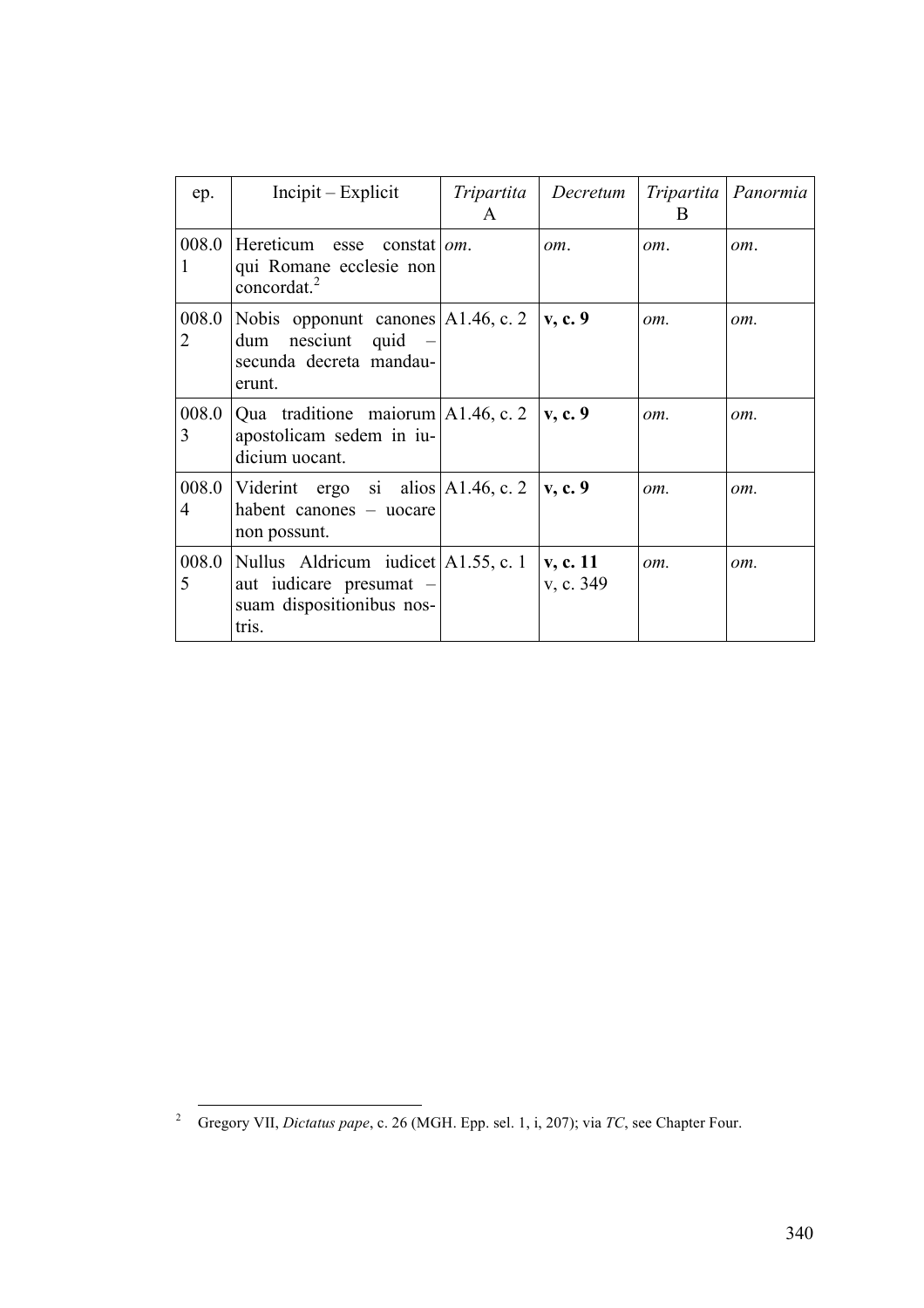| 6                     | 008.0 Nec pigeat forte aut pu- $ A1.55, c.1 $ v, c. 11<br>deat nostris – esse non A1.55, c. v, c. 349<br>dubitatur.                | 32 |                           | om.                    | om.       |
|-----------------------|------------------------------------------------------------------------------------------------------------------------------------|----|---------------------------|------------------------|-----------|
| 010.0<br>1            | $ $ [] propter uitandam <i>oti-</i> $ om$ .<br>ositatem, que inimica est<br>anime. <sup>3</sup>                                    |    | om.                       | om.                    | om.       |
| 1                     | 016.0 Eam quam aliquis aliqua $\omega$ .<br>illicita pollutione - licet<br>uel licebit.                                            |    | ix, c. 26                 | om.                    | om.       |
| 2                     | 016.0 Raptores ad coniugia le- $\vert$ om.<br>gitima raptas sibi – uin-<br>dicare non possunt.                                     |    | viii, c. 174              | om.                    | vi, c. 55 |
| 016.0<br>3            | $\vert$ [] nuptias occulte factas $\vert$ <i>om</i> .<br>non esse legitimas.                                                       |    | viii, c. 141              | B15, c. $63$  vi, c. 5 |           |
| 016.0<br>4            | $\vert$ [] contubernia non coni- $\vert$ A1.3, c. 2<br>ugia dicit esse illarum<br>mulierum - sacerdotibus<br>solemniter benedicte. |    | viii, cc. 4-5   B15, c. 4 |                        | vi, c. 31 |
| 5                     | 016.0   Qui mulierem rapuerit uel   $om$ .<br>furatus fuerit - eam uxo-<br>rem habeat.                                             |    | viii, c. 171              | om.                    | om.       |
| 6                     | 016.0 Virgines que uirginitatem $\omega$ .<br>non custodierent si – unius<br>anni reconcilientur. <sup>4</sup>                     |    | viii, c. 152              | om.                    | om.       |
| 7                     | 016.0 Posse sane fieri legitimas $\vert$ om.<br>nuptias $ex - \text{consequence}$<br>manifestum est.                               |    | viii, c. 10               | B15, c. 11   vi, c. 45 |           |
| 1                     | 026.0   Ibi equaminiter portandi   $om$ .<br>sunt mali ubi - aliqui<br>reperitur boni. <sup>5</sup>                                |    | om.                       | om.                    | om.       |
| 027.0<br>$\mathbf{1}$ | Nulla ratio sinit ut inter $ A1.43, c. 8 $<br>episcopos $-$ a plebibus<br>expetiti.                                                |    | v, c. 65                  | B9, c. 2               | om.       |
| 027.0<br>2            | Quis ambigat non esse eis $ A1.43, c.8\rangle$<br>tribuendum<br>docetur                                                            |    | v, c. 65                  | B9, c. 2               | om.       |

<sup>&</sup>lt;sup>3</sup> *Benedicti Regula* lxviii, 1 (CSEL 75, 114).<br><sup>4</sup> Misattribution due to *Decretum* viii, c. 151.<br><sup>5</sup> Gregory I, *Dialogi* ii, 3, 10 (SC 260, 146).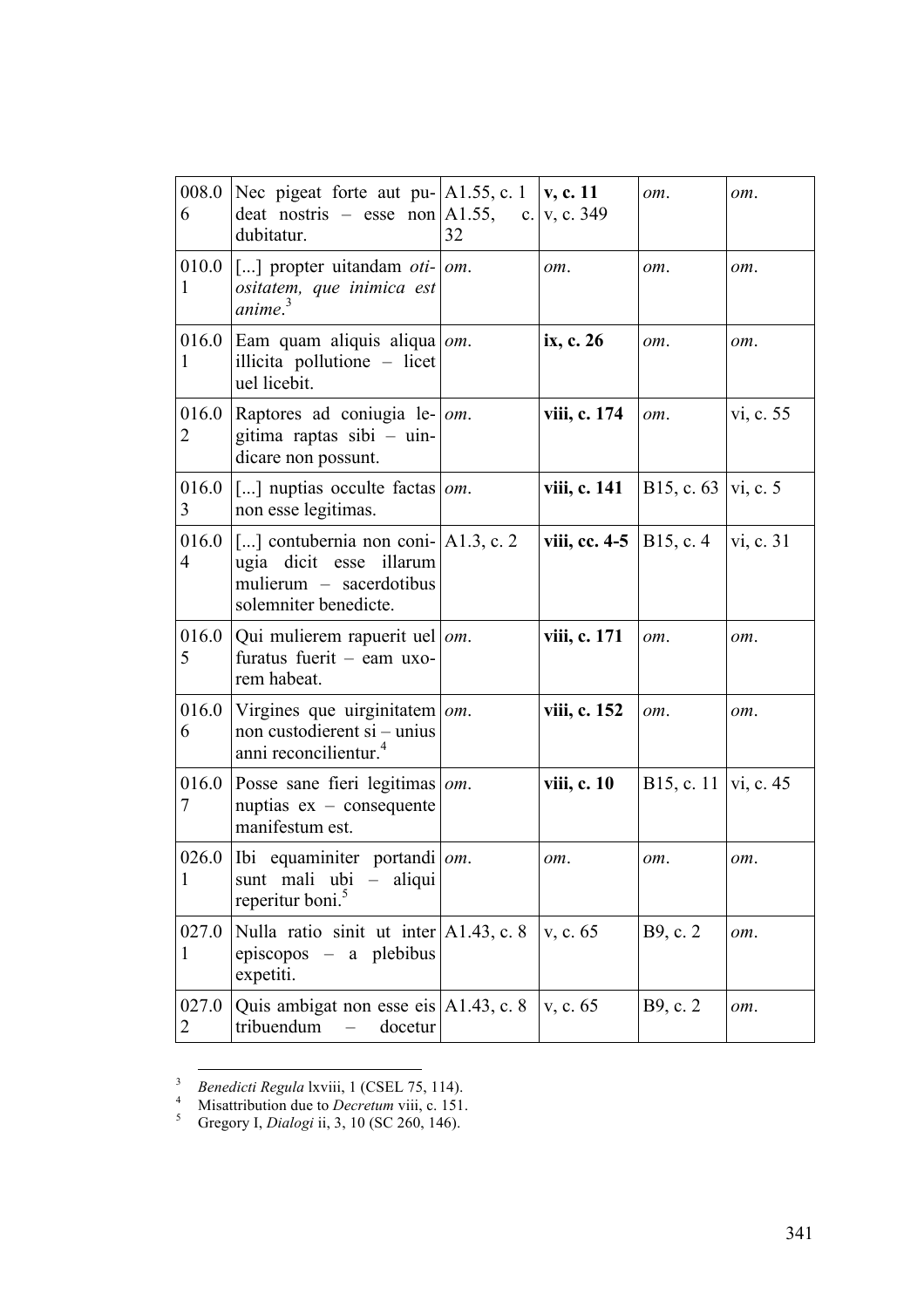|                           | fuisse collatum.                                                                                                   |                         |                              |            |
|---------------------------|--------------------------------------------------------------------------------------------------------------------|-------------------------|------------------------------|------------|
| 027.0<br>3                | Sic decet fidem sanctorum $ A1.51, c.1 $<br>patrum seruari - non ac-<br>cepit assumpserit. <sup>6</sup>            | vi, c. 73               | om.                          | om.        |
| 027.0<br>4                | Quicumque sacerdotium $ $ A1.55, c. 6<br>studet precii datione mer-<br>cari – tantum sacerdos<br>concupiscit.      | om.                     | om.                          | om.        |
| 027.0<br>5                | Sicut locus regiminis de- $ A1.55$ ,<br>siderantibus negandus est $ 44$<br>- Deo tanquam Aaron.                    | c. $v, c. 350$          | om.                          | om.        |
| 027.0<br>6                | Sicut qui inuitatus renuit $ A1.55$ ,<br>quesitus refugit – dubio 33<br>est repellendus.                           | $c.$ $om.$              | om.                          | om.        |
| 027.0<br>7                | Quomodo tales episcopos   om.<br>uel abbates uel – omnino<br>errare est.                                           | ii, c. 84               | B <sub>29</sub><br>$289^{7}$ | $c.$ $om.$ |
| 027.0<br>8                | Si<br>ordinationem   om.<br>per<br>repromulgati ita habetur -<br>indebite ordinatum cogno-<br>scunt.               | v, c. 123               | B9, c. 2                     | iii, c. 9  |
| 027.0<br>9                | Oculis carnalibus uidetur $\omega$ .<br>episcopus quasi magnus -<br>indebitum<br>acquisit<br>ordinem. <sup>8</sup> | v, c. 96                | om.                          | om.        |
| 027.1<br>$\boldsymbol{0}$ | Plebs obsequens Domini-   om.<br>cis preceptis et Deum -<br>bonorum merita predica-<br>$\mathrm{tur.}^9$           | om.                     | om.                          | om.        |
| 027.1<br>1                | Manifestum est confiteri A1.40, c. 1<br>de crimine qui – occasione<br>non utitur.                                  | v, c. 271<br>vi, c. 338 | om.                          | iv, c. 105 |
| 027.1<br>2                | Qui episcopi talem con- A1.43,<br>sacerdotem 37b<br>secrauerint<br>qualem - iudicio immerito                       | c. $ v, c. 107$         | om.                          | om.        |

<sup>&</sup>lt;sup>6</sup> For misattribution to Leo, cf. *Decretum* vi, c. 72.<br>
<sup>7</sup> *Tripartita* mss **AHQ** only have this canon.<br>
<sup>8</sup> Misattribution due to *Decretum* v, c. 95.<br>
Cyprian, *Ep. LXVII* (ed. Bayard, ii, 229); via *TC*, see Chapter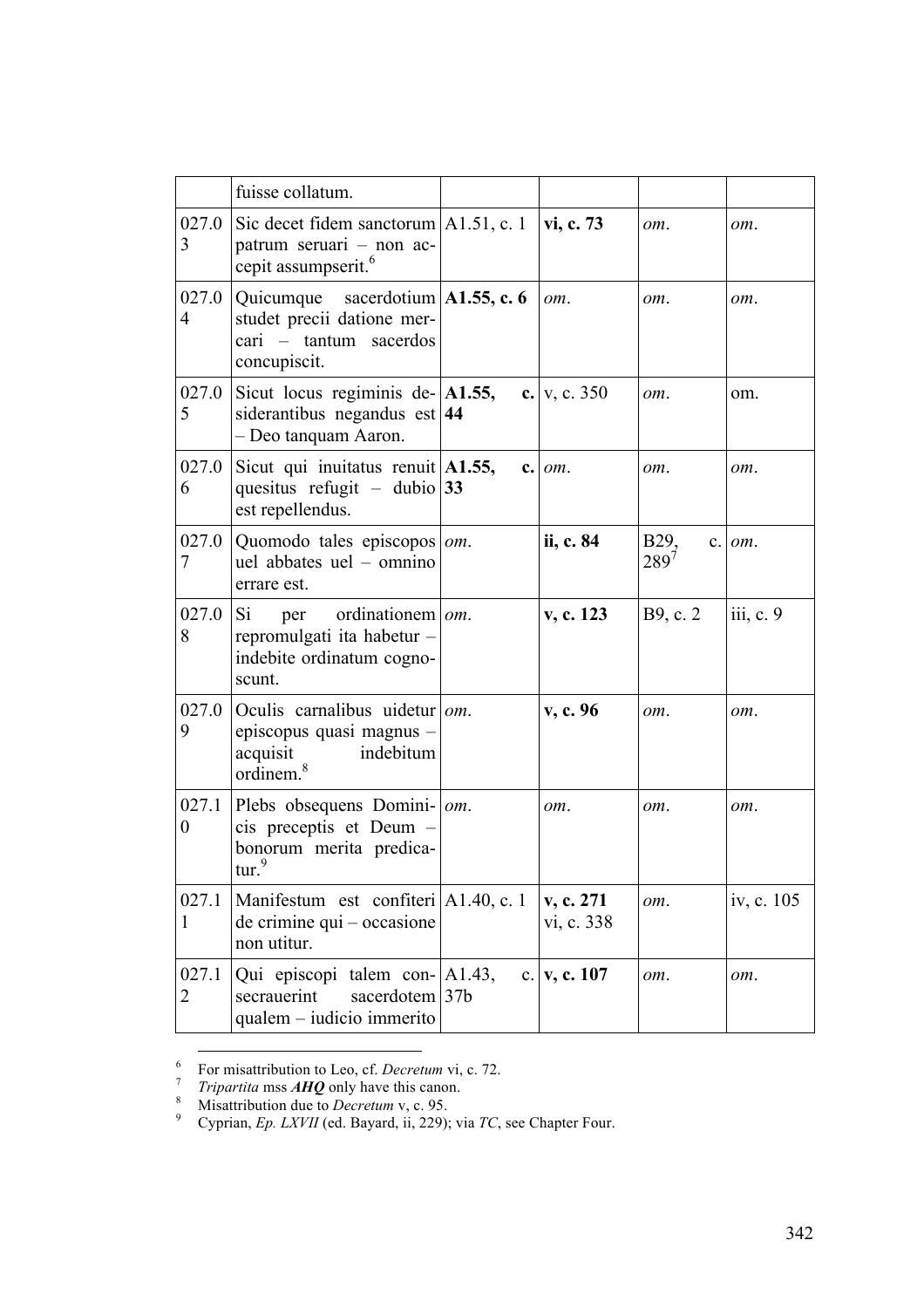|                         | prestiterunt.                                                                                                                                                                                                                                                                                                                                                                                               |                        |                     |           |                                                    |
|-------------------------|-------------------------------------------------------------------------------------------------------------------------------------------------------------------------------------------------------------------------------------------------------------------------------------------------------------------------------------------------------------------------------------------------------------|------------------------|---------------------|-----------|----------------------------------------------------|
| 035.0<br>1              | [] episcopi non com- $ om$ .<br>prouinciales, qui sine auc-<br>apostolica mei $ (cf. A1.18,  (cf. v, cc.$<br>toritate<br>iudices esse non debent, c. 8, A1.24, 248, 257,<br>cum peregrina iudicia nul- c. 7, A1.32, 261; vi, c.<br>lius esse momenti decreto- $\vert c. 3, A1.42, \vert 331 \rangle$<br>rum pariter et canonum $ c. 2\rangle$<br>generali sanctione decer-<br>nat auctoritas. <sup>10</sup> |                        | v, c. 260           | om.       | om.<br>(cf. iv, cc.<br>54, 78,<br>$120-2,$<br>135) |
| 035.0<br>2              | Vltra prouincie terminos $ A1.21, c.7 $<br>accusandi licentia non -<br>quo premuntur exuerint.                                                                                                                                                                                                                                                                                                              |                        | (v, c. 274)         | om.       | iv, c. $067$<br>(iv, c. 33)                        |
| 036.0<br>1              | Vix etiam bonus monacus $ om$ .<br>bonum clericum facit.                                                                                                                                                                                                                                                                                                                                                    |                        | vii, c. $7$         | B11, c. 5 | $\vert$ iii, c. 180                                |
| 036.0<br>$\overline{2}$ | Monacus non docentis sed   $om$ .<br>dolentis habet officium.                                                                                                                                                                                                                                                                                                                                               |                        | vii, c.3            | B11, c. 1 | iii, c. 176                                        |
| 036.0<br>$\mathfrak{Z}$ | Clerici oues pascunt ego   $om$ .<br>pascor.                                                                                                                                                                                                                                                                                                                                                                |                        | iii,<br>$127B^{11}$ | c. om.    | om.                                                |
| 036.0<br>$\overline{4}$ | Si cupis esse quod diceris $ om$ .<br>monachus - Iulianos, Hi-<br>larios, Macharios.                                                                                                                                                                                                                                                                                                                        |                        | vii, c. 2           | B11, c.1  | iii, c. 175                                        |
| 036.0<br>5              | Mihi oppidum carcer et $\omega m$ .<br>solitudo paradisus - de<br>singularitate censemur.                                                                                                                                                                                                                                                                                                                   |                        | vii, c. $4$         | B11, c. 3 | iii, c. 177                                        |
| 036.0<br>6              | $\lceil \ldots \rceil$ cum <i>subesse magis</i> om.<br>studuerint <i>quam preesse</i> . <sup>12</sup>                                                                                                                                                                                                                                                                                                       |                        | om.                 | om.       | om.                                                |
| 1                       | 041.0   Monacus non habet of- $\vert$ om.<br>ficium docentis sed – et<br>mundum lugeat.                                                                                                                                                                                                                                                                                                                     |                        | vii, c. 3           | B11, c. 2 | iii, c. 176                                        |
| 041.0<br>2              | [] consecratio uirginum $A1.43$ ,<br>que ex auctoritate apostol- 41<br>ica episcoporum priuilegio<br>reseruatur.                                                                                                                                                                                                                                                                                            |                        | c. vi, c. 72        | om.       | om.                                                |
| 045.0                   | Coniunctiones                                                                                                                                                                                                                                                                                                                                                                                               | consan- $ A1.14, c.6 $ | ix, c. 22           | om.       | om.                                                |

<sup>&</sup>lt;sup>10</sup> See Chapter Four.<br><sup>11</sup> This canon is only found in the Harley abbreviation of the *Decretum*.<br><sup>12</sup> *Benedicti Regula* lxiv, 8 (CSEL 75, 149).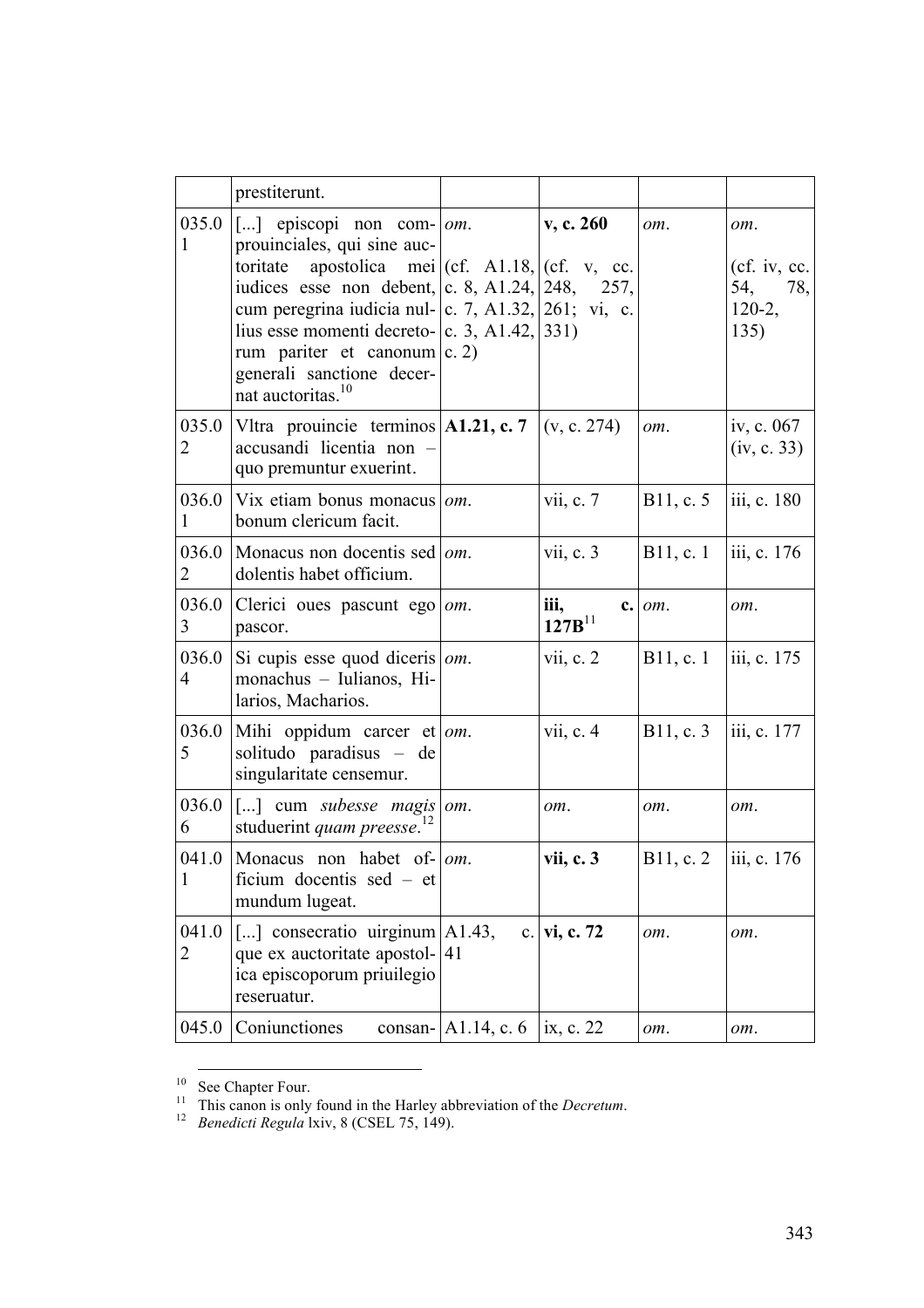| $\mathbf{1}$          | guineorum fieri prohibe-<br>mus.                                                                                                   |                            |                            |                         |                                |
|-----------------------|------------------------------------------------------------------------------------------------------------------------------------|----------------------------|----------------------------|-------------------------|--------------------------------|
| $\mathbf{I}$          | 047.0 Legatur ex quo est religio $A1.46$ , c. 2<br>Christiana -<br>faciendum<br>esse mandatur.                                     |                            | om.                        | om.                     | om.                            |
| 052.0<br>1            | Tunc primum alter de al- $ A1.41, c. 2 v, c. 61$<br>tera eligendus – credimus<br>potuerit reperiri.                                |                            |                            | B9, c. 2.4<br>B9, c. 2C | $\overline{\text{iii}}$ , c. 7 |
| 055.0<br><sup>1</sup> | Sic enim papa Pelagius A1.54,<br>quemdam Siracusane $-12$<br>competebat<br>ordinari<br>permisit.                                   |                            | $c.$ $om.$                 | om.                     | om.                            |
| 055.0<br>2            | Inuenimus principes $ec$ - $ om$ .<br>clesiarum<br>quedam<br>pro<br>rigore - personarum utili-<br>tate dissimulasse. <sup>13</sup> |                            | om.                        | om.                     | om.                            |
| 057.0<br>1            | $\vert$ [] secundum constitu- $\vert$ <i>om</i> .<br>tionem monasticae regulae<br>ter susceptus fuerat $[]$ . <sup>14</sup>        |                            | om.                        | om.                     | om.                            |
| 058.0<br>1            | Apostolica institua et   A1.46, c. 9<br>paterni canones habent<br>Sabbato mediane Quad-<br>ragesime.                               |                            | vi, c. 74                  | om.                     | iii, c. 25                     |
| 059.0<br>1            | Propter officium $lega -  A1.43,$<br>tionis uobis iniuncte prius $ 22 $<br>- episcopo legato suo.                                  |                            | c. $v, c. 347$             | om.                     | om.                            |
| 059.0<br>2            | Legationis officium pars $ A1.43,$<br>sit apostolice sollicitudi- 20b<br>nis, non plenitudo potesta-<br>tis.                       |                            | $c.$ $om.$                 | om.                     | om.                            |
| 060.0<br>1            | [] interdicta seu mandata   A1.62,<br>pro fidei defensionem – a 38<br>sede apostolica.                                             |                            | c. $v, c. 19A$<br>v, c. 35 | om.                     | om.                            |
| 060.0<br>2            | Contra<br>statuta<br>concedere aliquid uel -<br>patrum sanxere reueren-                                                            | patrum $\vert$ A1.39, c. 2 | iv, c. 226                 | om.                     | om.                            |

<sup>&</sup>lt;sup>13</sup> Urban II, JL 5383, uniquely preserved in *CB* (London, BL Add. 8873, fol. 147r), also quoted in Ivo's *Prologus* (ed. Brasington, 125). <sup>14</sup> *Benedicti Regula* xxix, 8 (CSEL 75, 94).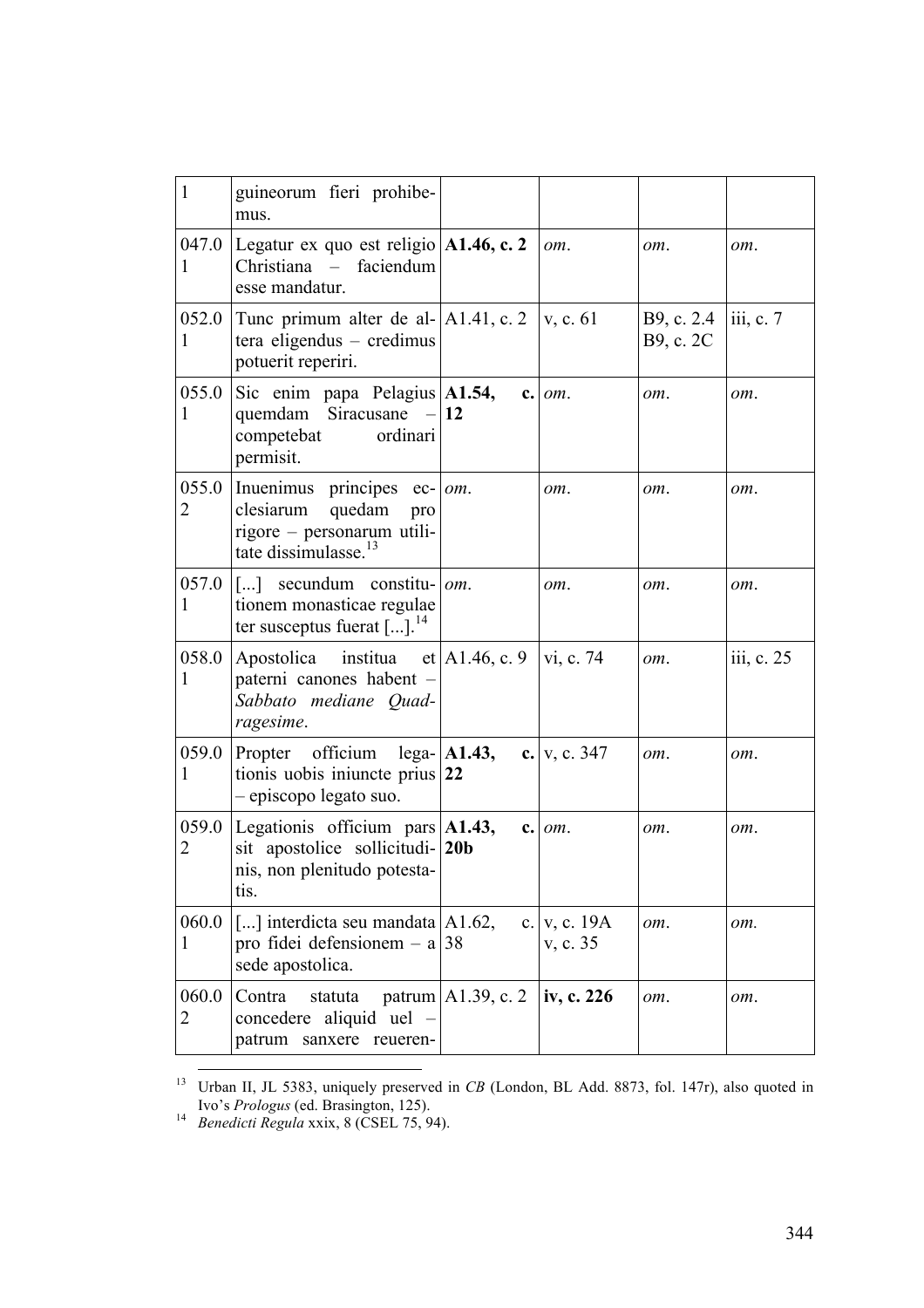|                         | tiam.                                                                                                      |    |                 |          |                                                      |
|-------------------------|------------------------------------------------------------------------------------------------------------|----|-----------------|----------|------------------------------------------------------|
| 060.0<br>3              | Nihil de traditione quam a $\omega$ .<br>probatissimis - ac uen-<br>erari profiteor.                       |    | iv, c. 197      | om.      | iii, c. 4                                            |
| 060.0<br>$\overline{4}$ | Graue nimis est contra om.<br>ueterem usum – sibi quid-<br>quam arripere.                                  |    | iv, c. 199a     | om.      | om.                                                  |
| 060.0<br>5              | Omnia que usus antiquita- om.<br>statuir intemerata<br>tis<br>statuit<br>intemerata<br>se-<br>ruentur.     |    | iv, c. 199b     | $om$ .   | om.                                                  |
| 060.0<br>6              | Nec mos nec nouiter in- $\vert$ <i>om</i> .<br>troducta consuetudo – uel<br>inusitata presumere.           |    | iv, c. 196      | om.      | om.                                                  |
| 060.0<br>7              | Consuetudinem que contra $ om$ .<br>fidem nihil usurpare – de<br>ceteris capitulis.                        |    | iv, c. 204      | B7, c. 5 | om                                                   |
| 060.0<br>8              | Quod iusta ac sedula con-   <i>om</i> .<br>suetudo nos - nos cus-<br>todire oportet.                       |    | iv, c. 210b     | om.      | om.                                                  |
| 060.0<br>9              | Ridiculum est et satis $\omega$ .<br>abominabile dedecus<br>suscepimus infringi pa-<br>tiamur.             |    | iv, c. 212      | om.      | $\ddot{\mathbf{i}}$<br>$\mathbf{c}$ .<br>$156x^{15}$ |
| $\theta$                | 060.1 Quia per ambitiones illici- $ $ A1.46,<br>tas non pudet – modis 35<br>omnibus ceneatis.              |    | $c.$ $om.$      | om.      | om.                                                  |
| $\mathbf{1}$            | 060.1 Primates uel patriarchas A1.62,<br>nihil priuilegii habere -<br>priuilegia seruentur eccle-<br>siis. | 74 | c. $ v, c. 56$  | om.      | iv, c. 29                                            |
| 060.1<br>2              | Non ita papa Leo Anasta-   A1.43,<br>sio institutit – prouinciales $ 23 $<br>referant sacerdotes.          |    | c. $ v, c. 348$ | om.      | om.                                                  |
| 060.1<br>3              | Octaua sinoda solum pro $  A2.15, c.2$<br>hibeat eos interesse elec-<br>toni, non concessioni.             |    | v, c. 122       | om.      | iii, c. 8                                            |

15 Misattributed to Leo IV in *Panormia*.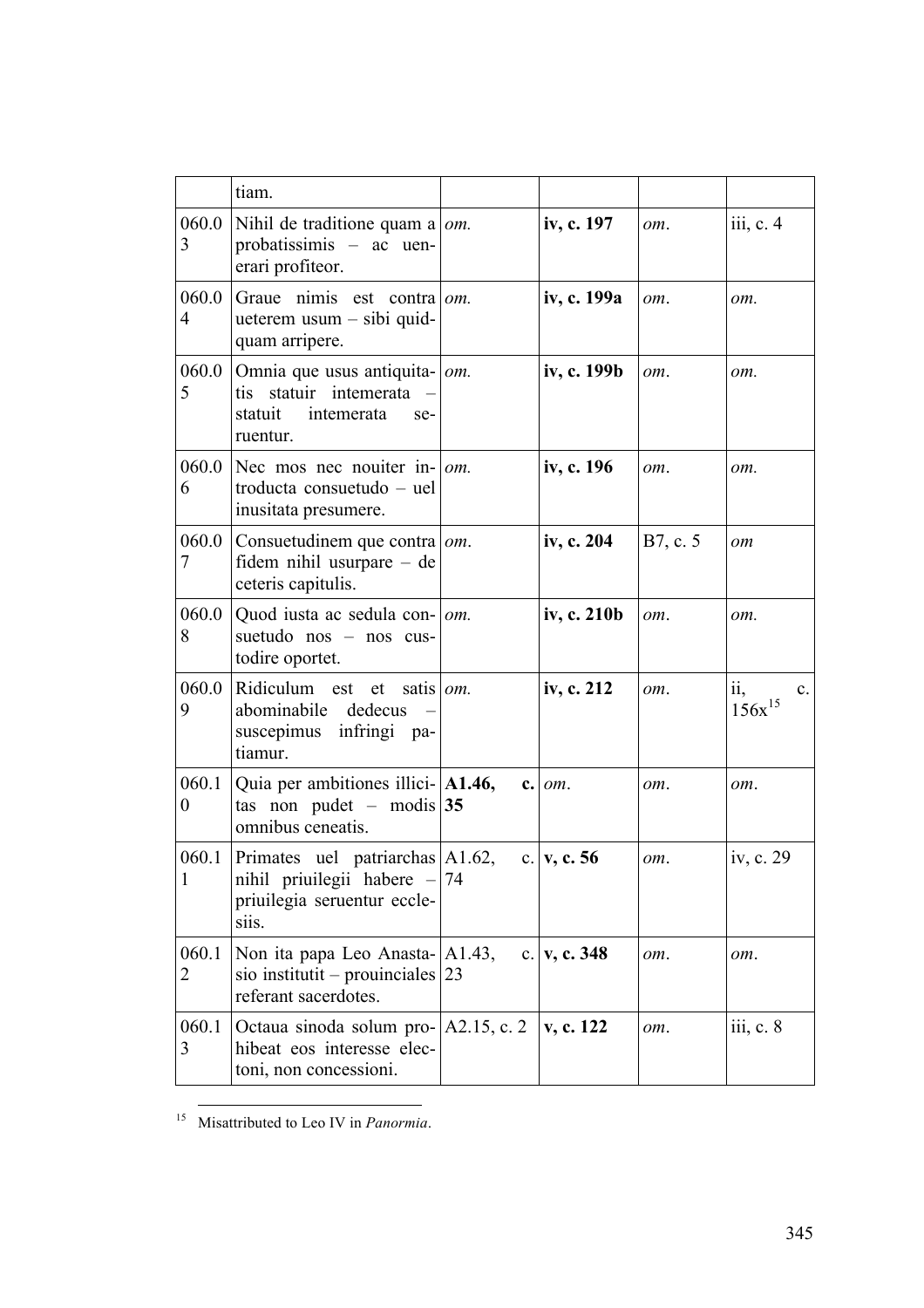| 060.1<br>$\overline{4}$ | Quo iure defendis uillas $ om$ .<br>ecclesie diuino – seruus<br>meus est.                                                          | iii, c. 194a | B3, c. 26a ii, c. 63a  |                          |
|-------------------------|------------------------------------------------------------------------------------------------------------------------------------|--------------|------------------------|--------------------------|
| 060.1<br>5              | Tolle iura<br>imperatorum   om.<br>quis audet dicere – est ista<br>domus.                                                          | iii, c. 194b | B3, c. 26b ii, c. 63b  |                          |
| 060.1<br>6              | Noli dicere possessiones   om.<br>tuas quia $ad - q$ uibus pos-<br>sessiones possidentur.                                          | iii, c. 194c | B3, c. 26c  ii, c. 63c |                          |
| 060.1<br>7              | Quam periculosum sit in $\vert$ om.<br>$diuinis$ rebus – quod semel<br>cessit. <sup>16</sup>                                       | om.          | om.                    | om.                      |
| 061.0<br>1              | Miramur prudentiam ues-   A1.64, c. 3<br>Cumensi<br>ecclesie<br>tram<br>denegare – ecclesia cleri-<br>cum ordinare.                | v. c. 13     | om.                    | om.                      |
| 062.0<br>1              | Si quos culpatorum regia $\omega$ .<br>potestas aut - Dei alienum<br>habeatur.                                                     | xvi, c. 344  | B <sub>29</sub><br>264 | $c.$ $om.$               |
| 063.0<br>1              | Absit ut de his sinistrum $\omega$ .<br>quidquam - claues regni<br>celorum. $17$                                                   | om.          | om.                    | om.                      |
| 063.0<br>2              | Sacerdotes qui Eucharistie   om.<br>seruiunt et sanguinem<br>offere oblationes Domino.                                             | ii, c. 110   | B <sub>2</sub> , c. 24 | om.                      |
| 063.0<br>3              | Dictum est a Domino in om.<br>Numeris - effectum tri-<br>burere benedictionis.                                                     | ii, c. 100   | B <sub>2</sub> , c. 15 | iii, c. 79 <sup>18</sup> |
| 065.0<br>1              | Primates uel patriarchas A1.62,<br>nihil priuilegii habere $-$ 74<br>antiquitus contulit defini-<br>mus.                           | c. v, c. 56  | om.                    | iv, c. 29                |
| 067.0<br>1              | $\lceil \dots \rceil$ unam faciem casto- $\lceil$ <i>om</i> .<br>rum eloquiorum non at-<br>tendens $\left[\right]$ . <sup>19</sup> | om.          | om.                    | om.                      |

<sup>&</sup>lt;sup>16</sup><br>
<sup>16</sup> Taken from *CB* (London, BL Add. 8873, fol. 200v).<br>
<sup>17</sup> Jerome, *Epistola XIV* (CSEL 54, 55).<br>
<sup>18</sup> The *Panormia* only adds a misguided inscription referring to Gregory the Great.<br>
<sup>19</sup> Augustine, *Confession*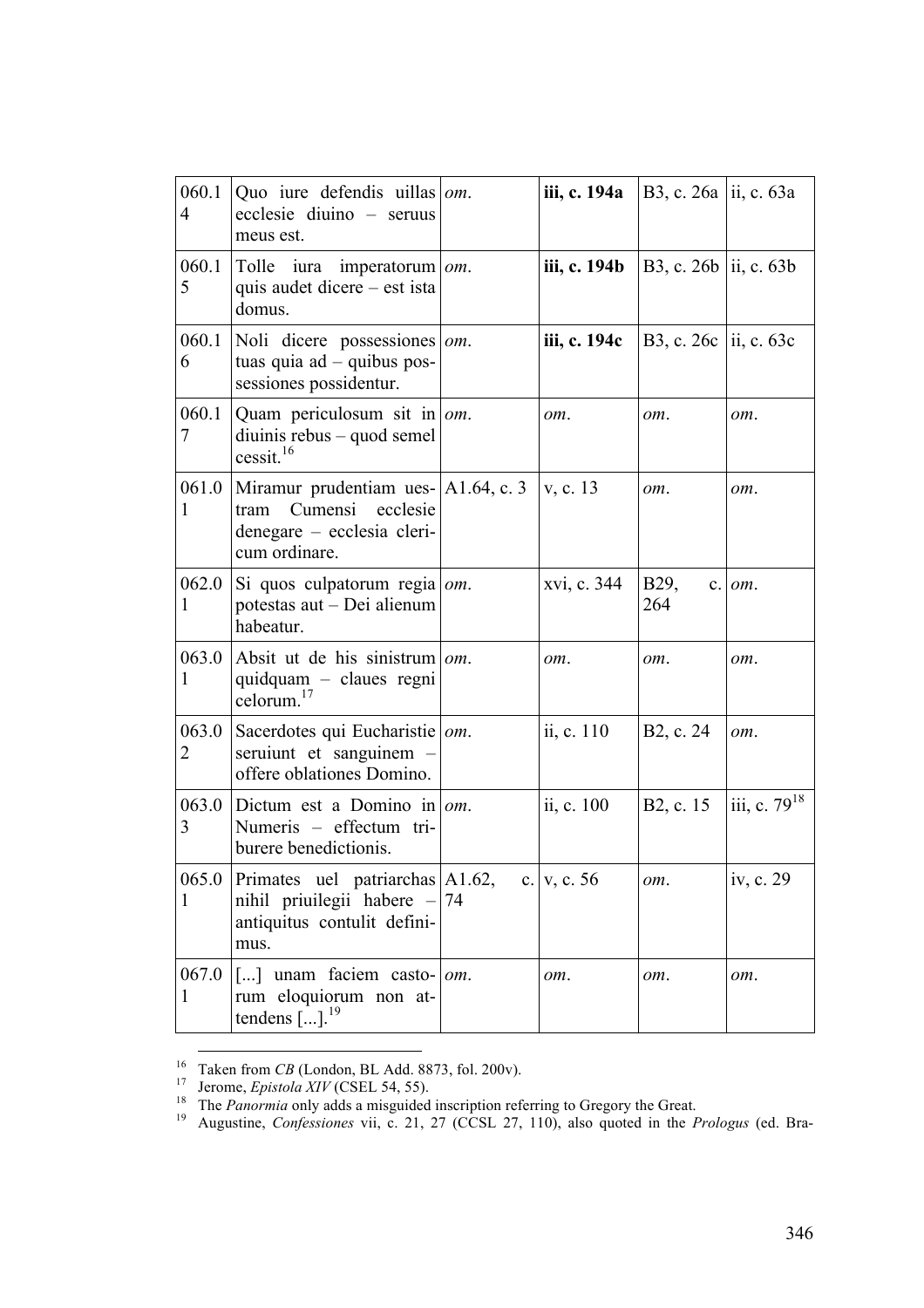| 068.0<br>1              | Non potestis simul accu-<br>sator esse et iudex.                                                                                            | om. | vi, c. 321       | om.               | om.                                 |
|-------------------------|---------------------------------------------------------------------------------------------------------------------------------------------|-----|------------------|-------------------|-------------------------------------|
| 068.0<br>2              | Iudicis inquam non est $\vert$ om.<br>sine $accusatore - poterat$<br>tegi crimen.                                                           |     | vi, c. 431a      | $B10$ ,<br>53a    | c.  iv, c. 117                      |
| 068.0<br>3              | Que Lotharius rex uester $ A1.62,$<br>operatur $accusa-12$<br>nepos<br>tione non indigent.                                                  |     | $c.$ $om.$       | om.               | om.                                 |
| 068.0<br>$\overline{4}$ | Iste autem famam suam $\omega m$ .<br>hactenus neglexit quam<br>qui neglegit secundum be-<br>atum Augustinum crudelis<br>est. <sup>20</sup> |     | om.              | om.               | om.                                 |
| 069.0<br>1              | uiri<br>Remotio<br>castitatis om.<br>arma collocat construit -<br>melioribus<br>castra<br>pu-<br>doris. $^{21}$                             |     | om.              | om.               | om.                                 |
| 1                       | 071.0 Duo mala licet omnino   $om$ .<br>cautissime $\sin t$ – nexu<br>noscitur obligari.                                                    |     | xii, c. 16       | B22,<br>$15^{22}$ | $c.$ viii,<br>$\mathbf{c}$ .<br>119 |
| 071.0<br>$\overline{2}$ | Si.<br>ad<br>peccatum<br>ad-1<br>mittendum adhibetur fides<br>ueram legitimamque<br>redeatur.                                               | om. | xii, c. 14a      | B22,<br>14a       | c. viii, c. 96                      |
| 071.0<br>3              | Herodes obseruauit illici- A2.12,<br>tum sacramentum et periit 2b<br>- et saluatus est.                                                     |     | c.   xii, c. 15c | om.               | viii,<br>$\mathbf{c}$ .<br>100      |
| 071.0<br>4              | Animaduertendum<br>quod <i>om</i> .<br>iusiurandum hos habeat<br>comites erit sed periurium.                                                |     | xii, c. 22       | B22.<br>$17^{23}$ | c. V111,<br>$c_{\cdot}$<br>123      |
| 071.0<br>5              | Hinc<br>Honorius<br>papa <i>om</i> .<br>quosdam<br>transpadanos<br>episcopos – Aconio fir-<br>miter obseruauit.                             |     | xii, c. 25       | om.               | om.                                 |

1

sington, 118) and the arenga of ep. 222; often found as title to the *Prologus* in the mss.<br><sup>20</sup> Augustine, *Sermo CCCLV*, c. 1 (PL 38, 1568).<br><sup>21</sup> Ps.-Jerome, *Epistola ad Oceanum*, c. 5 (PL 30, 289).<br><sup>22</sup> *Tripartita* B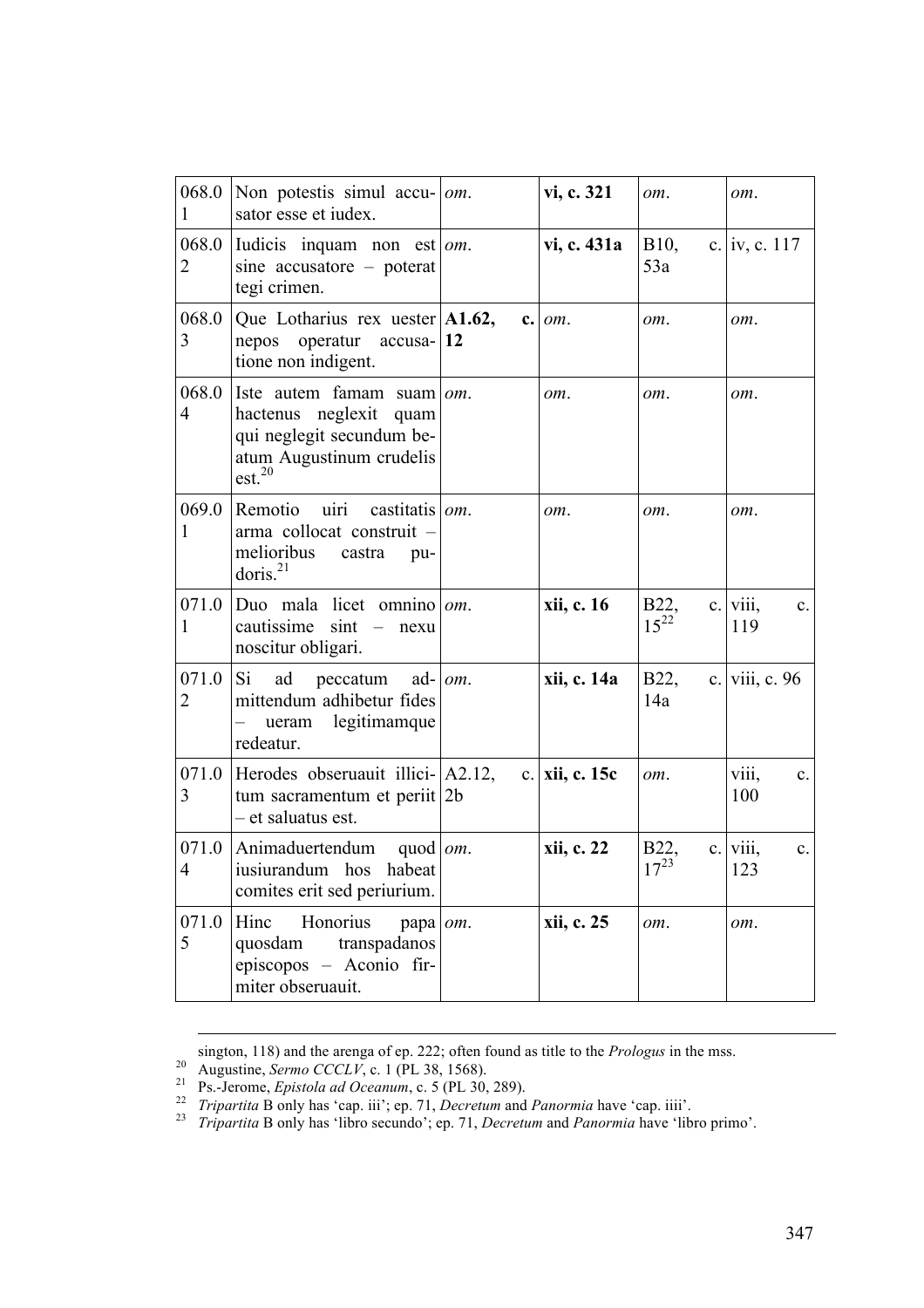| 072.0<br>1              | Altare si motum fuerit   $om$ .<br>ecclesia denuo consecre-<br>tur.                                                                                               | iii, c. 13 | B3, c. 11              | ii, c. 20                                           |
|-------------------------|-------------------------------------------------------------------------------------------------------------------------------------------------------------------|------------|------------------------|-----------------------------------------------------|
| 073.0<br>1              | Dictum est a Domino in $\omega$ .<br>Numeris - meritum bene-<br>dictionem poscentis.                                                                              | ii, c. 100 | B2, c. 15              | $\dddot{\mathbf{m}}$ ,<br>$c_{\cdot}$<br>$79x^{24}$ |
| 073.0<br>2              | Aliud est non habere al- $\vert$ <i>om</i> .<br>iquid aliud – et ueneranda<br>sunt.                                                                               | ii, c. 93  | B <sub>2</sub> , c. 9  | iii, c. 78                                          |
| 073.0<br>3              | Sicut redeunti non red- om.<br>$ditur$ quod foris – uero ad<br>iudicium.                                                                                          | ii, c. 97e | B2, c. 13e             | om.                                                 |
| 073.0<br>$\overline{4}$ | Secundum ecclesie $ $ A1.47, c. 1 $ $ (i, c. 151)<br>catholice consuetudinem<br>sincerissimum serenitatis<br>- firma esse uideantur.                              |            | om.                    | om.                                                 |
| 073.0<br>5              | Ideo ergo et hic cuius no- $ A1.47, c.2\rangle$<br>men dicimus esse – sue<br>perfectionis obtinuit.                                                               | om.        | om.                    | om.                                                 |
| 073.0<br>6              | Vt sit quisque uerus sac- $\vert$ <i>om</i> .<br>erdos oportet - suum sed<br>Dei.                                                                                 | ii, c. 99a | B2, c. 14b $\vert$ om. |                                                     |
| 073.0<br>7              | Sacerdotem<br>autem   om.<br>ordinem, sicut dicit idem<br>Augustinus - ab officio<br>remoueantur. <sup>25</sup>                                                   | om.        | om.                    | om.                                                 |
| 073.0<br>8              | Diuina sacramenta talia $\omega m$ .<br>sunt unicuique,<br>quali<br>corde accesserit, ut dicit<br>Augustinus<br>in<br>Dialogo<br>contra Petilianum. <sup>26</sup> | om.        | om.                    | om.                                                 |
| 073.0<br>9              | Quis non uideat iniquitatis $\vert$ om.<br>neminem argui – cui debe-<br>tur arbitrio. $2^2$                                                                       | om.        | om.                    | om.                                                 |

For this and the next quotations, see the note to ep. 63.03 above.<br>
<sup>25</sup> Augustine, *De bono coniugali*, c. 32 (ed. Walsh, 56).<br>
<sup>26</sup> Augustine, *Contra litteras Petiliani* ii, c. 33 (CSEL 52, 67).<br> *CB* (London, BL Add. *bus VII ad Simplicianum* i, q. 2, c. 16 (CCSL 44, 41).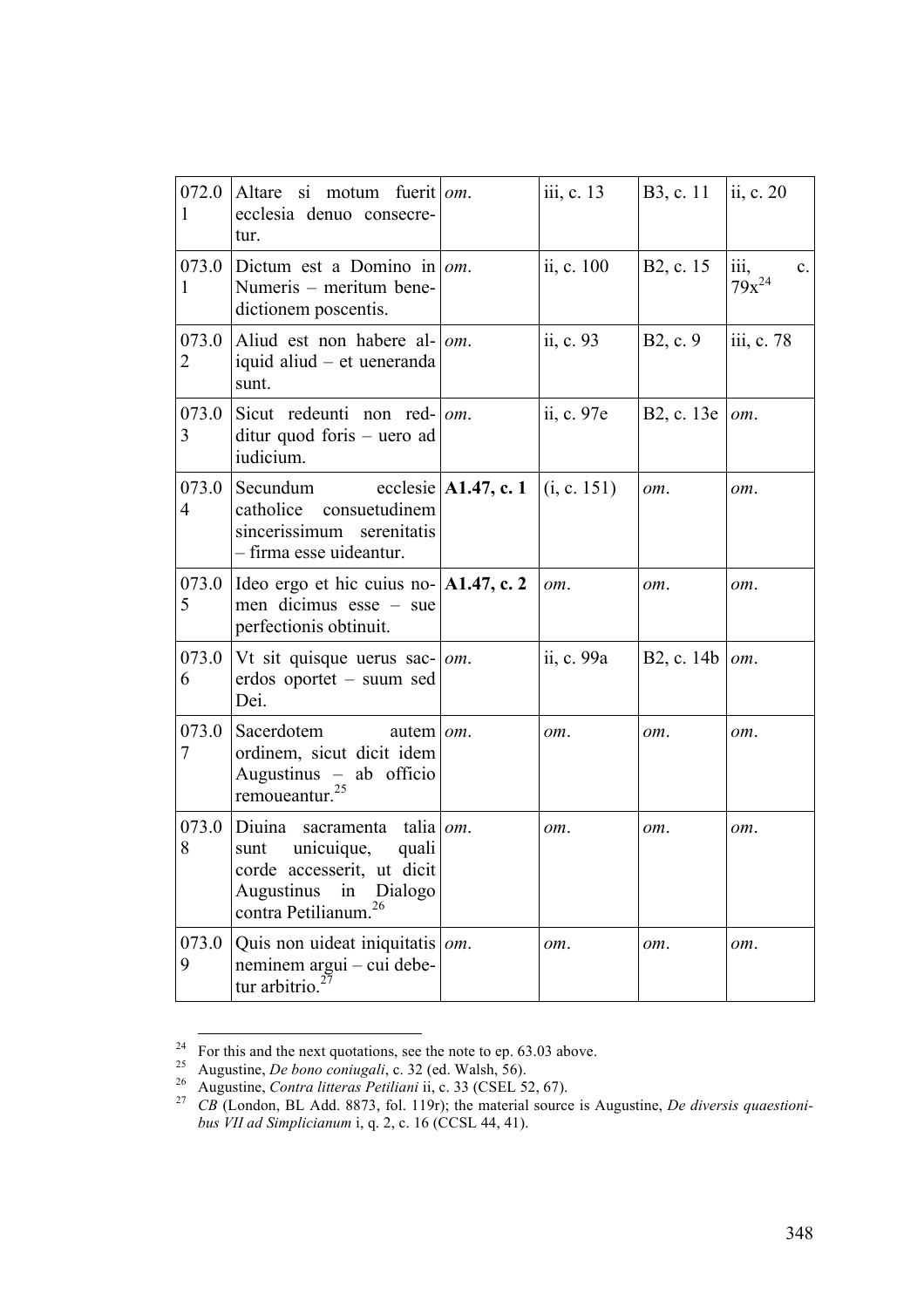| 073.1<br>$\boldsymbol{0}$ | Vnusquisque qui ad gra- $ om$ .<br>dus ecclesiasticos acces-<br>surus - sibi unicuique<br>dependat. |           | v, c. 84                                                         | om.                    | om.        |
|---------------------------|-----------------------------------------------------------------------------------------------------|-----------|------------------------------------------------------------------|------------------------|------------|
| 073.1<br>1                | Ipse enim summus ponti- $ om$ .<br>fex antequam - consecra-<br>tionis gratiam.                      |           | iv, c. 197                                                       | om.                    | iii, c. 4  |
| 074.0<br>1                | Monomachiam in $legem   om$ .<br>non assumimus quam so-<br>lummodo tentare<br>uide-<br>antur.       |           | viii, c. 187                                                     | B15, c. 67             | om.        |
| 2                         | 074.0   Quando habet homo quod   $om$ .<br>faciat, non debet tantare<br>Deum suum. <sup>28</sup>    |           | om.                                                              | om.                    | om.        |
| 074.0<br>3                | Super causa Gislandi   om.<br>presbyteri tui de - auctori-<br>tate prohibemus<br>fir-<br>missime.   |           | x, c. 15                                                         | $\omega$ .             | v, cc. 7-8 |
| 074.0<br>4                | Ferri candentis uel aque   A1.64, c. 4<br>feruentis examinatione -<br>corda filiorum hominum.       |           | $\vert$ x, c. 27                                                 | B20, c. 9              | om.        |
| 075.0<br>1                | Quod queque negotia in $(om.)$<br>locis in quibus orta sunt<br>primum sunt negotienda.              |           | cf. v, cc. $cf.$ B9, c. $cf.$ iv, c.<br>163, 167 & $ 4$<br>176-7 |                        | 22         |
| 076.0<br>1                | Vt illum $[]$ preferatis, $ A1.43, \n$<br>qui maioribus studiis iuua- 22<br>tur et meritis.         |           | c. $v, c. 347$                                                   | B9, c. $2A$  iii, c. 6 |            |
| 1                         | 077.0 Decessorum statuta sicut $ A1.46,$<br>legitima et iusta – etiam 36<br>malefacta corrigere.    |           | $c.$ $om.$                                                       | $om_{\alpha}$          | om.        |
| 077.0<br>2                | culpam habet $ A1.63, c. 8$<br>Facientis<br>qui quod potest corrigere<br>negliget emendare.         |           | vi, c. 115b                                                      | om.                    | om.        |
| 077.0<br>3                | Placuit huic<br>sancte<br>magne sinodo – restituerit 23<br>anathema sit.                            | ac A1.46, | $c.$ $om.$                                                       | om.                    | om.        |
| 077.0                     | De rebus que semel Deo $ A1.62,$                                                                    |           | c. $(iii, c. 152)$                                               | om.                    | om.        |

28 Augustine, *Contra Faustum* xx, c. 36 (CSEL 25, 629-30).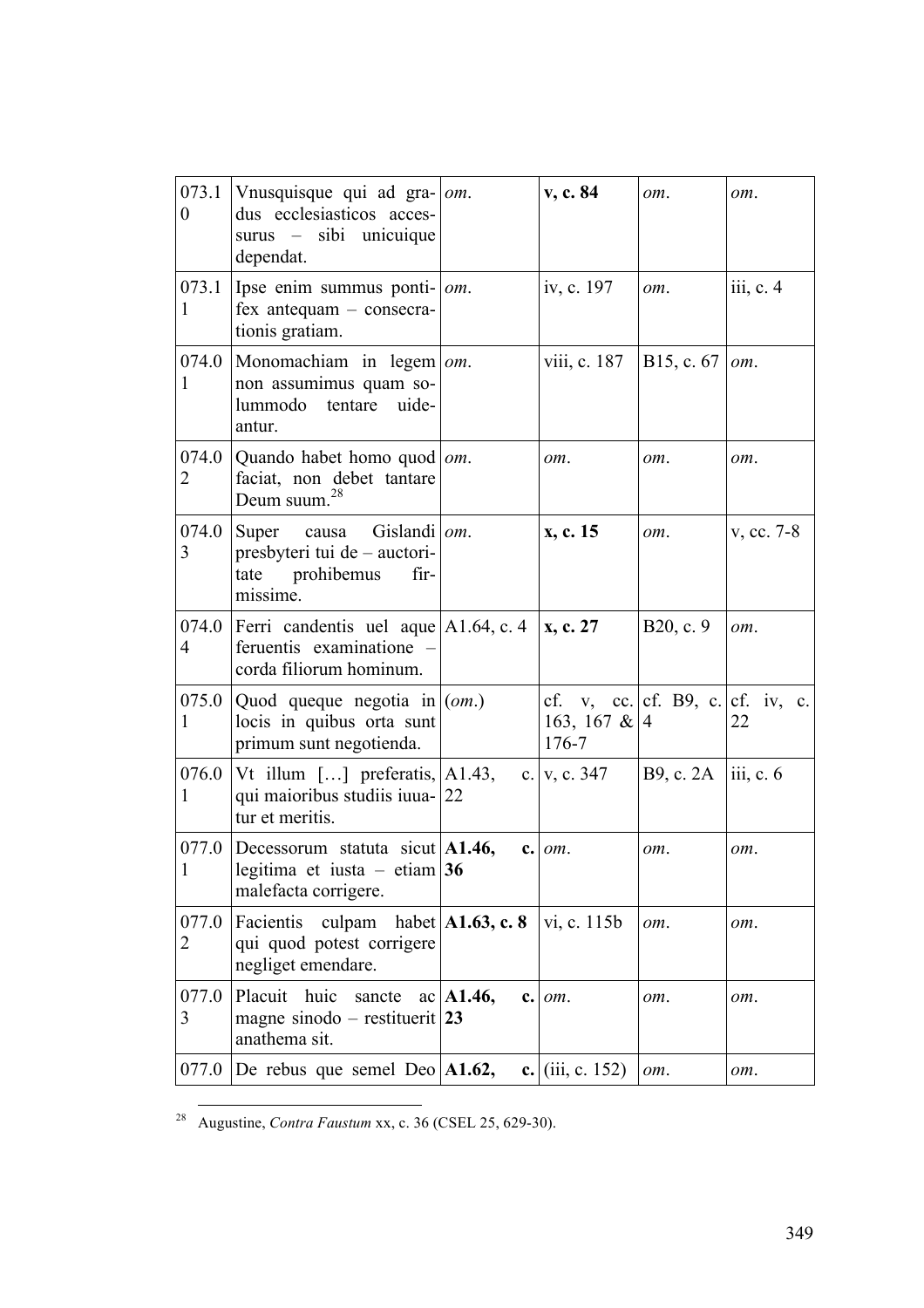| $\overline{4}$          | contribute – sit uindicta 13<br>coercendus.                                                                                                                                    |                                   |                                 |                        |                  |
|-------------------------|--------------------------------------------------------------------------------------------------------------------------------------------------------------------------------|-----------------------------------|---------------------------------|------------------------|------------------|
| 077.0<br>5              | Contra<br>statuta<br>concedere aliquid uel -<br>sedis potest auctoritas.                                                                                                       | patrum   A1.39, c. 2   iv, c. 226 |                                 | om.                    | om.              |
| 077.0<br>6              | Post appellationem uero $ om$ .<br>infra quinque dies $-$ sen-<br>tentia terminari precipiat.                                                                                  |                                   | v, cc. 281-2   B9, cc. 6-   iv, | 7                      | cc.<br>$127 - 8$ |
| 079.0<br>1              | Non enim metus mortis $ om$ .<br>inferendi,<br>cruciatus<br>aut<br>presentem<br>tantum<br>sed<br>secundum leges pro legit-<br>ima excusatione<br>accipi-<br>mus. <sup>29</sup> |                                   | xvi, c. 168                     | B <sub>29</sub><br>106 | $c.$ $om.$       |
| 080.0<br>1              | Altare si motum fuerit om.<br>ecclesia denuo consecre-<br>tur, salibus tantum exor-<br>cizentur. <sup>30</sup>                                                                 |                                   | iii, c. 13                      | B3, c. 11              | ii, c. 20        |
| 083.0<br>1              | Dicit enim beatus $Au$ - $\omega$ .<br>gustinus: Qui maledicto -<br>unde protulit uulnera. <sup>31</sup>                                                                       |                                   | om.                             | om.                    | om.              |
| 083.0<br>$\overline{2}$ | Alioquin secundum pa- $ A1.18\rangle$<br>pam Fabianum qui non - 11-2<br>intulit ipse patiatur.                                                                                 |                                   | cc. $vi$ , c. 324               | om.                    | iv, cc. 74-<br>5 |
| 083.0<br>$\overline{3}$ | Sicut alterius uxor nec<br>$adulterari$ ab $-$ intelligitur<br>eo uiuente.                                                                                                     | om.                               | iii, c. 53                      | om.                    | om.              |
| 083.0<br>$\overline{4}$ | Conquestus est apostolatui   A1.62,<br>nostro frater Sigebodus $-$ 74<br>priuilegia seruentur eccle-<br>siis.                                                                  |                                   | c. $v, c. 56$                   | om.                    | iv, c. 29        |
| 090.0<br>1              | Nos quemquam a com- $\vert$ <i>om</i> .<br>munione prohibere non -                                                                                                             |                                   | om.                             | om.                    | om.              |

 <sup>29</sup> Ivo seems to have misunderstood two texts (joined for the first time in *Decretum* xvi, c. 168), cf. M. Conrat (Cohn), *Geschichte der Quellen und Literatur des römischen Rechts im frühen Mittel-*

<sup>&</sup>lt;sup>30</sup> The whole passage repeats ep. 72, but in ep. 80 only, Ivo adds that the canons quoted can be found <sup>30</sup>

in Burchard's *Liber decretorum*. <sup>31</sup> Augustine, *Praeceptum* vi, c. 2, ed. G. Lawless, *Augustine of Hippo and his monastic rule* (Oxford, 1987), 98.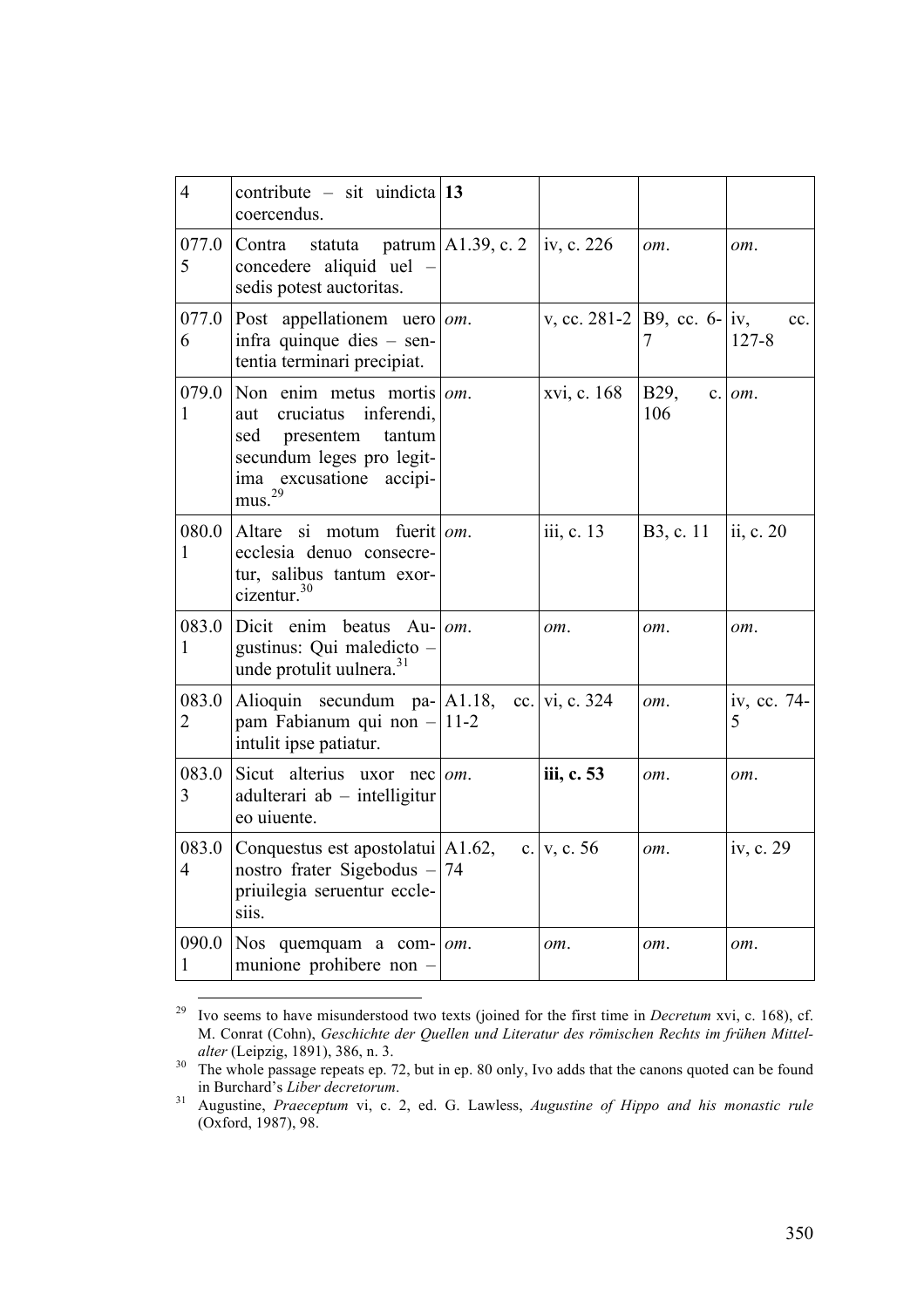|                         | atque<br>accusatum<br>conuictum. <sup>32</sup>                                                                                                      |     |                                                                 |                                                 |                    |
|-------------------------|-----------------------------------------------------------------------------------------------------------------------------------------------------|-----|-----------------------------------------------------------------|-------------------------------------------------|--------------------|
| 094.0<br>1              | $\vert$ [] aduersus noua morbo- $\vert$ <i>om</i> .<br>rum genera inueniuntur et<br>apponuntur insolita medi-<br>camenta. <sup>33</sup>             |     | vi, c. 386                                                      | B10, c. 21                                      | om.                |
| 1                       | 095.0 $\left[ \ldots \right]$ cum iudicium apostol- $\left[ \text{A1.62}, \text{c. 5} \right]$ v, c. 19<br>icum a nemine sit foris<br>retractandus. |     |                                                                 | om.                                             | iv, c. 11          |
| 095.0<br>2              | Nec indecens est [] $\sin[A1.62, c. 5 \mid v, c. 19]$<br>aliquando sententiam mu-<br>tet ipse apostolicus in me-<br>lius.                           |     |                                                                 | om.                                             | $\emph{om}^{\,34}$ |
| 095.0<br>3              | $\vert$ Quod autem predictus $\vert$ <i>om</i> .<br>clericus in duarum ciuita-<br>tum titulari non possit<br>ecclesiis.                             |     | vi, c. 173                                                      | om.                                             | iii, c. 73         |
| 095.0<br>$\overline{4}$ | Quia si quid fuerit contra A1.46, c. 2<br>apostolica – conciliorum<br>sententiis definitum.                                                         |     | v, c.9                                                          | om.                                             | om.                |
| 099.0<br>1              | Matrimonium facit con-   <i>om</i> .<br>sensus non coitus.                                                                                          |     | viii, c. $17$                                                   | $ B15, c. 17 $ vi, c. 107                       |                    |
| 099.0<br>2              | In sponsalibus consensus $\omega$ .<br>eorum exigendus est –<br>filiamfamilias consentire<br>oportet.                                               |     | viii, cc. 20- $ B15$ , cc.  vi, c. 11<br>1                      | $20a-b$                                         |                    |
| 099.0<br>3              | Filiofamilias dissentiente, $\omega$ .<br>sponsalia eius nomine<br>fieri non possunt.                                                               |     | viii, c. 21   B15, cc.   vi, c. 12<br>$(xvi,$ c. 20a-b<br>183a) | $ $ (B29,<br>$\mathbf{c}$ .<br>115a)            |                    |
| 099.0<br>$\overline{4}$ | In sponsalibus contrahen-<br>dis<br>etas<br>contrahentium<br>diffinita - quam septem<br>annis.                                                      | om. | viii, $c. 22$<br>(xvi,<br>$c_{\cdot}$<br>183b)                  | B15,<br>20c<br>(B29,<br>$\mathbf{c}$ .<br>115b) | c.   vi, c. 13     |
| 099.0<br>5              | Desponsata uiro coniugis $\vert$ <i>om</i> .<br>nomen accipit. $Cum - sed$                                                                          |     | viii, c. $2$                                                    | B15, c. 2                                       | vi, c. 14          |

<sup>&</sup>lt;sup>32</sup> Augustine, *Sermo CCCLI* (PL 39, 1545).<br><sup>33</sup> Also quoted in Ivo's *Prologus* (ed. Brasington, 123).<br><sup>34</sup> *Panormia* iv, c. 11 draws on *Decretum* v, c. 19; but the part Ivo alludes to here is omitted.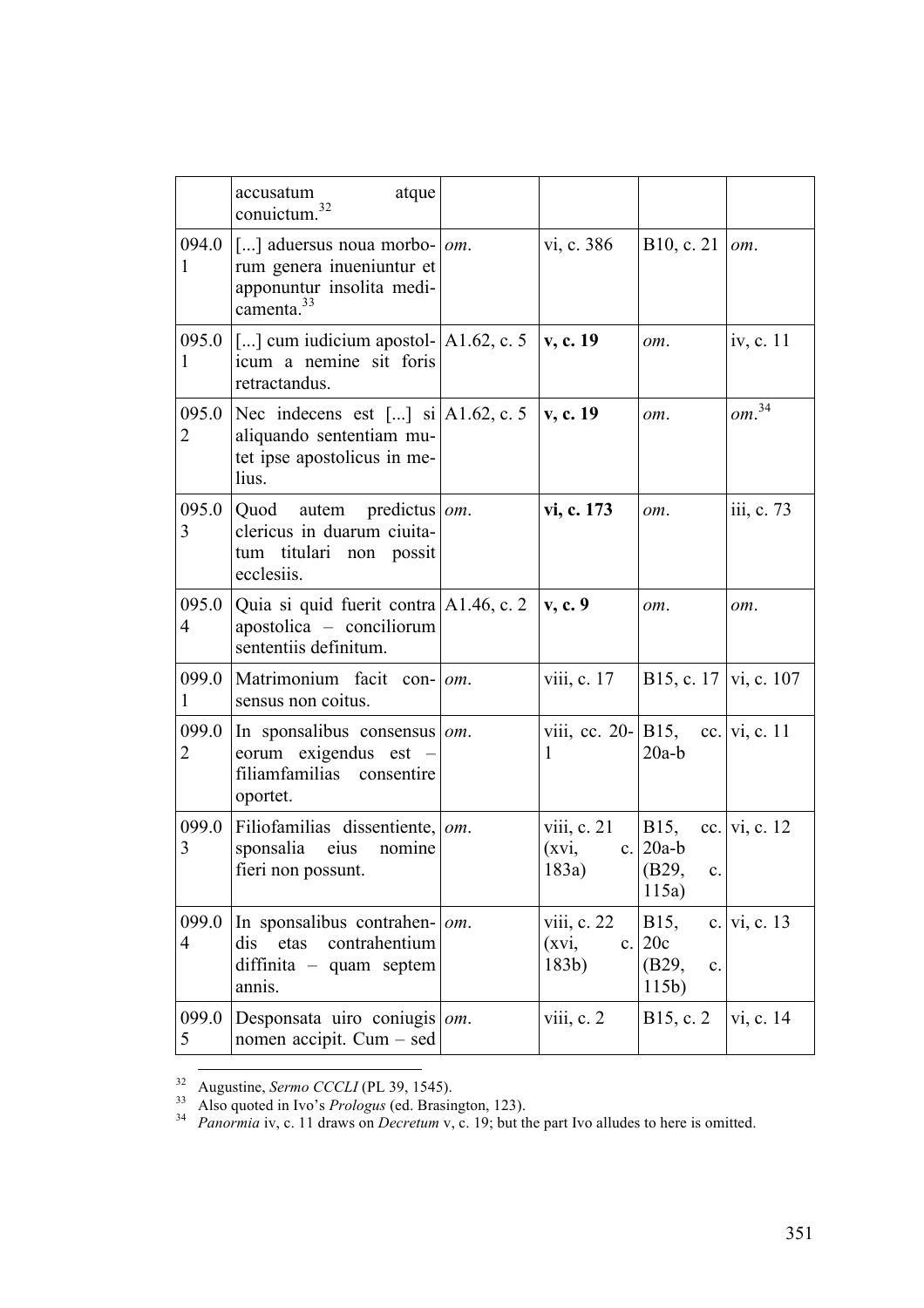|                         | pactio coniugalis.                                                                                                                                                     |                           |                          |                                              |
|-------------------------|------------------------------------------------------------------------------------------------------------------------------------------------------------------------|---------------------------|--------------------------|----------------------------------------------|
| 099.0<br>6              | Coniuges ueri appellantur om.<br>a prima desposationis -<br>coniugalibus<br>ignoretur<br>concubitus.                                                                   | viii, $c.3$               | B15, c. 3                | vi, c. 15                                    |
| 099.0<br>7              | Neque fallaciter ab angelo   om.<br>$dictum$ est – nec cogni-<br>turus erat.                                                                                           | viii, c. 14b              | B15,<br>15 <sub>b</sub>  | c. $(vi)$ ,<br>$\mathbf{c}$ .<br>$16x)^{35}$ |
| 099.0<br>8              | Decretum est ut quamuis $ om$ .<br>mulier nupta – habere non<br>possit.                                                                                                | ix, c. 100                | (B16,<br>$29^{36}$       | $c.$ $om.$                                   |
| 100.0<br>1              | procul dubio $A1.63$ , c. 8<br>Facientis<br>culpam habet qui - fac-<br>inori desinit obuiari.                                                                          | vi, c. 115b               | om.                      | om.                                          |
| 102.0<br>$\overline{2}$ | Non licet enim regibus, $ A2.15, c.2 $<br>sicut sanxit octaua synoda<br>[] electionibus episco-<br>porum se immiscere.                                                 | v, c. 122                 | om.                      | iii, c. 8                                    |
| 102.0<br>3              | Francorum reges Carolus om.<br>et Lodouicus electiones<br>episcoporum<br>con-<br>cesserunt, quod et in suis<br>capitularibus<br>scriptum<br>reliquerunt. <sup>37</sup> | om.                       | om.                      | om.                                          |
| 103.0<br>1              | Romana ecclesia omnium $ A1.62, c.1$<br>ecclesiarum mater est et<br>magistra.                                                                                          | v, c. 17<br>vi, c. 355    | om.                      | om.                                          |
| 105.0<br>1              | Est nonnumquam contra $\omega$ m.<br>officium promissum cus-<br>todire - ne promissum<br>negaret.                                                                      | xii, c. 10                | B22, c. 10   viii, c. 91 |                                              |
| 105.0                   | Video Dauid pium homi- $\vert$ om.                                                                                                                                     | <b>xii, c.</b> $11a^{38}$ | (B22,                    | c. (viii,<br>$c_{\cdot}$                     |

<sup>&</sup>lt;sup>35</sup> *Panormia* vi, c. 16 is abbreviated and lacks the first sentence quoted in ep. 99; in addition, the canon is misattributed to 'Augustinus de bono coniugali', while ep. 99, *Decretum* and *Tripartita* B all have 'Augustinus de nuptiis et concupiscentia' which is indeed correct, cf. Augustine, *De* 

*nuptiis et concupiscentia* i, c. 11 (CSEL 42, 224).<br><sup>36</sup> The inscription in *Tripartita* B is less precise than that in *Decretum* and ep. 99.<br><sup>37</sup> Cf. *Ans.* i, c. 78 (ed. Schmitz, 477-8).<br><sup>38</sup> *Decretum* mss **BS** (but collections) have the very same reading as ep. 105.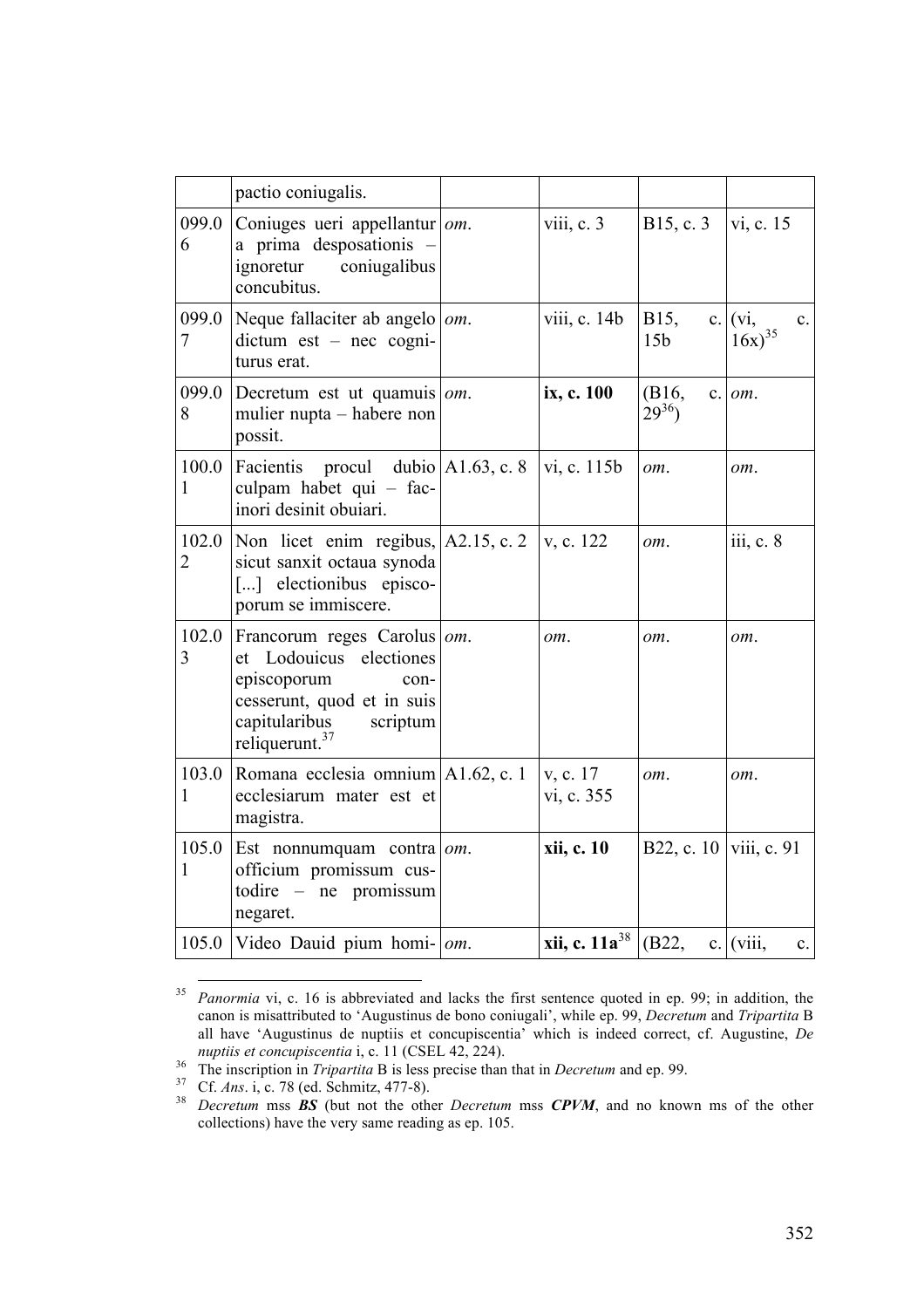| $\overline{2}$ | nem sanctum in $-$ san-<br>guine hominis implere.                                                                                                                            |                  | 11a)                            | 92)                                    |
|----------------|------------------------------------------------------------------------------------------------------------------------------------------------------------------------------|------------------|---------------------------------|----------------------------------------|
| 105.0<br>3     | Iurauit Dauid temere sed om.<br>non impleuit – peccatis<br>elegit minimum.                                                                                                   | xii, c. 11b      | <b>B22</b> ,<br>11 <sub>b</sub> | c. viii, c. 93                         |
| 105.0<br>4     | Plerique sepe<br>se<br>$con- $ om.<br>stringunt iurisiurandi sac-<br>saltantium<br>ramento<br>$\equiv$<br>choros promiserat.                                                 | xii, c. 17a      | B22, c. 16                      | viii,<br>$\mathbf{c}$ .<br>$101x^{39}$ |
| 105.0<br>5     | Animaduertendum<br>quod $\omega$ .<br>iusiurandum hos habeat<br>comites - erit sed peri-<br>urium.                                                                           | xii, c. 22       | B22, c. 17                      | V111,<br>$c_{\cdot}$<br>123            |
| 105.0<br>6     | Herodes obseruauit illici- A2.12,<br>tum sacramentum et periit 2b<br>- et saluatus est.                                                                                      | c.   xii, c. 15c | om.                             | viii,<br>$c_{\cdot}$<br>100a           |
| 108.0<br>1     | Monacus non docentis $\omega m$ .<br>habet officium sed dolen-<br>tis.                                                                                                       | vii, c. 3        | B11, c. 2                       | iii, c. 176                            |
| 1              | 111.0 Res ecclesiastice, sicut $\vert$ om.<br>testantur etiam seculi le-<br>ges, quia diuini iuris sunt,<br>in nullius bonis sunt.                                           | iii, c. 193a     | B3, c. 25a                      | om.                                    |
| 111.0<br>2     | Qui predia ecclesie petierit A1.48,<br>uel acceperit – uel possi- $ 10\rangle$<br>denti anathema.                                                                            | c. iii, c. 182   | om.                             | om.                                    |
| 112.0<br>1     | dominorum   om.<br>Cum<br>potestatem in seruos suos<br>illibatam debere lex con-<br>stituat.                                                                                 | xvi, c. 76       | B29, c. 30                      | om.                                    |
| 119.0<br>1     | Habent sicut enim nostis <i>om</i> .<br>statuta maiorum ut ille<br>cause a iudicibus ecclesi-<br>asticis minime audiantur<br>que legibus non continen-<br>tur. <sup>40</sup> | om.              | om.                             | om.                                    |

<sup>&</sup>lt;sup>39</sup> The *Panormia* has an abbreviated text.<br><sup>40</sup> Ps.-Felix (ed. Hinschius, 486), here quoted via *TC*, c. 88a (Paris, BN lat. 13368, fol. 12ra).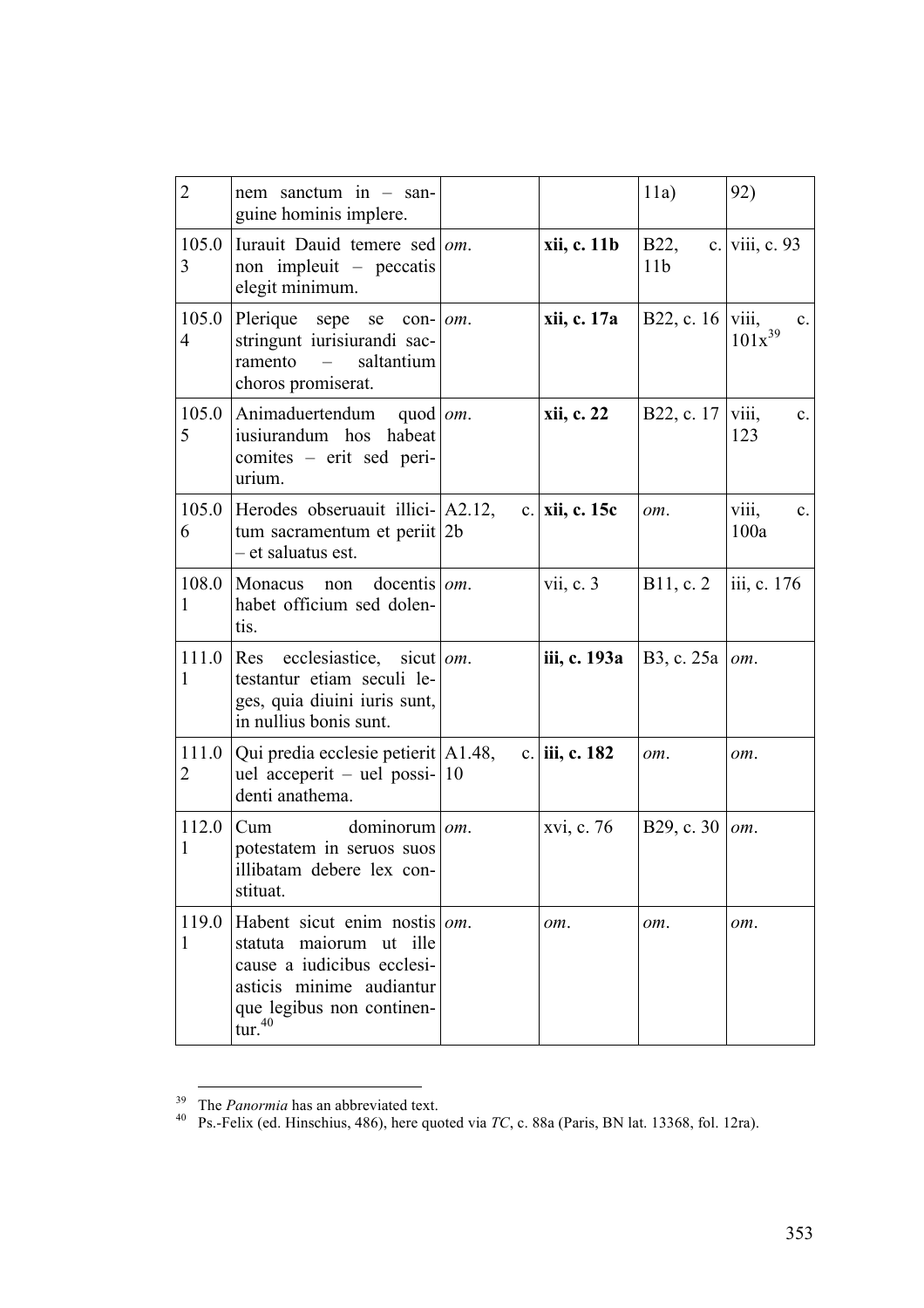| $\mathbf{1}$            | 120.0 Lex est enim ecclesiastica, $ $ (cf. A2.16, $ $ (cf. xiv, cc. $ $ <i>om.</i> )<br>ut qui interdicti uel ex- $ c. 4, A2.18,  27-9,$<br>communicati sunt ab una $ c. 72$ , $ c. 72$<br>ecclesia non recipiantur ab<br>alia. |     | 39,<br>$100-8$       |                        | (cf. v, cc.<br>94, 98,<br>$100-2)$      |
|-------------------------|---------------------------------------------------------------------------------------------------------------------------------------------------------------------------------------------------------------------------------|-----|----------------------|------------------------|-----------------------------------------|
| 1                       | 122.0   Quia incestis coniunction- $\vert$ om.<br>ibus nihil uenie reserua-<br>mus - adulterium separa-<br>tione sanauerint.                                                                                                    |     | ix, c. 40            | om.                    | om.                                     |
| 122.0<br>$\overline{2}$ | Manet<br>inter<br>uiuentes <i>om</i> .<br>quoddam coniugale quod<br>- copulatio possit auferre.                                                                                                                                 |     | viii, c. 13          | B15, c. 14 $ $ (vi,    | $\mathbf{c}$ .<br>$74b^{41}$            |
| 122.0<br>3              | Precepit Dominus uxorem   om.<br>non debere dimitti – uir<br>mechus tenendus.                                                                                                                                                   |     | viii, c. 240a   B15, | 87a                    | c. vii, c. $3a$                         |
| 123.0<br>1              | Sicut nouum genus est $om$ .<br>criminis, ita procurandum<br>est nouum experimentum<br>medicaminis.                                                                                                                             |     | vi, c. 386           | B10, c. 21 $\vert$ om. |                                         |
| 123.0<br>$\overline{2}$ | Nihil contra ordinem te- $ A2.39, c.2 $<br>meritatis ausu presumatur<br>- presumptionis actu solu-<br>antur.                                                                                                                    |     | ii, c. 124           | om.                    | om.                                     |
| 123.0<br>3              | Si quis hec temerare pre- $ A2.39, c.1$<br>sumpserit excommunica-<br>tionis<br>sententiam<br>sus-<br>tinebit.                                                                                                                   |     | ii, c. 124           | om.                    | om.                                     |
| $\overline{4}$          | 123.0 Sacerdos aliter quam pre- $\vert$ <i>om</i> .<br>ceptum est faciens - re-<br>deat quod amisit.                                                                                                                            |     | ii, c. 11            | om.                    | i, c. 146c                              |
| 125.0<br>1              | Non adulterabis id est non $ om$ .<br>ibis – preter uxorem tuam.                                                                                                                                                                |     | viii, c. 263         | B15, c. 97             | om.                                     |
| 125.0<br>2              | Vsque adeo manent inter<br>uiuentes semel – quibus<br>aliis adheserunt.                                                                                                                                                         | om. | viii, c. 12          | B15, c. 13             | $(v_i,$<br>$\mathbf{c}$ .<br>$74a^{43}$ |
| 125.0                   | Manet<br>inter<br>uiuentes <i>om</i> .                                                                                                                                                                                          |     | viii, c. 13          | B15, c. 14 $ $ (vi,    | c.                                      |

<sup>41</sup> Misattributed in the *Panormia* only. 42 Also quoted in Ivo's *Prologus* (ed. Brasington, 123). <sup>43</sup> Misattributed in the *Panormia* only.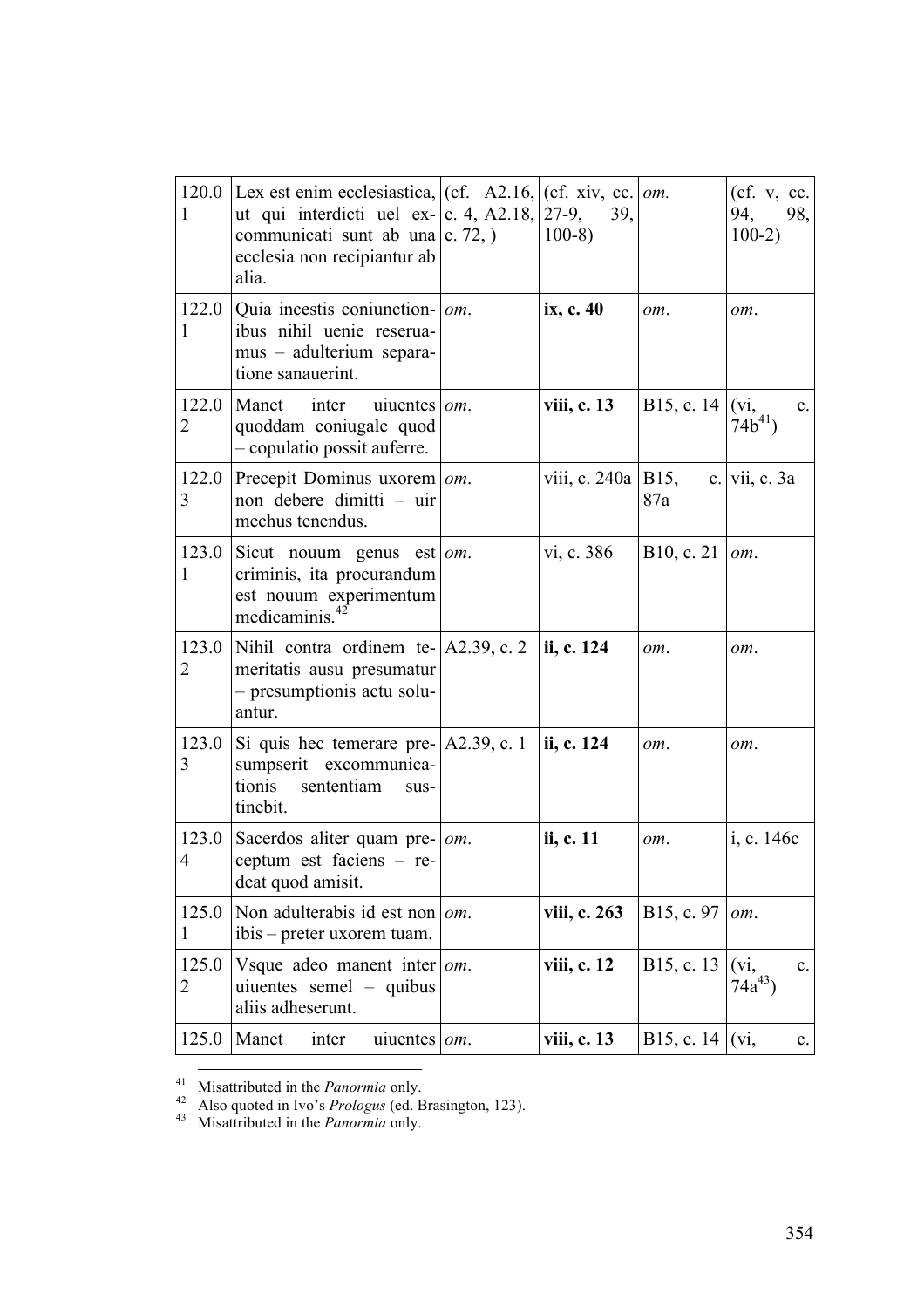| 3                       | quoddam coniugale quod<br>- copulatio possit auferre.                                                                     |    |                               |                                                             | $74b^{44}$       |
|-------------------------|---------------------------------------------------------------------------------------------------------------------------|----|-------------------------------|-------------------------------------------------------------|------------------|
| 125.0<br>$\overline{4}$ | Precepit Dominus uxorem   om.<br>non debere dimitti – uir<br>mechus tenendus.                                             |    | viii, c. 240a   B15,          | 87a                                                         | c. vii, c. $3a$  |
| 125.0<br>5              | Nihil enim iniquius quam $\vert$ om.<br>fornicationis causa - for-<br>nicatione esse alienus.                             |    | viii, c. 250                  | om.                                                         | vii, c. 31       |
| 125.0<br>6              | Intactam queris? Intactus $ om$ .<br>esto. Puram queris? Noli<br>esse impurus.                                            |    | viii, c. 45                   | B <sub>15</sub> , c. 37                                     | om.              |
| 125.0<br>7              | Non est culpandus Osee $\omega$ .<br>propheta si - boni exem-<br>pla sectetur.                                            |    | viii, c. 38                   | B15, c. 32   vi, c. 57                                      |                  |
| 131.0<br>1              | Laicis nulla est attributa om.<br>facultas presbyteros – de<br>ecclesiis eiciendi.                                        |    | vii, c. 90                    | om.                                                         | om.              |
| 133.0<br>$\mathbf{1}$   | Quantumlibet uigilet dis- A2.50,<br>ciplina domus mee homo $37$<br>- autem odio habuit.                                   |    | $c.$ $om.$                    | om.                                                         | om.              |
| 134.0<br>$\mathbf{1}$   | Sufficiat secundum leges   om.<br>solus eorum consensus -<br>coitus sed uoluntas.                                         |    | viii, c. 17                   | B15, c. 17   vi, c. 107                                     |                  |
| 134.0<br>2              | Sponsalia sicut nuptie $\vert$ <i>om</i> .<br>consensu fiunt contrahen-<br>tium - filiasfamilias con-<br>sentire oportet. |    | viii, c. $21$<br>xvi, c. 182  | B15,<br>20 <sub>b</sub><br>(B29,<br>$\mathbf{c}$ .<br>115b) | c.   vi, c. $12$ |
| 134.0<br>3              | $ A$ primordio etatis effici $ om$ .<br>sponsalia possunt – quam<br>duodecim annis. <sup>45</sup>                         |    | viii, $c. 22$<br>xvi, c. 183c | B15,<br>20c<br>(B29,<br>c.<br>115b)                         | c.   vi, c. 13   |
| 143.0<br>1              | $\vert$ [] ut sit danti at accipi- $\vert$ A1.48,<br>enti uel possidenti - pau-<br>perum derelicta dispergit.             | 10 | c. iii, c. 182                | om.                                                         | om.              |

<sup>44</sup> Misattributed in the *Panormia* only. 45 The material source is *Dig.* 23, 1 (ed. Mommsen/Krüger, 331). The Digest, Ivo's *Decretum* and ep. 99.04 all have '... quam septem annis'. However, not only the editions but also the mss (e.g. *Pb*, fo. 123r and *Qg*, fo. 60v) read 'duodecim' in ep. 134.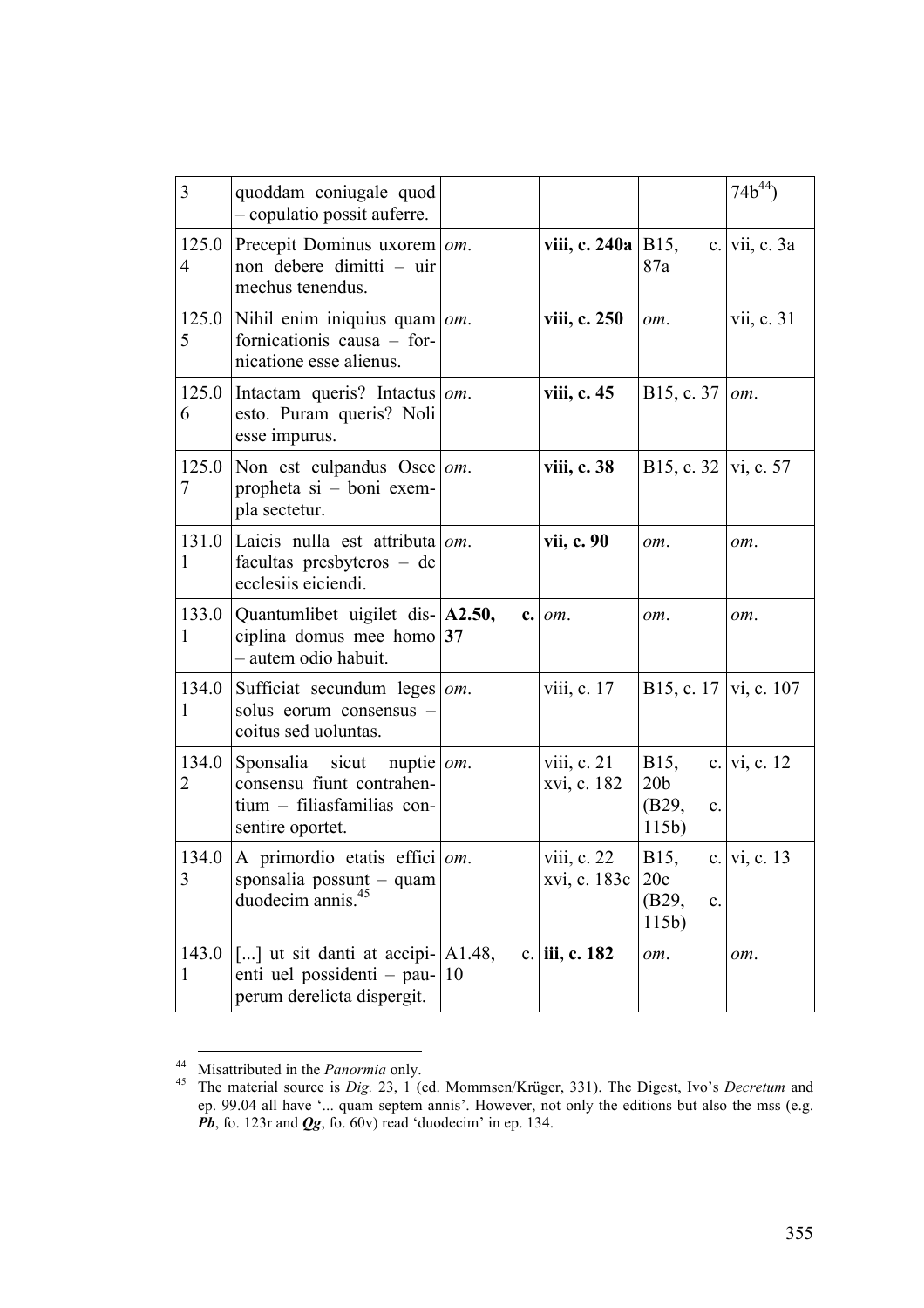| 143.0<br>2              | $\left[ \ldots \right]$ ut quidquid sine li- $\left[$ A2.28,<br>centia episcopi uenditum 55<br>fuerit<br>ad potestatem<br>episcopi reuocetur. |                      | c. iii, c. $163$               | om.                                         | om.             |
|-------------------------|-----------------------------------------------------------------------------------------------------------------------------------------------|----------------------|--------------------------------|---------------------------------------------|-----------------|
| 144.0<br>1              | Sicut enim<br>qui<br>nauigant tempestate<br>cunctorum patiamur dis-<br>pendia.                                                                | mare $ $ A2.14, c. 2 | om.                            | om.                                         | om.             |
| 148.0<br>1              | Posse sane fieri nuptias $ex \mid om$ .<br>male – consequente mani-<br>festum est.                                                            |                      | viii, $c. 10$                  | B15, c. 11   vi, c. 45                      |                 |
| 148.0<br>2              | Solet queri cum masculus   om.<br>et femina - mala agant<br>nascantur.                                                                        |                      | viii, c. $65$                  | B15, c. 43  vi, c. 27                       |                 |
| 148.0<br>3              | Desponsata uiro coniugis $\omega$ .<br>nomen accepit cum - uiri<br>admistione cognoscitur.                                                    |                      | viii, c. $2$                   | B <sub>15</sub> , c. 2                      | vi, c. 14       |
| 148.0<br>$\overline{4}$ | Coniuges uerius appel- $ om$ .<br>lantur<br>prima<br>$\mathbf{a}$<br>desponsationis – ignoretur<br>coniugalis concubitus.                     |                      | viii, $c.3$                    | B15, c. 3                                   | vi, c. 15       |
| 148.0<br>5              | Sufficat secundum leges $\omega$ .<br>solus eorum consensus -<br>consensus non coitus.                                                        |                      | viii, c. 17                    | B15, c. 17   vi, c. 107                     |                 |
| 148.0<br>6              | Si quis sine dotalibus in- $\vert$ <i>om</i> .<br>strumentis affectione<br>repudium ei mittere.                                               |                      | viii, c. 35                    | B15, c. 31 $\vert$ om.                      |                 |
| 148.0<br>$\overline{7}$ | Si quis diuinis tactis scrip- $ om$ .<br>turis iurauerit - alia inter-<br>posita sit.                                                         |                      | viii, c. $44$<br>(xvi,<br>142) | B15, c. 36   vi, c. 7<br>c. (B29, c.<br>85) |                 |
| 148.0<br>8              | Apud nos quod non licet $\vert$ om.<br>feminis – pari conditione<br>censetur.                                                                 |                      | viii, c. 240b                  | B15,<br>87b                                 | c. vii, c. $3b$ |
| 148.0<br>9              | Item. Indignantur mariti si $ om$ .<br>audiant adulteros - exem-<br>plo regere feminas. <sup>46</sup>                                         |                      | viii, c. 242b   B15, c. 88     |                                             | vii, c. 36      |

<sup>&</sup>lt;sup>46</sup> The 'item' in this and the following citation is correct in the collections but not in the context of ep. 148. This strongly suggests that 148.01-3 were taken from the *Decretum* where all three are grouped closely together. In *Tripartita* B there is a separate inscription.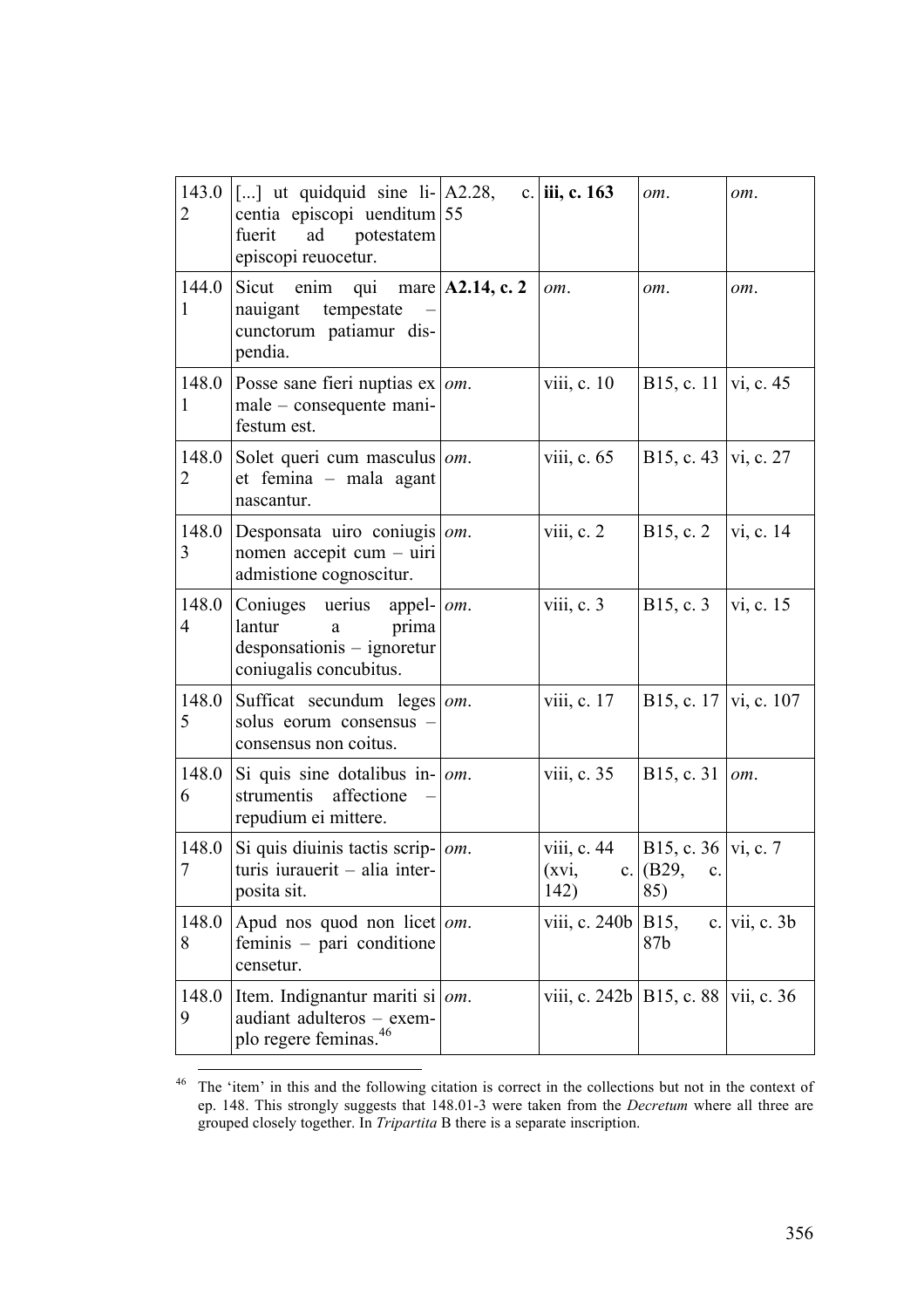| 148.1<br>$\boldsymbol{0}$ | Non erit<br>turpis <i>om</i> .<br>Item.<br>neque difficilis – adultera<br>non uocetur.                    |     | viii, c. 242c   B15, c. 89              |                         | vii, c. 37 |
|---------------------------|-----------------------------------------------------------------------------------------------------------|-----|-----------------------------------------|-------------------------|------------|
| 148.1<br>1                | Non est culpandus Osee   $om$ .<br>propheta, $si$ – antea non<br>habeat.                                  |     | viii, c. $38$                           | B15, c. 32   vi, c. 57  |            |
| 155.0<br>1                | Non est culpandus Osee   $om$ .<br>propheta, si - antea non<br>habeat.                                    |     | viii, c. 38                             | B15, c. 32   vi, c. 57  |            |
| 155.0<br>2                | Apud nos quod non licet   $om$ .<br>feminis - pari conditione<br>tenetur.                                 |     | viii, c. 240b   B15, c. 87   vii, c. 3b |                         |            |
| 155.0<br>3                | Non erit turpis neque dif- $\vert$ <i>om</i> .<br>ficilis etiam - adultera non<br>uocetur.                |     | viii, c. 242c   B15, c. 89   vii, c. 37 |                         |            |
| 155.0<br>4                | Si ducturi estis uxores<br>seruate $\cos - \tan$ non potes.                                               | om. | viii, c. 45                             | B15, c. 37              | om.        |
| 156.0<br>1                | Si res propter quam pecca-<br>tum est - dixi restitui<br>potest.                                          | om. | xiii, c. 4<br>xv, c. 25                 | B23, c. 3<br>B28, c. 6  | om.        |
| 156.0<br>2                | Si tantum episcopus alieni $ A2.27, c.3 $<br>se sceleris - ream iudicat<br>permaneat.                     |     | v, c. 364                               | om.                     | om.        |
| 156.0<br>3                | Placuit ut si quando dicit $ A2.21, c.5 $<br>episcopus – conuincere<br>non potest.                        |     | v, c. 363                               | om.                     | om.        |
| 156.0<br>4                | Facta nocentium que in- $ A2.50,$<br>nocentibus<br>demonstrari 33<br>uel - est Christum annuni-<br>abant. | c.  | om.                                     | om.                     | om.        |
| 156.0<br>5                | Sane si iudex es, si iudi- $ om$ .<br>candi - coerce, corripe,<br>excommunica.                            |     | ii, c. 94d                              | B <sub>2</sub> , c. 10d | om.        |
| 156.0<br>6                | A malis corde<br>semper $\omega$ .<br>disiungimini $ad - caute$<br>corpore copulamini.                    |     | ii, c. 102                              | B2, c. 17               | om.        |
| 156.0<br>7                | Recedite, exite inde, et   om.<br>$immundum$ ne – disci-                                                  |     | ii, c. 103                              | B2, c. 18               | om.        |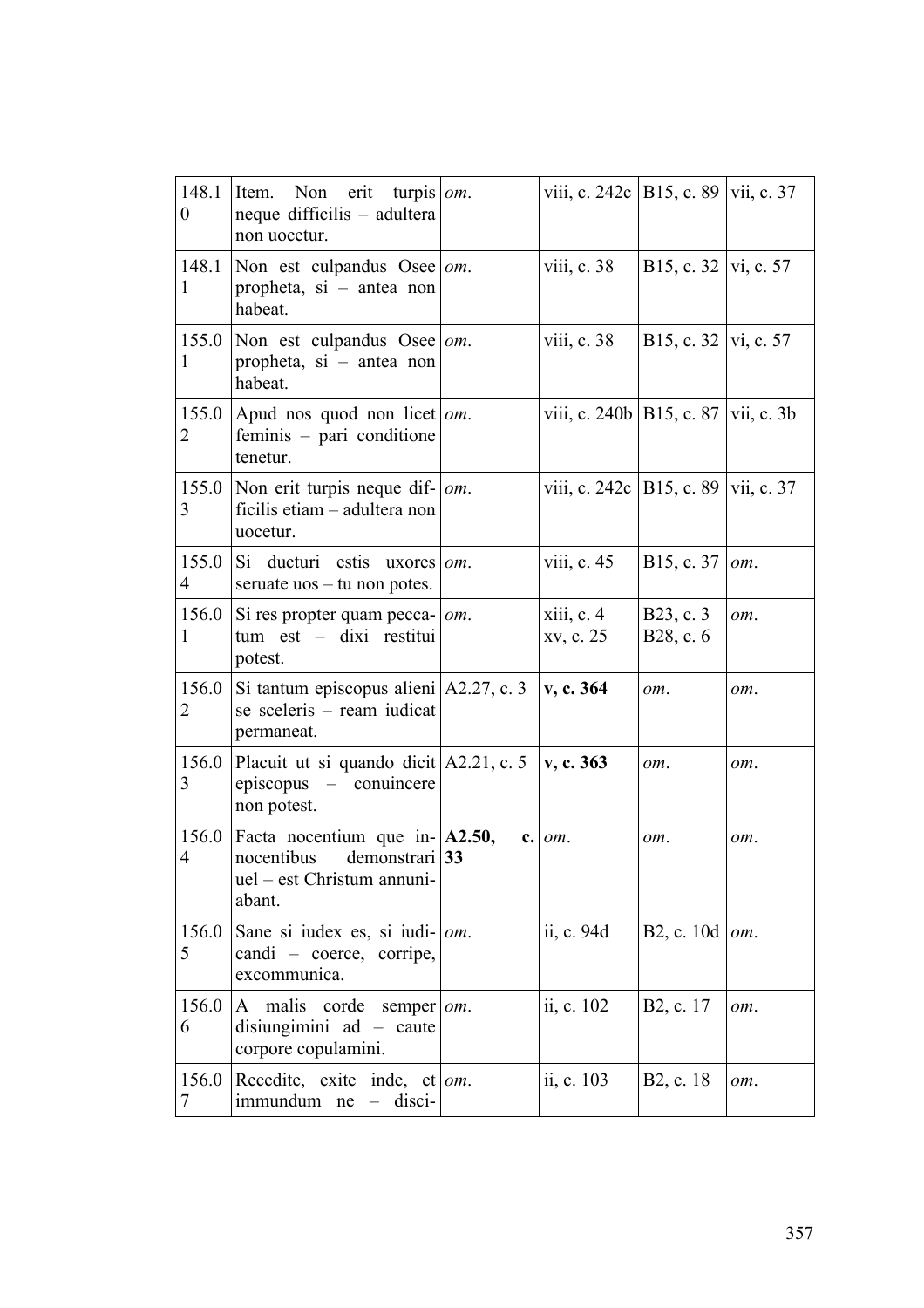|                       | plinam, existi inde.                                                                                         |                           |                                                          |                                     |             |
|-----------------------|--------------------------------------------------------------------------------------------------------------|---------------------------|----------------------------------------------------------|-------------------------------------|-------------|
| 157.0<br>1            | $\alpha$ Quia consecratio magis $\alpha$ .<br>constat in fide - merito<br>benedictionem dantis.              |                           | ii, c. 100                                               | B <sub>2</sub> , c. 15              | iii, c. 79x |
| 159.0<br>1            | Quia iudicia Romane ec- $ A1.62, c. 5 $<br>clesie a nemine foris re-<br>tractari posse [] dicimus.           |                           | v, c. 19                                                 | om.                                 | iv, c. 11   |
| 161.0<br>$\mathbf{1}$ | $\vert$ Quod contra leges pre- $\vert$ A1.63, c. 7<br>sumitur per leges dissolui<br>meretur.                 |                           | iv, c. 230<br>vi, c. 115a                                | om.                                 | om.         |
| 162.0<br>1            | Priuilegium meretur amit $ A1.45$ , c. 2<br>tere qui concessa<br>sibi<br>abutitur potestate.                 |                           | v, c. 140                                                | om.                                 | om.         |
| 162.0<br>3            | Noua genera morborum om.<br>cogunt nos inuenire noua<br>genera curationum. <sup>47</sup>                     |                           | vi, c. 386                                               | B10, c. 21                          | om.         |
| 167.0<br>$\mathbf{1}$ | Legitima enim sunt federa   om.<br>nuptiarum inter - patris<br>non dissentit.                                |                           | viii, cc. 20- B15, c. 20   vi, c. 11<br>1<br>xvi, c. 182 | B29, c.<br>115 <sub>b</sub>         |             |
| 167.0<br>2            | Et si mulier ad alium $\omega$ .<br>uirum - habere in coni-<br>ugium.                                        |                           | viii, c. 169                                             | om.                                 | vi, c. 18   |
| 167.0<br>3            | Si quis diuinis tactis scrip- $ om$ .<br>turis iurauerit $-$ alia inter-<br>posita sit.                      |                           | viii, c. 44<br>xvi, c. 142                               | B15, c. 36   vi, c. 7<br>B29, c. 85 |             |
| 167.0<br>4            | Quod contra leges pre- $ A1.63, c.7 $<br>sumitur per leges $-$ leges<br>dissolui meretur.                    |                           | iv, c. $230$<br>vi, c. 115a                              | $om_{-}$                            | om.         |
| 168.0<br>1            | Hec causa sine monoma-<br>chia terminari non - agi-<br>tare non licebat.                                     | $om$ .                    | viii, c. 187                                             | B <sub>15</sub> , c. 67             | om.         |
| 171.0<br>1            | Dispensationes<br>nonnumquam cogunt pa-<br>quis $-$<br>cunctorum<br>rum<br>patiamur dispendia. <sup>48</sup> | rerum $\vert$ A2.14, c. 2 | om.                                                      | om.                                 | om.         |

<sup>47</sup> Also quoted in Ivo's *Prologus* (ed. Brasington, 123). <sup>48</sup> Also quoted in Ivo's *Prologus* (ed. Brasington, 132).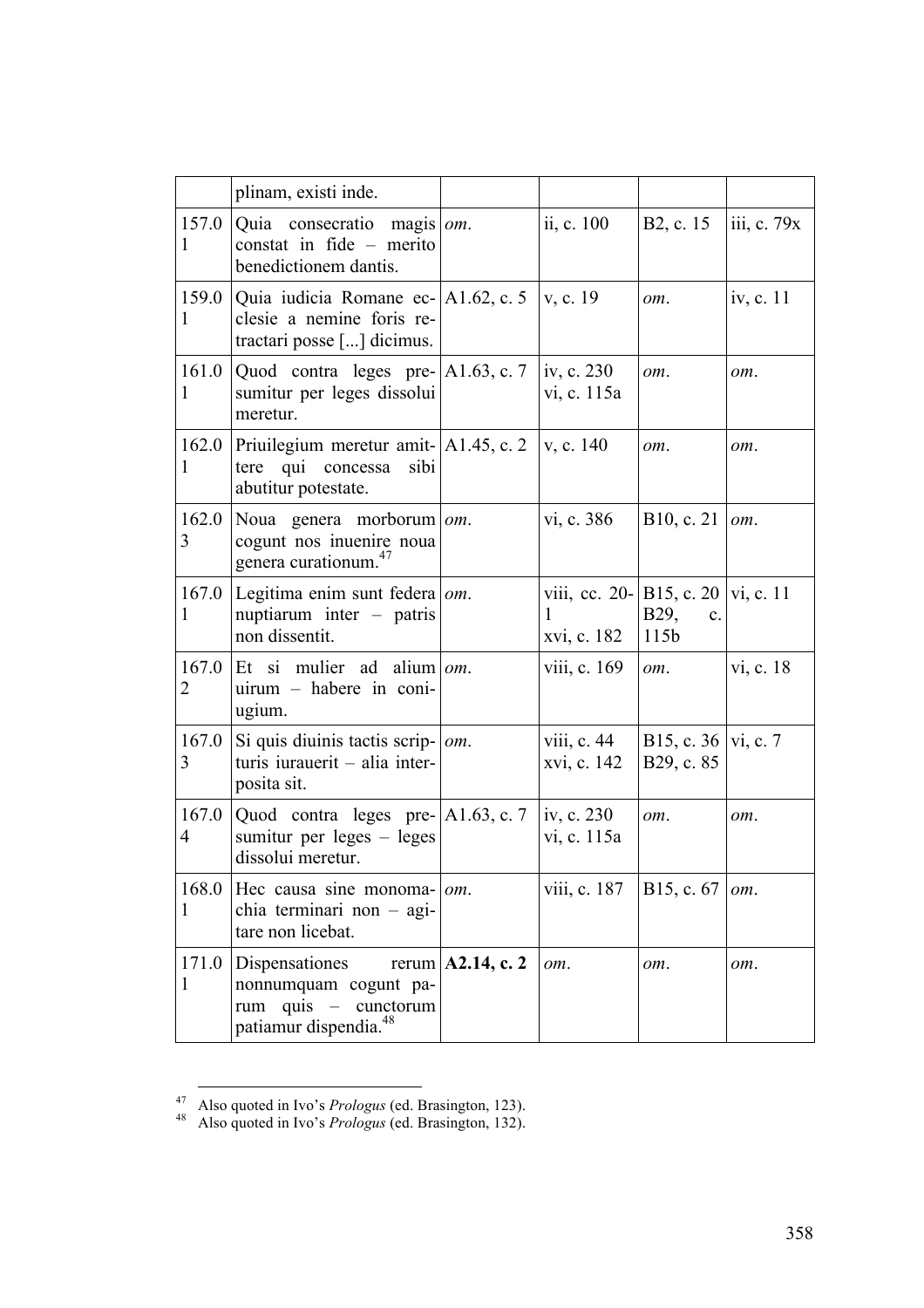| 171.0<br>$\overline{2}$ | Soleo audire in potestate   om.<br>esse iudicis – uindicare<br>quam leges. <sup>49</sup>                                                                                                |     | x, c. 2                       | om.                                           | om.              |
|-------------------------|-----------------------------------------------------------------------------------------------------------------------------------------------------------------------------------------|-----|-------------------------------|-----------------------------------------------|------------------|
| 171.0<br>3              | Cum quisque fratrum et $\omega$ .<br>Christianorum in $-$ schis-<br>matis nullus est. <sup>50</sup>                                                                                     |     | ii, c. 97g                    | B2, c. 13g                                    | om.              |
| 171.0<br>$\overline{4}$ | Quando cuiusque crimen om.<br>notum est et - dormiat<br>seueritas discipline. <sup>51</sup>                                                                                             |     | ii, c. 97h                    | B2, c. 13h $\vert$ om.                        |                  |
| 171.0<br>5              | Si quos culpatorum regia $\vert$ <i>om</i> .<br>potestas aut - Dei extra-<br>neum habeatur.                                                                                             |     | xvi, c. 344                   | <b>B29</b> ,<br>264                           | $c.$ $om.$       |
| 1                       | 176.0 Leges seculi dissentiente $\omega$ .<br>filomalias sub eius - fieri<br>non permittunt.                                                                                            |     | viii, c. 22<br>xvi, c. 183c   | B15,<br>20 <sub>b</sub><br>B29,<br>c.<br>115b | c.   vi, c. $12$ |
| 176.0<br>2              | Nemo enim inuitus bonum $ A1.62 $ ,<br>facit etiamsi bonum est 28<br>quod facit.                                                                                                        |     | c. vi, c. 356                 | om.                                           | om.              |
| 177.0<br>1              | Iudicet se homo uoluntate $\omega$ .<br>dum potest - pudorem<br>addat tumorem.                                                                                                          |     | xv, c. 24                     | B <sub>28</sub> , c. 4                        | om.              |
| 177.0<br>2              | $\begin{bmatrix} \ldots \end{bmatrix}$ secundum <u>decretum</u> A2.47,<br>Martini pape et concilium 37<br>Carthaginense ipse in se<br>damnationis iudicatur sen-<br>tentiam protulisse. |     | $c.$ $om.$                    | om.                                           | om.              |
| 177.0<br>3              | $\vert$ [] secundum decretum $\vert$ <i>om</i> .<br>Martini pape et concilium<br>Carthaginense ipse in se<br>damnationis iudicatur sen-<br>tentiam protulisse.                          |     | v, c. 314                     | B9, c. 11                                     | om.              |
| 178.0<br>1              | Habent enim leges impe-<br>riales quod filiofamilias -<br>nomine eius contrahi.                                                                                                         | om. | viii, $c. 22$<br>xvi, c. 183c | B15,<br>20 <sub>b</sub><br>B29,<br>c.<br>115b | c.   vi, c. $12$ |

<sup>49</sup> Also quoted in Ivo's *Prologus* (ed. Brasington, 128). <sup>50</sup> Also quoted in Ivo's *Prologus* (ed. Brasington, 127). <sup>51</sup> Also quoted in Ivo's *Prologus* (ed. Brasington, 127).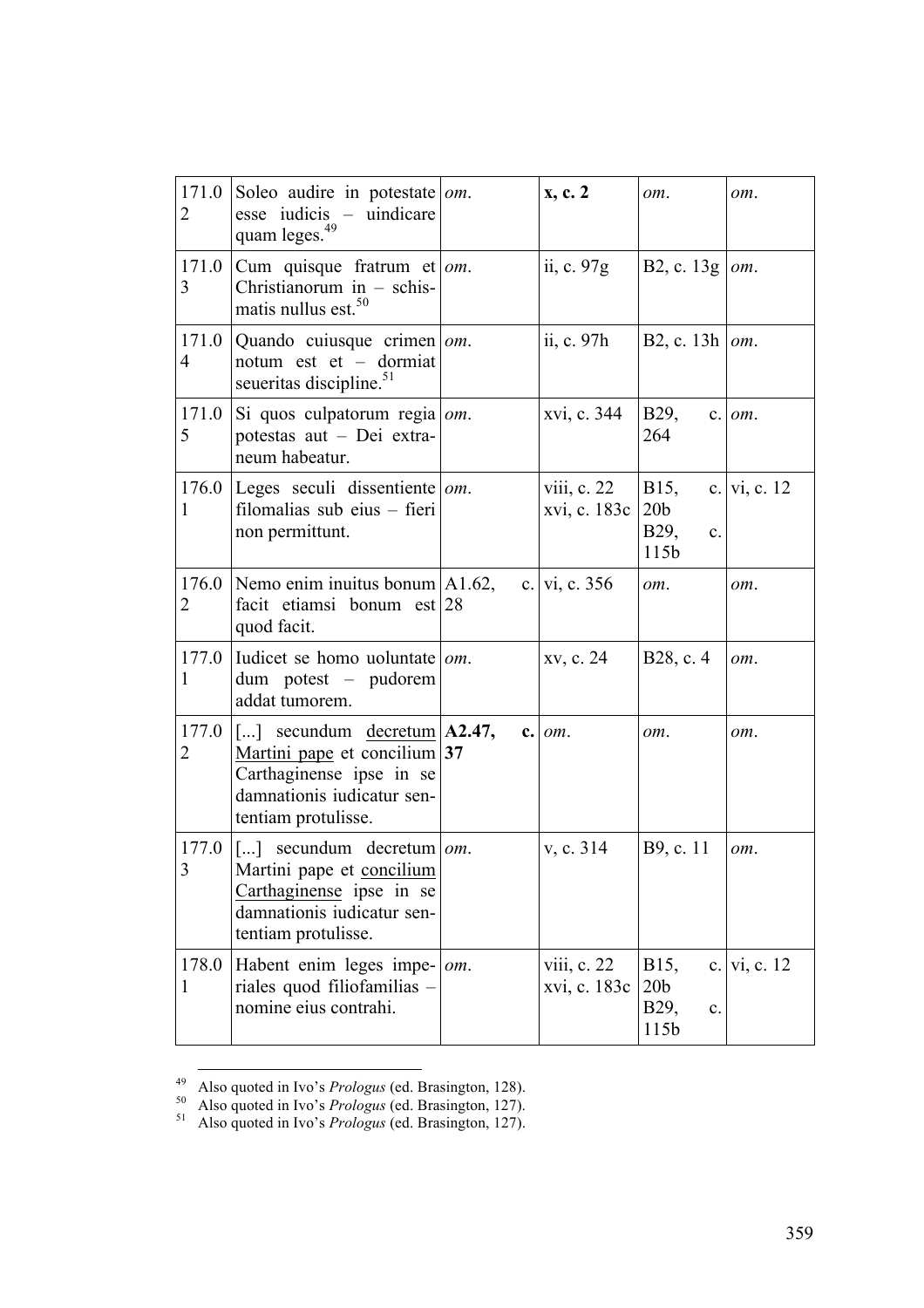| 183.0<br>1              | Secundum leges probatio $\omega$ .<br>ei incumbat qui dicit, non<br>ei qui negat.                   |                                           | xvi, c. 179                                                      | <b>B29</b> ,<br>113        | c. $v, c. 18$ |
|-------------------------|-----------------------------------------------------------------------------------------------------|-------------------------------------------|------------------------------------------------------------------|----------------------------|---------------|
| 183.0<br>2              | Quamdiu habet homo quid   om.<br>faciat non debet tentare<br>52<br>Deum suum.                       |                                           | om.                                                              | om.                        | om.           |
| 184.0<br>1              | Omnes lites et conten-<br>tiones in ecclesiis - ma-<br>iorem audientiam appel-<br>lauerit.          | om.                                       | cf. v, cc. $cf.$ B9, c. $cf.$ iv, c.<br>163, 167 & $ 4$<br>176-7 |                            | 22            |
| 2                       | 184.0 Peregrina iudicia generali A1. 18, c. 8<br>sanctione prohibemus.                              | A1.24, c. 7<br>A1.32, c. 3<br>A1.42, c. 2 | v, c. 248<br>v, c. 260<br>vi, c. 331                             | om.                        | om.           |
| 184.0<br>3              | Nullius autem sunt res $\omega$ .<br>sacre et $-$ et obligari pro-<br>hibemus.                      |                                           | iii, c. 193a                                                     | B3, c. $25a$   <i>om</i> . |               |
| 184.0<br>$\overline{4}$ | In his enim rebus de qui- $ A2.50$ ,<br>$bus$ – ecclesiasticarum 26<br>coercendi sunt.              |                                           | c. iv, c. $68$                                                   | B6, c. 1                   | ii, c. 158    |
| 184.0<br>5              | Nos consuetudinem que $\omega$ .<br>contra fidem catholicam -<br>immotam permanere con-<br>cedimus. |                                           | iv, c. 204                                                       | B7, c. 5                   | om.           |
| 184.0<br>6              | Mos est uetustate probata $\omega$ .<br>consuetudo siue lex non<br>scripta.                         |                                           | iv, c. 200a                                                      | B7, c. 1a                  | ii, c. 161a   |
| 184.0<br>$\overline{7}$ | Consuetudo autem est ius $ om$ .<br>quoddam $a - an$ ratione<br>consistat.                          |                                           | iv, c. $200b$                                                    | B7, c. 1b                  | ii, c. $161b$ |
| 184.0<br>8              | Consuetudinis<br>ususque $\vert$ om.<br>longeui non uilis auctori-<br>$tas - uincat aut legem.$     |                                           | iv, c. 202                                                       | B7, c. 3                   | ii, c. 163    |
| 185.0<br>1              | Quod contra leges pre-   A1.63, c. 7<br>sumitur per leges $-$ leges<br>dissolui meretur.            |                                           | iv, c. 230<br>vi, c. 115a                                        | om.                        | om.           |
| 185.0                   | Sollicitudo dilectionis tue $ om$ .                                                                 |                                           | vi, c. 409                                                       | om.                        | om.           |

 $52 \text{ See note to ep. } 74.02.$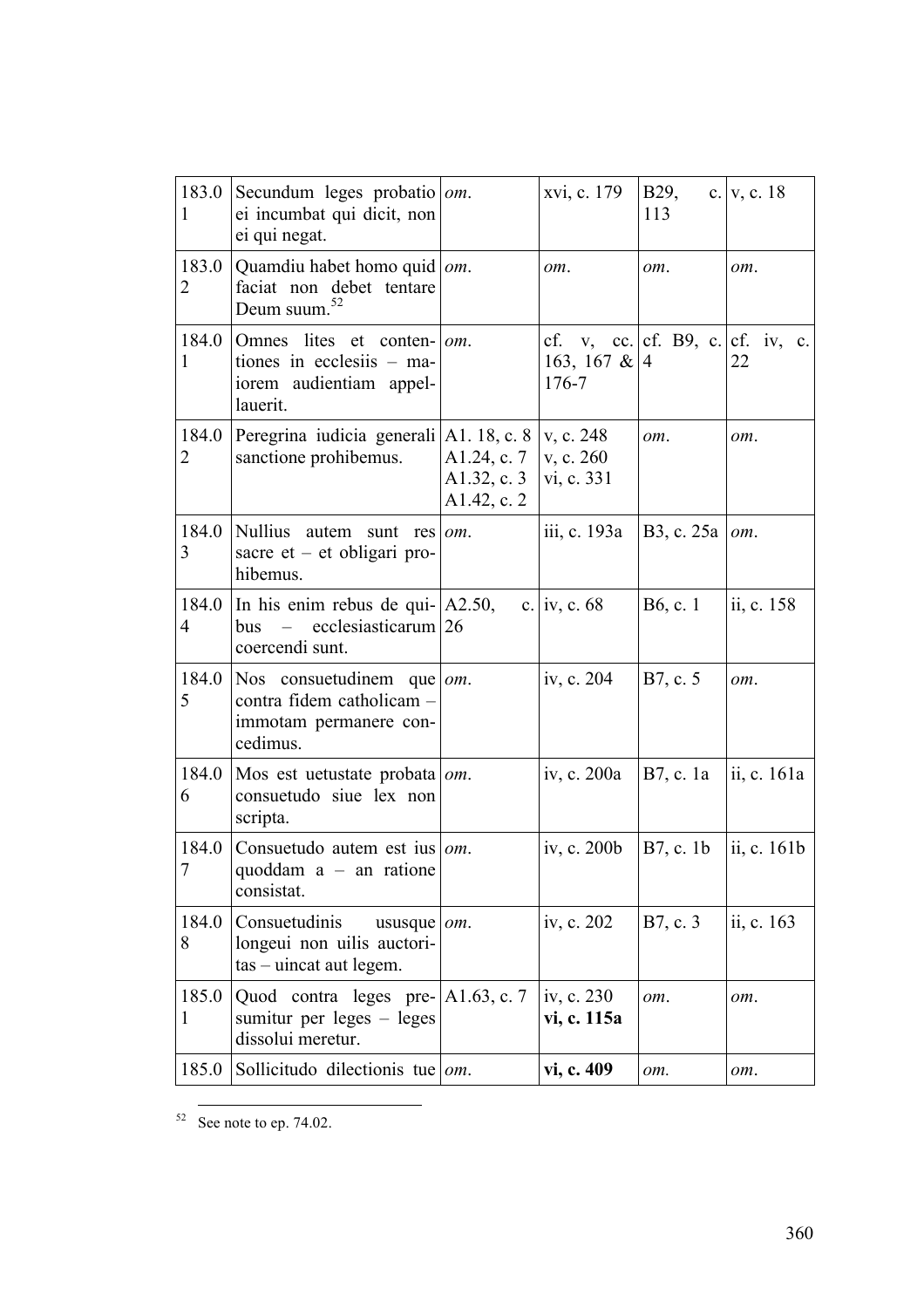| $\overline{2}$            | nos studuit consulere<br>eum redire concedas.                                                                                        |    |            |                        |     |
|---------------------------|--------------------------------------------------------------------------------------------------------------------------------------|----|------------|------------------------|-----|
| 186.0<br>1                | Communio<br>malorum $\omega$ .<br>neminem<br>maculat<br>sed<br>consensio factorum.                                                   |    | ii, c. 101 | B <sub>2</sub> , c. 16 | om. |
| 186.0<br>2                | Nullius crimen maculat A2.50,<br>nescientem.                                                                                         | 31 | $c.$ $om.$ | om.                    | om. |
| 3                         | 186.0   Qui non habet potestatem $\vert \textit{om} \vert$ .<br>reum condemnare aut -<br>comprobare<br>immunis<br>est. <sup>53</sup> |    | om.        | om.                    | om. |
| 186.0<br>$\overline{4}$   | Forte in populo Dei stat <i>om</i> .<br>iuxta – proprium onus<br>portabit.                                                           |    | ii, c. 94c | B2, c. $10c$           | om. |
| 186.0<br>5                | Quomodo inquit ferrem   om.<br>quem noui malum - cor-<br>ripe excommunica degra-<br>da.                                              |    | ii, c. 94d | B2, c. 10d   $om$ .    |     |
| 6                         | 186.0 Reuera cum contagio pec- $ A2.50,$<br>candi multitudinem in- $ 25b $<br>uaserit - corrigant ani-<br>mosos malos.               |    | $c.$ $om.$ | om.                    | om. |
| 7                         | 186.0 Non enim propter malos $ A2.50$ ,<br>uitium $33$<br>boni<br>sunt<br>Christum annuntiabant.                                     |    | $c.$ $om.$ | om.                    | om. |
| 8                         | 186.0   Quoniam peccatis nostris   $om$ .<br>exigentibus multos quoti-<br>$die - dare$ non prohibe-<br>mus.                          |    | xiv, c. 43 | B27, c. 15   v, c. 125 |     |
| 186.0<br>9                | Nos a communione nul- $\vert$ <i>om</i> .<br>lum suspendimus nisi -<br>confessum similiter pub-<br>lice. $54$                        |    | om.        | om.                    | om. |
| 186.1<br>$\boldsymbol{0}$ | Sacramenta tamen diuina om.<br>a talibus tractata - eadem<br>ipsa sunt. <sup>55</sup>                                                |    | om.        | om.                    | om. |

<sup>53</sup> See the note to ep. 90.01.<br><sup>54</sup> Augustine, *Sermo CCCLI* (PL 39, 1545).<br><sup>55</sup> Allusion to Augustine; not identified.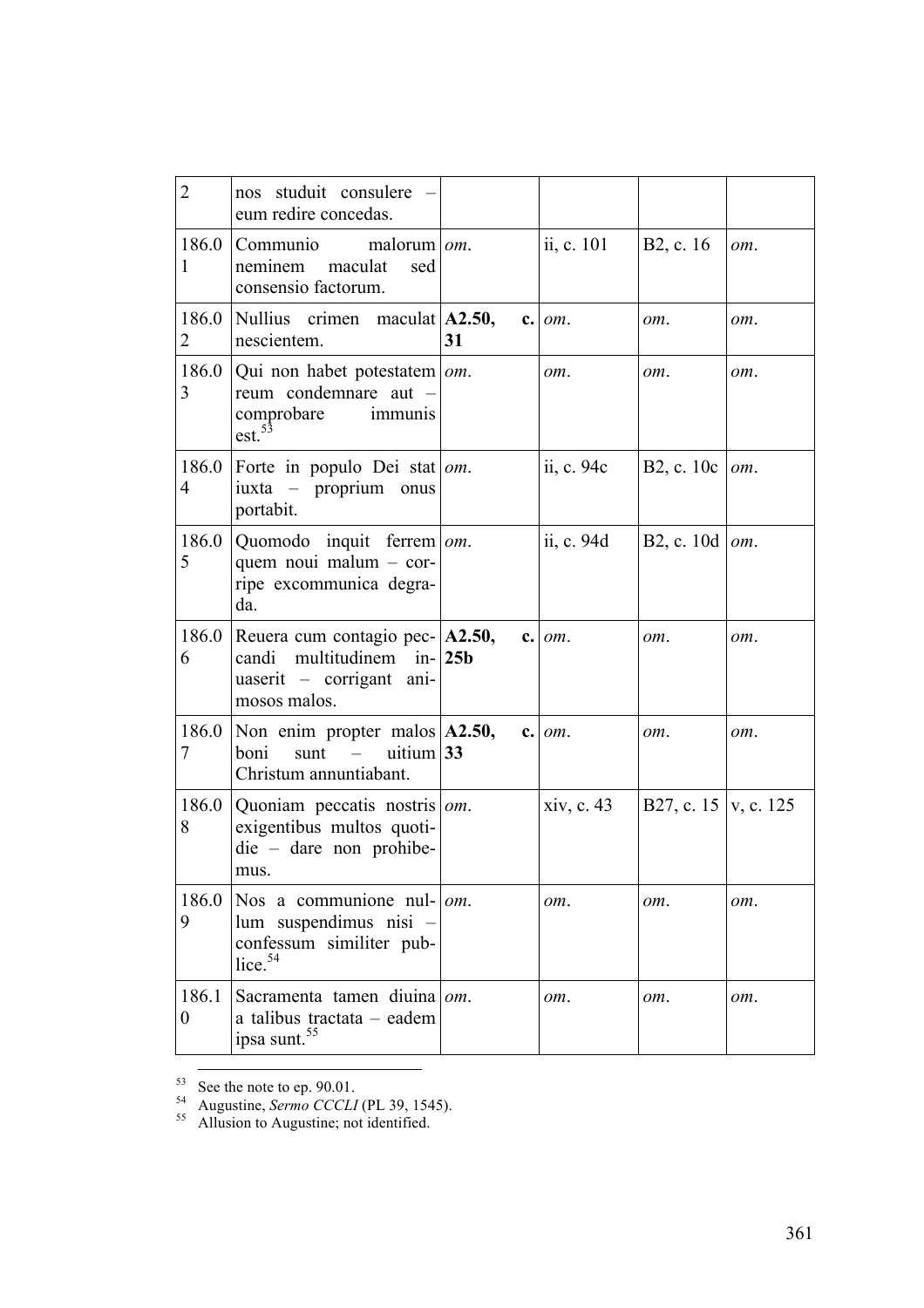| 188.0<br>1                | Meretrices possunt hones-   <i>om</i> .<br>tiorem uitam eligere et<br>matrimonio iura contra-<br>here. |     | viii, c. 37                 | om.                        | vi, c. 58  |
|---------------------------|--------------------------------------------------------------------------------------------------------|-----|-----------------------------|----------------------------|------------|
| 188.0<br>2                | Quibusdam nubendi li-lom.<br>centia tribuitur hoc est -<br>nulli impune conceditur.                    |     | viii, c. 72                 | B15, c. 46  vi, c. 4       |            |
| 188.0<br>3                | Non est culpandus Osee   $om$ .<br>propheta, si – prius non<br>habuerat.                               |     | viii, c. 38                 | B15, c. 32   vi, c. 57     |            |
| 188.0<br>4                | Si ducturi estis uxores,<br>seruate uos - noli esse<br>impurus.                                        | om. | viii, c. 045                | B15, c. $37$   <i>om</i> . |            |
| 188.0<br>5                | Pudicitie causam nisi uir<br>pudicus accusare - non<br>periclitetur uerecundia.                        | om. | viii, c. 120                | om.                        | om.        |
| 188.0<br>6                | Quid enim tam diuinum<br>quid tam –<br>proprii<br>criminis defensorem.                                 | om. | viii,<br>c.<br>121.01       | om.                        | om.        |
| 188.0<br>7                | Dicit dominus quod dicere<br>$debet$ mansuetus – a preu-<br>aricatoribus legis.                        | om. | viii, c. 122                | om.                        | om.        |
| 188.0<br>8                | Quoniam uirtus castitas $\omega$ m.<br>est tu sub – precedere ux-<br>orem suam.                        |     | viii, c. 263                | B15, c. 97                 | om.        |
| 9                         | 188.0 Ad hoc si quis altius in- $\vert$ om.<br>tuens – Christi et ecclesie.                            |     | viii, c. 74<br>viii, c. 138 | om.                        | vi, c. 023 |
| 188.1<br>$\boldsymbol{0}$ | Rem miram uobis loquor $ om$ .<br>sed tamen – repente uirgo<br>efficitur. <sup>56</sup>                |     | om.                         | om.                        | om.        |
| 189.0<br>$\mathbf 1$      | Quia ratio exemplis ante- A2.50,<br>ponenda est.                                                       | 27  | $c.$ $om.$                  | om.                        | om.        |
| 189.0<br>2                | Diuiso regno inter filios<br>Lotharii nepotes Clodouei<br>$-$ in regnum accepit. <sup>57</sup>         | om. | om.                         | om.                        | om.        |

<sup>56</sup> Jerome, *Tractatus de psalmo lxxxvi* (CCSL 78, 117). <sup>57</sup> Paraphrase, perhaps of Gregory of Tours, *Libri historiarum decem*, iv, cc. 22-4 (MGH. SS rer. Mer.  $1/i$ ,  $154-7$ ), though there are important differences.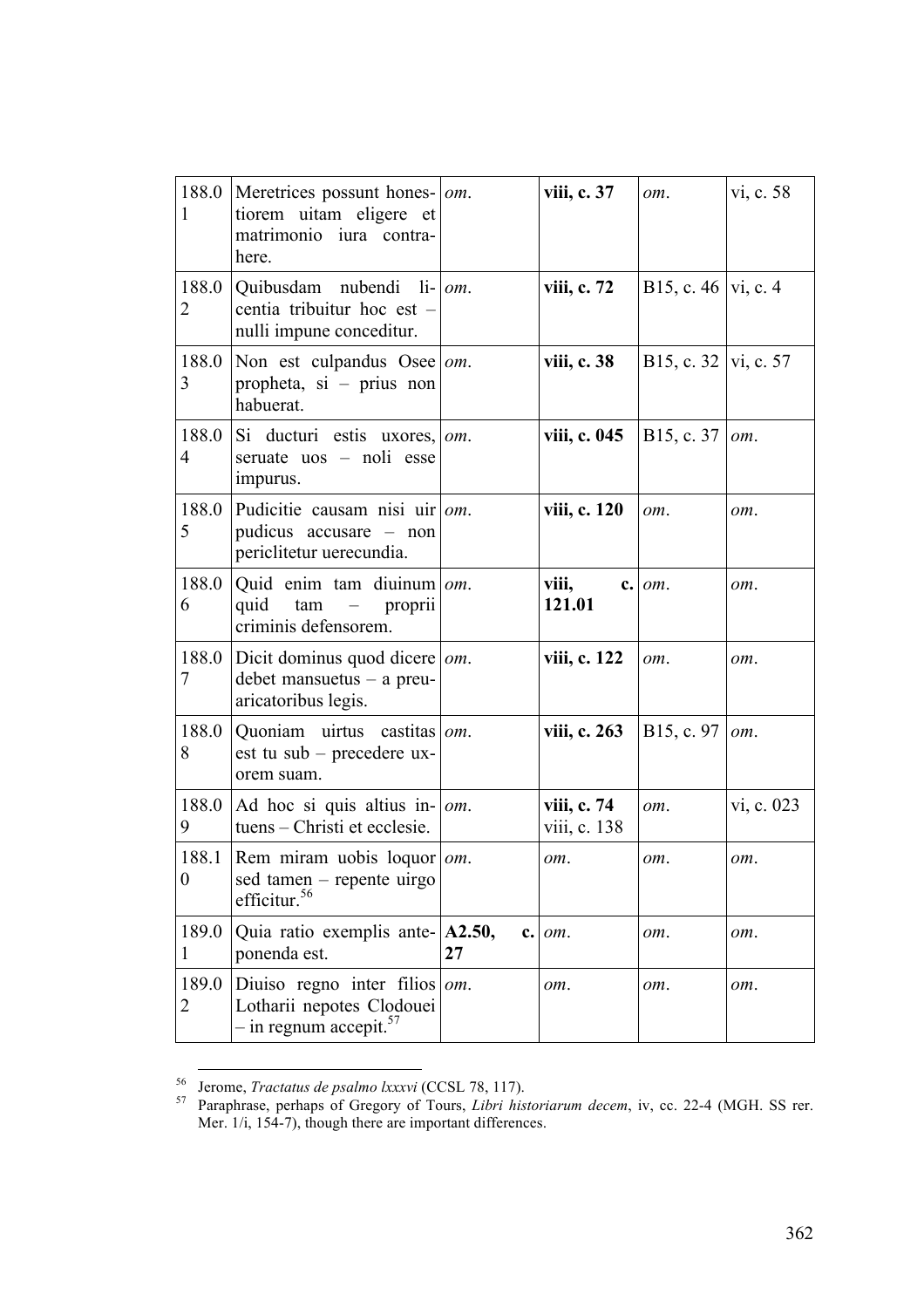| 189.0<br>3 | Audientes Hugo abbas et   $om$ .<br>ceteri primates $-$ in reges<br>fecerunt. <sup>58</sup>                          | om.        | om.                    | $om_{\cdot}$ |
|------------|----------------------------------------------------------------------------------------------------------------------|------------|------------------------|--------------|
| 189.0<br>4 | Supererant duo filii Rob-   om.<br>erti comitis Andegauorum<br>- Walterus archiepiscopus<br>Senonum.                 | om.        | om.                    | om.          |
| 189.0<br>5 | Carolus simplex in carcere   om.<br>positus Rudolfum – in<br>regem sublimatus.                                       | om.        | om.                    | om.          |
| 189.0<br>7 | Lex enim iusta debet esse $\vert$ om.<br>et possibilis, loco et tem-<br>pori congruens.                              | iv, c. 168 | B6, c. 10              | ii, c. 168   |
| 189.0<br>8 | [Leges] admittunt, quando   $om$ .<br>maioribus morbis sanandis<br>- rigor indiscrete seuerita-<br>$\sin^{59}$       | vi, c. 386 | B10, c. 21             | om.          |
| 190.0<br>1 | [] ubi populorum strages $\omega$ .<br>iacent detrahendum est -<br>caritas sincera subueniat. <sup>60</sup>          | vi, c. 386 | B10, c. 21             | om.          |
| 191.0<br>1 | Nullus pontificum incerta A1.22, c. 1<br>iudicare presumat.                                                          | v, c. 247b | om.                    | iv, c. 114   |
| 191.0<br>2 | diligentia $om$ .<br>Posteriorum<br>seuerissime sanxit ut post<br>- fictas agebant penitenti-<br>$as.$ <sup>61</sup> | vi, c. 386 | B10, c. 21             | om.          |
| 1          | 192.0   Quid est exire inde nisi   $om$ .<br>facere – ore non parcere.                                               | ii, c. 103 | B <sub>2</sub> , c. 18 | om.          |
| 192.0<br>2 | malis corde semper <i>om</i> .<br>A<br>disiungimini $ad - ut$ in-<br>sulanter arguatis.                              | ii, c. 102 | B2, c. 17              | om.          |
| 192.0<br>3 | Quisquis in hac ecclesia $\vert$ om.<br>bene uixerit – sed consen-<br>sio factorum.                                  | ii, c. 101 | B <sub>2</sub> , c. 16 | om.          |

<sup>&</sup>lt;sup>58</sup> Ivo employed the *Continuatio Haimonis* for his historical argument in ep. 189; see Chapter Five (discussion) and Appendix B.9 (edition) for this a the following two citations.

<sup>&</sup>lt;sup>59</sup> Cf. Ivo's *Prologus* (ed. Brasington, 123).<br><sup>60</sup> Also quoted in Ivo's *Prologus* (ed. Brasington, 126).<br><sup>61</sup> Also quoted in Ivo's *Prologus* (ed. Brasington, 122-3).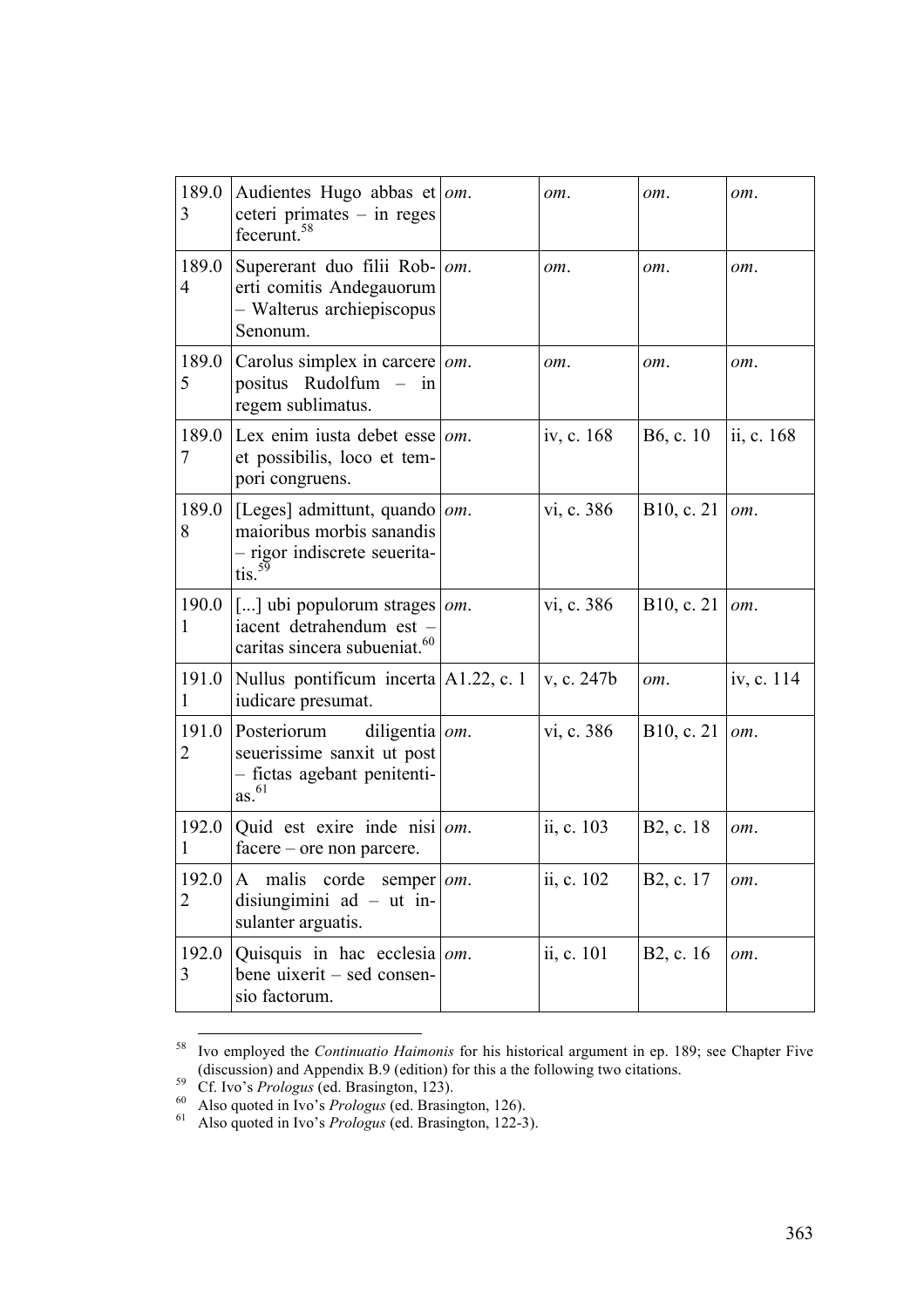| 192.0<br>$\overline{4}$ | Cum idem morbus pluri- $ A2.50,$<br>mos occupauerit nihil $-25a$<br>eorum uastatione mere-<br>antur.                       |    | $c.$ $om.$                                       | om.                   | om.                                                            |
|-------------------------|----------------------------------------------------------------------------------------------------------------------------|----|--------------------------------------------------|-----------------------|----------------------------------------------------------------|
| 192.0<br>5              | Nam consilia separationis $A2.50$ ,<br>et inania sunt – corrigant $ 25b $<br>animosos malos. <sup>62</sup>                 |    | $c.$ $om.$                                       | om.                   | om.                                                            |
| 194.0<br>1              | De illis autem qui infra $ om$ .<br>parochiam<br>$\sim$ $-$<br>omnia<br>pleniter emendent.                                 |    | xiv, c. 109                                      | om.                   | om.                                                            |
| 196.0<br>1              | [[Leges non] permittunt, ut   A1.32, c. 4   v, c. 288]<br>alicui de se confesso credi<br>debeat super crimen al-<br>ienum. |    |                                                  | om.                   | iv,<br>$\mathbf{c}$ .<br>$87b^{63}$<br>iv, c. 69 <sup>64</sup> |
| 197.0<br>1              | Quoniam presbyter et si $ A1.62\rangle$ ,<br>uoluntatem occidendi -<br>atque ubique damnatur.                              | 43 | c.   x, c. 24                                    | om.                   | om.                                                            |
| 199.0<br>1              | Simulata equitas non est $ om$ .<br>equitas sed simulatio et<br>iniquitas. <sup>65</sup>                                   |    | om.                                              | om.                   | om.                                                            |
| 203.0<br>1              | Noua sunt hec<br>genera <i>om</i> .<br>morborum, $et - e^{x}$<br>medicamento-<br>genera<br>rum. <sup>66</sup>              |    | vi, c. 386                                       | B10, c. 21 $\mid$ om. |                                                                |
| 203.0<br>2              | Archidiaconus<br>inquirit   om.<br>parochias cum<br>iussione<br>episcopi – et episcopo<br>defert.                          |    | vi, c. 20                                        | B10, c. 1             | $\overline{\text{iii}}$ , c. 41                                |
| 203.0<br>3              | Qui aliena inuadit non $A1.53$ , c. 2<br>exeat impunitus<br>de-<br>fraudaui reddo<br>quadru-<br>plum.                      |    | iii, c. 149<br>xiii, c. 1<br>X111,<br>c.<br>35Ax | om.                   | iv, c. 47b                                                     |
| 203.0<br>$\overline{4}$ | Neque in angariis presby- $ A2.36, c.9\rangle$<br>teri aut diacones – aliqui-                                              |    | iii, c. 137                                      | om.                   | om.                                                            |

<sup>&</sup>lt;sup>62</sup> Also quoted in Ivo's *Prologus* (ed. Brasington, 128).<br><sup>63</sup> In Migne, this text is *Panormia* iv, cc. 87-8.<br><sup>64</sup> In Migne, this text is *Panormia* iv, cc. 69-70.<br><sup>65</sup> Augustine, *Ennaratio in psalmo LXIII*, c. 11 (CC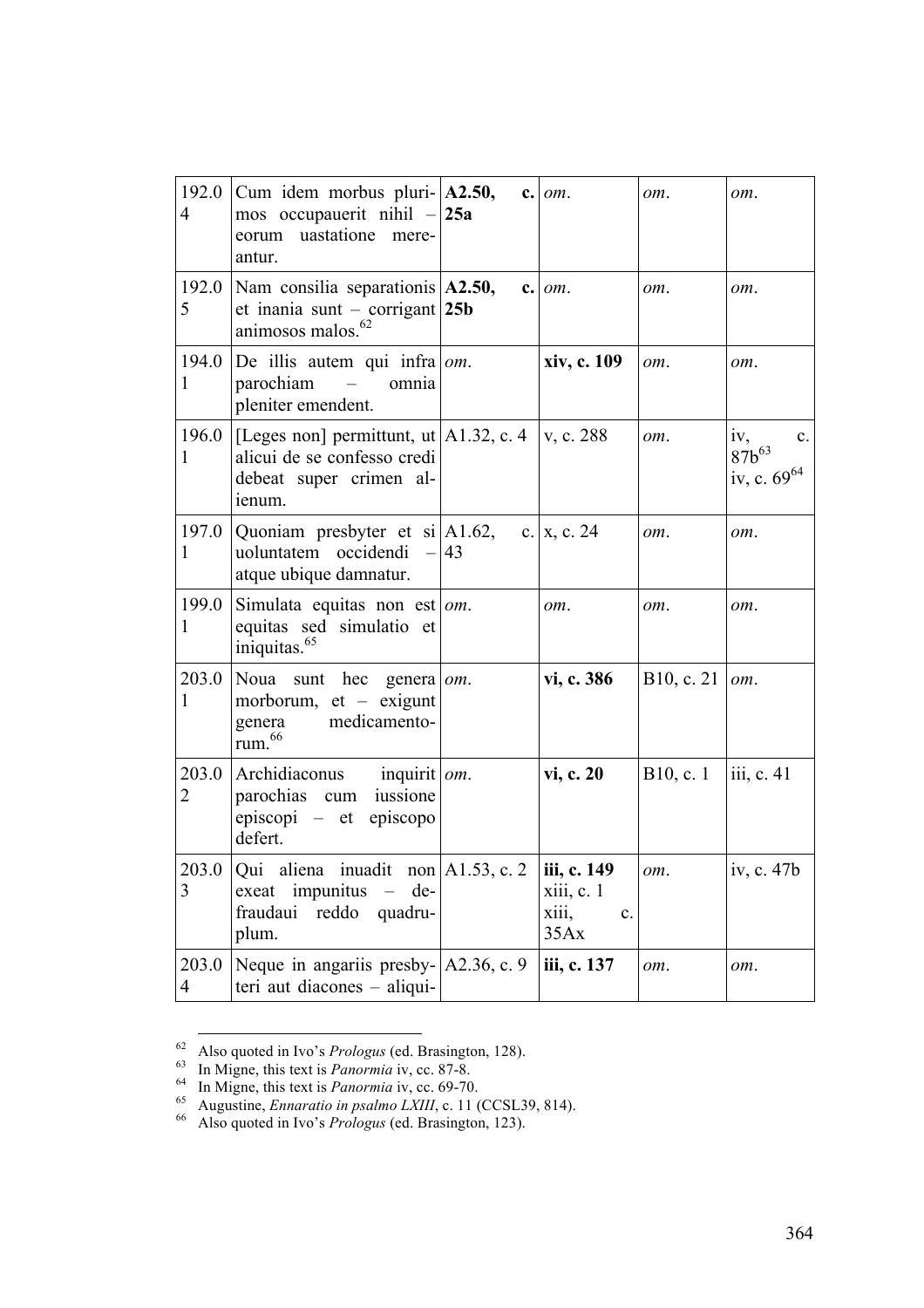|                         | bus fatigentur indictioni-<br>bus.                                                                                  |              |                       |                |
|-------------------------|---------------------------------------------------------------------------------------------------------------------|--------------|-----------------------|----------------|
| 5                       | 203.0 Lex enim sic de preterito $\omega$ .<br>indulget, ut in posterum<br>prohibeat.                                | xvi, c. 192  | B29,<br>125           | c. $v, c. 60c$ |
| 204.0<br>1              | $ [Lex]$ contra petitorem <i>om</i> .<br>iudicari precipit – probare<br>non poterit. <sup>67</sup>                  | om.          | om.                   | om.            |
| 205.0<br>1              | Quando habet homo quid <i>om</i> .<br>faciat non - tentare Deum<br>suum. <sup>68</sup>                              | om.          | om.                   | om.            |
| 205.0<br>2              | Ferri candentis uel aque $A1.64$ , c. 4<br>feruentis examinatione -<br>corda filiorum hominum.                      | x, c. 27     | B20, c. 9             | om.            |
| 205.0<br>3              | Monomachiam in legem $\omega$ .<br>non assumimus quam -<br>solummodo tentare uide-<br>antur.                        | viii, c. 187 | B15, c. 67            | om.            |
| 1                       | 206.0   Nos quemquam a com- $\vert$ om.<br>munione remouere non -<br>nominatum<br>atque<br>conuictum. <sup>69</sup> | om.          | om.                   | om.            |
| 206.0<br>2              | Si suspicio super diaco- $ A1.64, c. 9 $ vi, c. 430<br>num habetur et - boni<br>testimonii permaneat.               |              | om.                   | om.            |
| 206.0<br>3              | Si examinante episcopo $ A1.62$ , c. vi, c. 122<br>causam presbyter uel $-155$<br>priuat proprio gradu.             |              | om.                   | om.            |
| 206.0<br>$\overline{4}$ | Si quid de quocunque $ $ A1.55,<br>clerico ad – accendat res 15<br>incognita.                                       | $c.$ $om.$   | om.                   | om.            |
| 206.0<br>5              | Si sacerdos uel quilibet $\omega$ .<br>clericus $a - in$ proprio<br>gradu.                                          | vi, c. 231   | B10, c. 13 $ v, c. 9$ |                |
| 206.0                   | Si quis presbyter a plebe $\vert$ <i>om</i> .                                                                       | vi, c. 229   | B10, c. 9             | v, c. 2        |

<sup>&</sup>lt;sup>67</sup> Cf. *Inst*. 4,15,4 (ed. Krüger, 54). The text is found neither in the Ivonian collections nor in *CB*.<br><sup>68</sup> See the note to ep. 74.02.<br><sup>69</sup> See the note to ep. 90.01.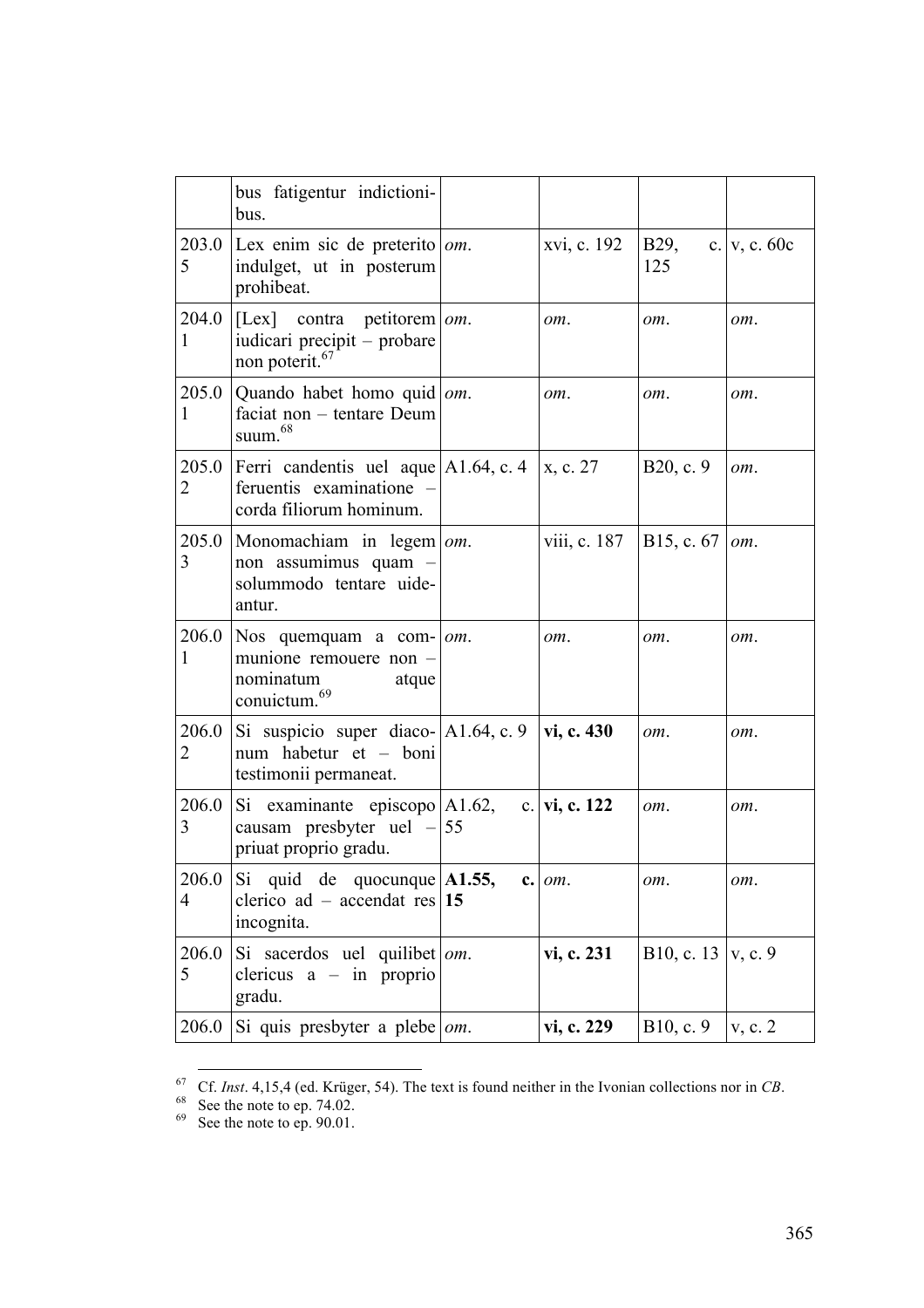| 6                       | sibi - ab obiecto crimine.                                                                                                                              |                |                        |                      |
|-------------------------|---------------------------------------------------------------------------------------------------------------------------------------------------------|----------------|------------------------|----------------------|
| 206.0<br>7              | satisfactionem $\vert$ om.<br>Quam<br>nonnulli precedentium<br>Patrum in consuetudinem<br>duxerunt, exemplo Leonis<br>pape per sacramenta pur-<br>gati. | (v, c. 313)    | om.                    | (v, c. 4)            |
| 212.0<br>$\mathbf{1}$   | $\vert$ [] qui iam tantum iudi- $\vert$ A1.18, c. 5<br>cio diuino subiacet, iudi-<br>cio ulterius non pulsetur<br>humano.                               | vi, c. 320     | om.                    | iv, c. 61            |
| 212.0<br>$\overline{2}$ | Continetur in libro Institu-   <i>om</i> .<br>tionum de heredibus<br>testamentum<br>posteriore<br>dissoluitur. $70$                                     | om.            | om.                    | om.                  |
| 212.0<br>3              | $\left  \right $ Si aliquis unam rem per $\left  om \right $ .<br>legitimas - tradita est pos-<br>sidebit.                                              | xvi, c. 195    | B <sub>29</sub><br>128 | c. $ v, c. 66a^{71}$ |
| 213.0<br>1              | Communis uita fratres $ A1.1, c. 23 $<br>omnibus est necessaria -<br>discipulorum imitari<br>uolunt.                                                    | om.            | om.                    | om.                  |
| 213.0<br>2              | Vnde consilium dantes $ A1.1, c. 24 $<br>uestram prudentiam hor-<br>tamur - uouistis adimplere<br>studeatis.                                            | om.            | om.                    | om.                  |
| 213.0<br>3              | Scimus uos non ignorare A1.15,<br>fratres quia – est inter   1a<br>clericos.                                                                            | c. iii, c. 139 | om.                    | om.                  |
| 214.0<br>$\mathbf{1}$   | Sicut naute in mari pericli- $ A2.14, c.2$<br>tantes<br>cum<br>ruinis<br>subuenire ualeamus. <sup>72</sup>                                              | om.            | om.                    | om.                  |
| 214.0<br>2              | Si tu intus ut coccus ruti- $ om$ .<br>las - protegeris cur ac-<br>cusas. $73$                                                                          | om.            | om.                    | om.                  |

<sup>&</sup>lt;sup>70</sup> Cf. *Inst.* 2,17,2 (ed. Krüger, 21). The text is found neither in the Ivonian collections nor in *CB*.<br><sup>71</sup> The *Panormia* inscription is less precise than *Decretum* and *Tripartita* B.<br><sup>72</sup> Also quoted in Ivo's *Pr*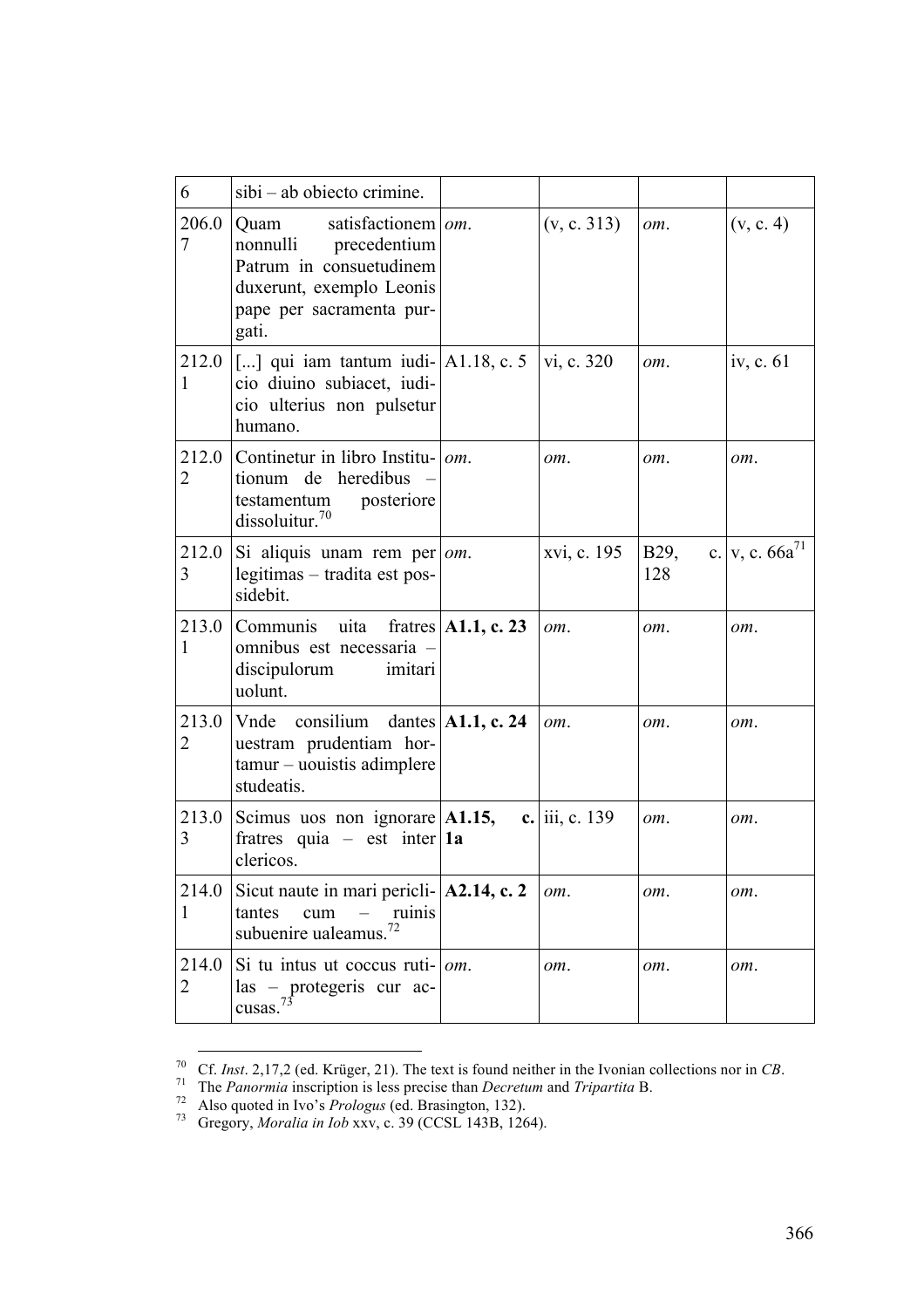| 218.0<br>$\overline{2}$ | In hunc modum $Nicaeni$ A2.1, c. 3<br>canones et Agatense con-<br>cilium prohibent [] ali-<br>quod suspicionis<br>argu-<br>mentum. |     | vi, c. 186                                | om.                     | iii, c. 112           |
|-------------------------|------------------------------------------------------------------------------------------------------------------------------------|-----|-------------------------------------------|-------------------------|-----------------------|
| 218.0<br>3              | In hunc modum Nicaeni $ om$ .<br>canones et Agatense con-<br>cilium prohibent [] ali-<br>quod suspicionis argu-<br>mentum.         |     | vi, c. 189                                | om.                     | om.                   |
| 219.0<br>1              | Si aliqua falsitas de me ad   om.<br>$-$ ut ueritas subsequatur. <sup>74</sup>                                                     |     | om.                                       | om.                     | om.                   |
| 220.0<br>$\mathbf{1}$   | Neminem de prouincia ad $A1.24$ , c. 7<br>prouinciam exhiberi<br>quem appellatum est.                                              |     | v, c. 248                                 | om.                     | om.                   |
| 220.0<br>2              | Debet appellator infra   $om$ .<br>quinque dies litteras acci-<br>pere – agendo<br>re-<br>mouendus est.                            |     | v, cc. 281-2   B9, cc. 6-   iv,           | 7                       | $cc_{-}$<br>$127 - 8$ |
| 220.0<br>3              | $\vert$ [] ut nullus episcopus $\vert$ A2.18,<br>rem ecclesie sine – com- $ 31 $<br>mutet aut donet.                               |     | c. $\vert \text{iii}, \text{c} \vert 231$ | om.                     | ii, c. $86$           |
| 220.0<br>$\overline{4}$ | Cause que in legibus non om.<br>continentur a iudicibus<br>ecclesiasticis minime au-<br>diantur. $75$                              |     | om.                                       | om.                     | om.                   |
| 221.0<br>2              | Quia inter ingenuos et   $om$ .<br>equales tantum - licita<br>fore diuortia.                                                       |     | viii, c. $56$                             | B15, c. 42   vi, c. 110 |                       |
| 222.0<br>1              | [] eloquiorum castorum<br>unam faciem attendere. <sup>76</sup>                                                                     | om. | om.                                       | om.                     | om.                   |
| 222.0<br>2              | Hieronimus,<br>honorans<br>sacramentorum<br>sancti-<br>tatem legalem more suo                                                      | om. | om.                                       | om.                     | om.                   |

<sup>&</sup>lt;sup>74</sup> Allusion to Cyprian, not identified.<br><sup>75</sup> Ps.-Felix, quoted here from via *TC*; see note to ep. 119.01.<br><sup>76</sup> Augustine, *Confessiones* vii, c. 21, 27 (CCSL 27, 110); see note to ep. 67.01.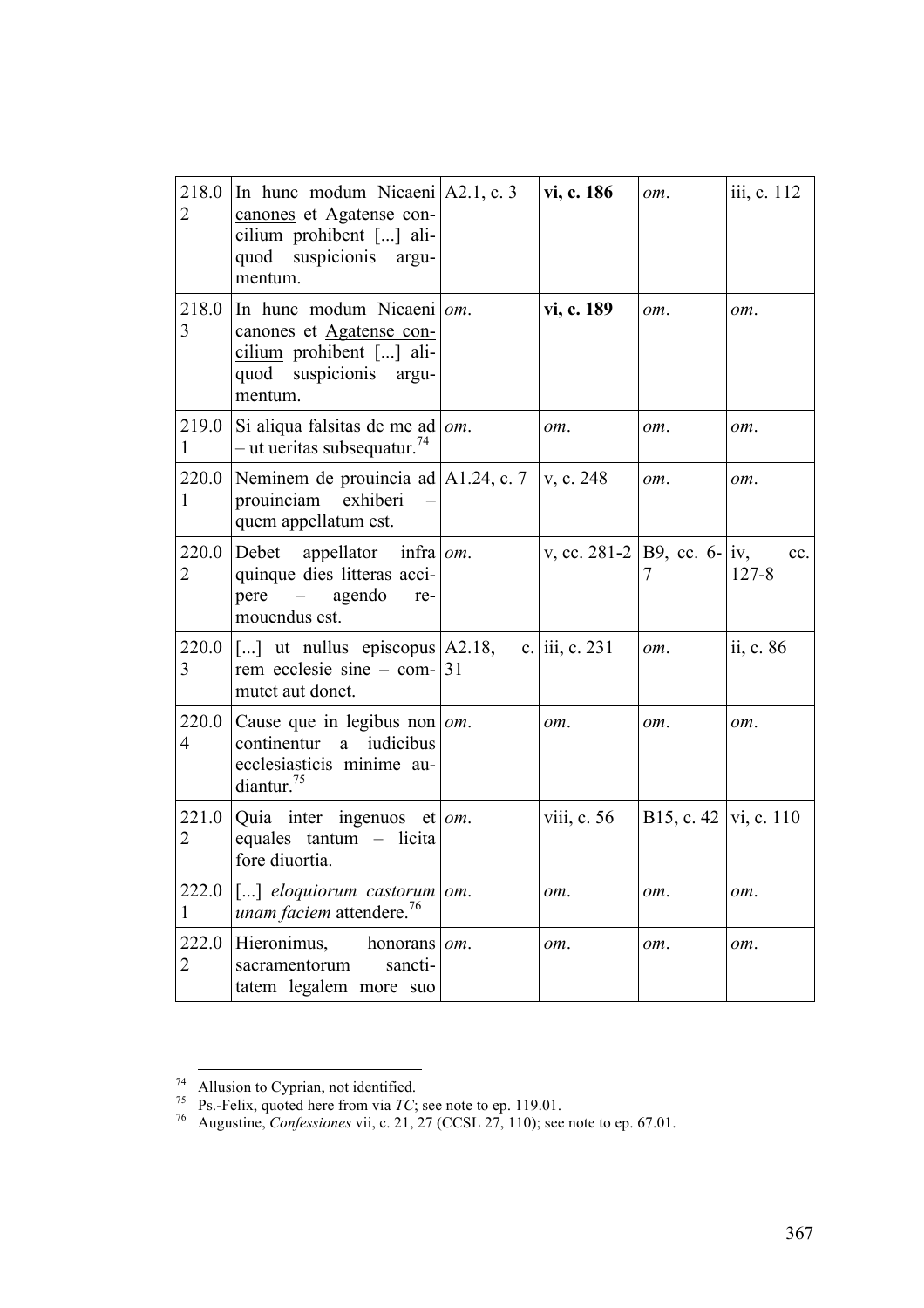|            | muniri<br>$\lfloor  \rfloor$<br>posse<br>sa-<br>lutem.                                                                                                  |                                   |                     |                                                                       |
|------------|---------------------------------------------------------------------------------------------------------------------------------------------------------|-----------------------------------|---------------------|-----------------------------------------------------------------------|
| 222.0<br>3 | De libellis et commentar- $ A1.60, c.9 $<br>iis quorumlibet non $-$ de-<br>cretorum regulas relin-<br>quere.                                            | iv, c. 72                         | B6, c. 5            | ii, c. 118                                                            |
| 224.0<br>1 | Hoc pene in omnibus tali- $ om$ .<br>bus questionibus – eos<br>digne sumentibus.                                                                        | ii, c. 97c                        | B2, c. 13c          | om.                                                                   |
| 224.0<br>2 | Spiritus sanctus in eccle- $ om$ .<br>sie proposito uel – salutem<br>operatur aliorum.                                                                  | ii, c. 97d                        | B2, c. 13d   $om$ . |                                                                       |
| 225.0<br>1 | Nos cogunt noua genera $\omega$ .<br>morborum noua querere<br>experimenta<br>me-<br>dicamentorum. <sup>78</sup>                                         | vi, c. 386                        | B10, c. 21          | om.                                                                   |
| 225.0<br>2 | Incestis autem coniunc- A2.28,<br>tionibus<br>secundum $ 60$<br>canones nihil - coniugium<br>separatione sanauerint.                                    | c.   ix, c. 40                    | om.                 | om.                                                                   |
| 228.0<br>1 | [] sinodalis sententia, $ om$ .<br>que crimina<br>sua<br>con-<br>fitentes a corporis et san-<br>guinis Christi commun-<br>ione suspendit. <sup>79</sup> | om.                               | om.                 | om.                                                                   |
| 228.0<br>2 | In actione penitentia pro $ om$ .<br>qua reus - letificauerunt<br>animam meam.                                                                          | xv, c. 23                         | B28, c. 3           | om.                                                                   |
| 1          | 229.0 Nemini de se confesso $A1.32$ , c. 4<br>credi oportet super crimen<br>alienum.                                                                    | v, c. 288                         | om.                 | iv,<br>87b <sup>80</sup><br>$\mathbf{c}$ .<br>iv, c. 69 <sup>81</sup> |
| 229.0<br>2 | Neminem reum esse iudi- $ A1.12, c.2\rangle$<br>candum nisi iudiciario -<br>iudiciario ordine conuin-                                                   | v, cc. $244$ <i>om</i> .<br>& 247 |                     | iv, c. 113                                                            |

<sup>&</sup>lt;sup>77</sup> Allusion, not identified.<br><sup>78</sup> Also quoted in Ivo's *Prologus* (ed. Brasington, 123).<br><sup>79</sup> Allusion, not identified.<br><sup>80</sup> In Migne, this text is *Panormia* iv, cc. 87-8.<br><sup>81</sup> In Migne, this text is *Panormia* iv, cc.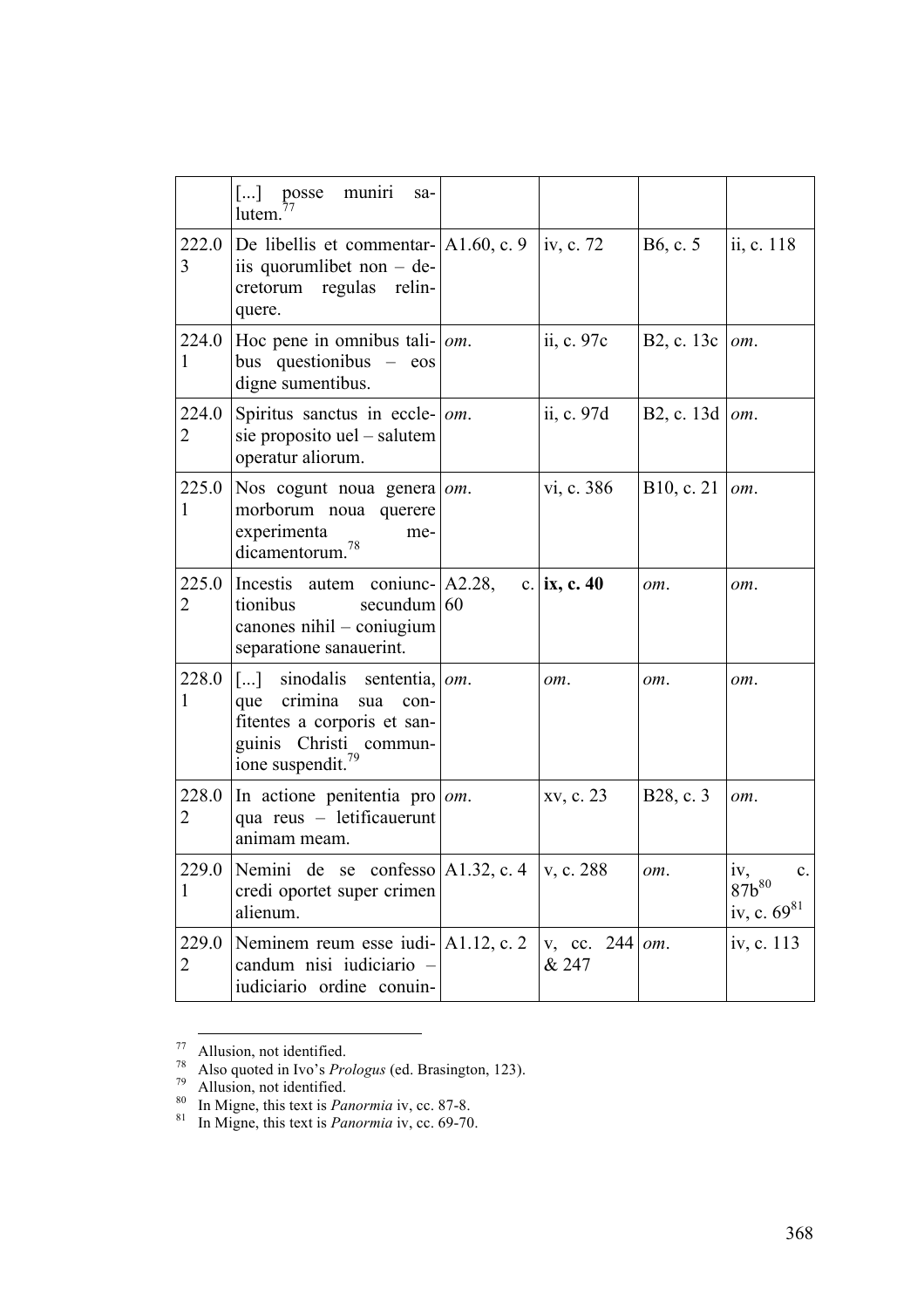|                         | catur.                                                                                                                                    |             |            |                        |               |
|-------------------------|-------------------------------------------------------------------------------------------------------------------------------------------|-------------|------------|------------------------|---------------|
| 230.0<br>1              | Baptismus enim secun- $ A1.36, c.6 $ vi, c. 55<br>dum Innocentium papam<br>peccata dimittit non coni-<br>ugia soluit.                     |             |            | om.                    | om.           |
| 231.0<br>1              | Peccatum adeo est uolun- $\vert$ <i>om</i> .<br>tarium ut $si$ – non esse<br>peccatum. <sup>82</sup>                                      |             | om.        | om.                    | om.           |
| 231.0<br>$\overline{2}$ | Si enim secundum Nice- $ A2.1, c.1 $<br>nos canones illi - curande<br>corporalis egritudinis.                                             |             | om.        | om.                    | om.           |
| 231.0<br>3              | Habe<br>caritatem<br>et<br>quidquid uis - corripe<br>cum caritatis. <sup>83</sup>                                                         | fac $ om$ . | om.        | om.                    | om.           |
| 232.0<br>1              | [Vrbanus] respondit enim   om.<br>ex consulto propter tale<br>flagitium legitimum solu-<br>endum non esse matrimo-<br>nium. <sup>84</sup> |             | $om_{-}$   | $om_{\alpha}$          | $om_{\alpha}$ |
| 233.0<br>1              | Sententiam precedentium $ om$ .<br>patrum Gregorii et Vrbani<br>quantum in me est laudo<br>atque confirmo.                                |             | xiv, c. 43 | B27, c. 15   v, c. 125 |               |
| 233.0<br>$\overline{2}$ | Sententiam precedentium $\vert$ om.<br>patrum Gregorii et Vrbani<br>quantum in me est laudo<br>atque confirmo.                            |             | xiv, c. 45 | om.                    | v, c. 107x    |
| 233.0<br>3              | Vbi<br>enim<br>succumbunt $ _{\textit{om}}$ .<br>humana iudicia diuina -<br>conseruata<br>pace<br>ra-<br>morum. <sup>85</sup>             |             | vi, c. 385 | B10, c. 20             | om.           |
| 234.0<br>1              | Cogunt nos noua genera om.<br>morborum noua querere                                                                                       |             | vi, c. 386 | B10, c. 21             | om.           |

<sup>&</sup>lt;sup>82</sup> Augustine, *Contra Iulianum* vi, c. 21 (CSEL 85, ii, 362).<br><sup>83</sup> Cf. Augustine, *In epistolam Iohannis* vii, c. 8 (SC 75, 328); the same quotation is also found in Ivo's *Prologus* (ed. Brasington, 116-7). <sup>84</sup> Urban II, JL 5730 (PL 151, 522). <sup>85</sup> Cf. Ivo's *Prologus* (ed. Brasington, 126-7).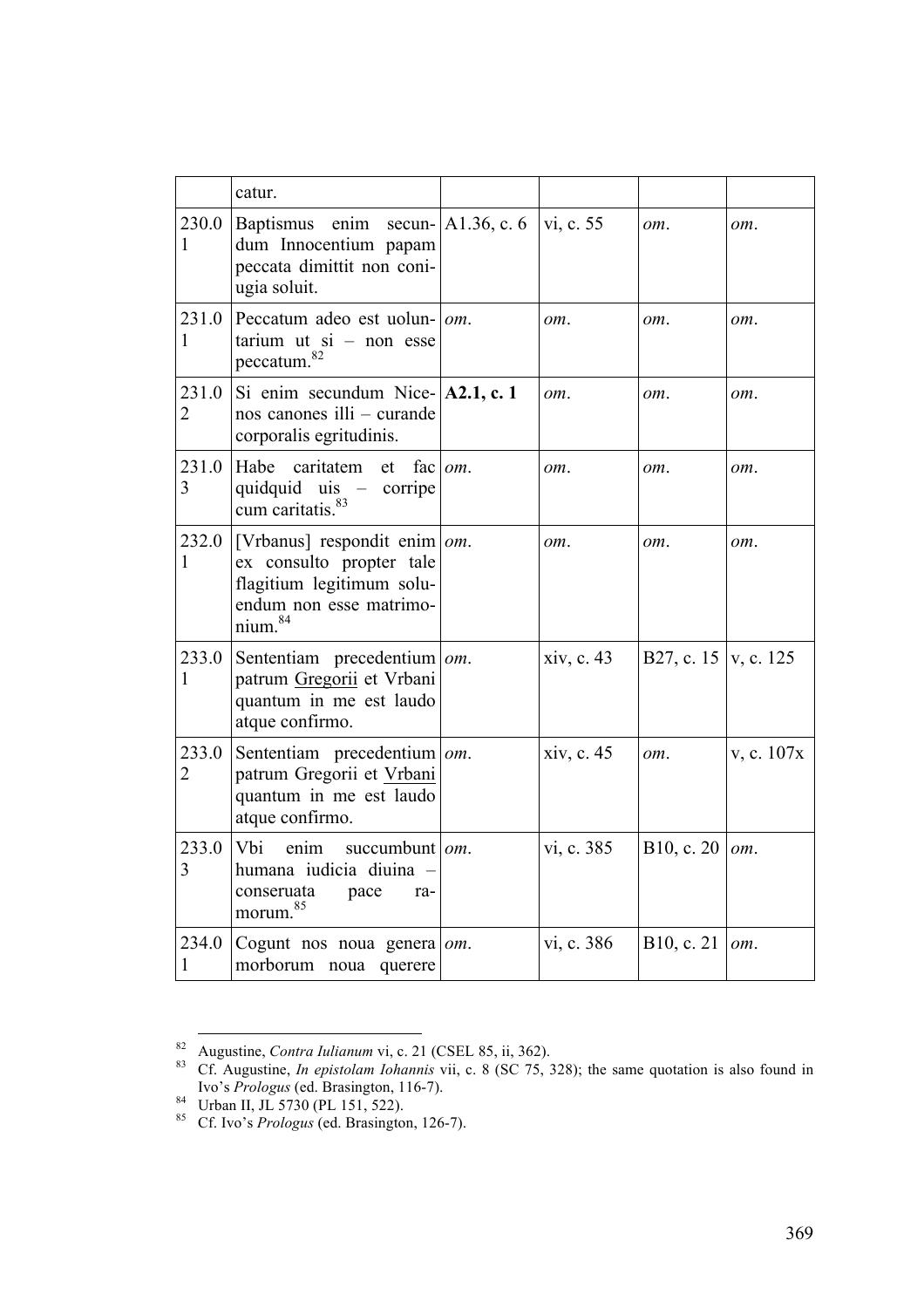|                         | medica-<br>experimenta<br>mentorum                                                                                                                                     |             |               |     |             |
|-------------------------|------------------------------------------------------------------------------------------------------------------------------------------------------------------------|-------------|---------------|-----|-------------|
| 236.0<br>1              | Conquestus est apostolatui   A1.62,<br>nostro frater noster – pri- $ 74$<br>uilegia seruentur ecclesiis.                                                               |             | c. $v, c. 56$ | om. | iv, c. $29$ |
| 236.0<br>$\overline{2}$ | Clemens et Anacletus [] $ $ A1.1, c. 7<br>ordinauerunt in<br>quibus<br>ciuitatibus essent prime<br>sedes, in quibus metropol-<br>itane.                                |             | om.           | om. | om.         |
| 3                       | 236.0 Clemens et $\Delta$ has let us []   A1.2, cc.   v, c. 53<br>ordinauerunt in quibus 16-7 & 19<br>ciuitatibus essent prime<br>sedes, in quibus metropol-<br>itane. |             | v, c. 98      | om. | iv, c. 23   |
| 1                       | 240.0 Qui enim negligit famam   $om$ .<br>suam crudelis est; occidit<br>enim proximum quantum<br>in se est. <sup>87</sup>                                              |             | om.           | om. | om.         |
| 241.0<br>1              | Quod ante iudicem secula- $ A2.30, c.3\rangle$<br>rem causam ecclesiasti-<br>cam tractare non debeant.                                                                 |             | vi, c. 367    | om. | om.         |
| 241.0<br>2              | Pulsatus ante suum iu- $ A1.18$ ,<br>dicem causam dicat $-$ si $ 10\rangle$<br>uoluerit taceat.                                                                        | A1.42, c. 4 | c. vi, c. 323 | om. | iv, c. 123  |
| 241.0<br>3              | Nullus episcopus nisi in $ A1.32, c.1 $<br>legitima sinoda - ullo mo-<br>do reputabitur.                                                                               |             | om.           | om. | om.         |
| 241.0<br>$\overline{4}$ | Cause que in legibus non $\vert$ om.<br>iudicibus<br>continentur<br>a<br>ecclesiasticis minime au-<br>diantur. <sup>88</sup>                                           |             | om.           | om. | om.         |
| 241.0<br>5              | Vt in duarum ciuitatum<br>clericus<br>ecclesiis<br>con-<br>scribatur in Calcedonensi<br>concilio prohibetur.                                                           | om.         | vi, c. 173    | om. | iii, c. 73  |

<sup>86</sup> Also quoted in Ivo's *Prologus* (ed. Brasington, 123).<br><sup>87</sup> Augustine, *Sermo CCCLV*, c. 1 (PL 38, 1569).<br><sup>88</sup> Ps.-Felix, quoted here from via *TC*; see note to ep. 119.01.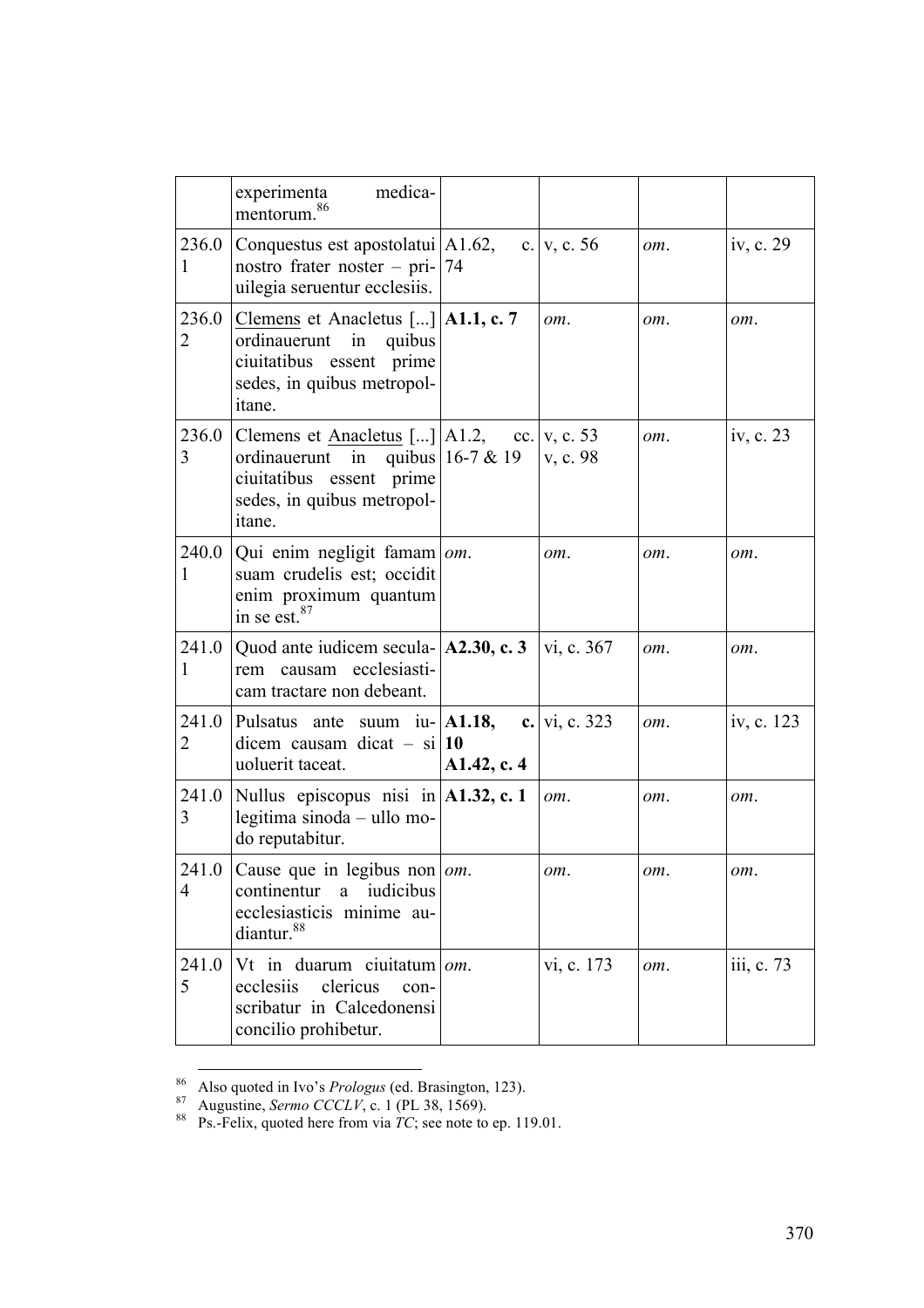| 242.0<br>1              | Non omnis mulier uiro $A1.43$ ,<br>iuncta uxor – et inter 47<br>equales.                            |     | c. viii, c. 139                         | om.                        | vi, c. 035                                                     |
|-------------------------|-----------------------------------------------------------------------------------------------------|-----|-----------------------------------------|----------------------------|----------------------------------------------------------------|
| 242.0<br>2              | Si quis per errorem ancil- $\vert$ <i>om</i> .<br>lam mulierem - contrahi<br>non possunt.           |     | viii, c. 56                             | B15, c. 42   vi, c. 110    |                                                                |
| 242.0<br>3              | $\vert$ Quod contra leges pre- $\vert$ A1.63, c. 7<br>sumitur per leges dissolui<br>meretur.        |     | iv, c. $230$<br>vi, c. 115a             | om.                        | om.                                                            |
| 242.0<br>$\overline{4}$ | Coniugium<br>consensus <i>om</i> .<br>facit non coitus.                                             |     | viii, c. $17$                           | B15, c. 17   vi, c. 107    |                                                                |
| 243.0<br>1              | Quod contra leges pre- $ A1.63, c.7 $<br>sumitur per leges dissolui<br>meretur.                     |     | iv, c. 230<br>vi, c. 115a               | om.                        | om.                                                            |
| 243.0<br>2              | Coniugium facit consen- om.<br>sus non coitus. Qui - coitu<br>celebrata frustrantur.                |     | viii, c. 17                             | B15, c. 17   vi, c. 107    |                                                                |
| 246.0<br>1              | Quia unus maritus duas A2.47,<br>sorores non – possset inire $ 79$<br>matrimonium.                  |     | c.   ix, c. $68$                        | om.                        | om.                                                            |
| 246.0<br>$\overline{2}$ | Desponsata uiro coniugis<br>nomen accipit cum - uiri<br>admixtione cognoscitur.                     | om. | viii, c. 2                              | B15, c. 2                  | vi, c. 14                                                      |
| 246.0<br>3              | Coniuges uerius appel-<br>lantur a prima desposa-<br>tionis - ignoretur coniuga-<br>lis concubitus. | om. | viii, $c.3$                             | B15, c. 3                  | vi, c. 15                                                      |
| $\overline{4}$          | 246.0 Quidam desponsauit uxo- $\vert$ <i>om</i> .<br>rem et dotauit cum -<br>habere non possit.     |     | ix, c. 100                              | B16, c. 29   $\text{o}m$ . |                                                                |
| 247.0<br>$\mathbf{1}$   | Monomachiam in legem $\vert$ om.<br>non assumimus quam<br>minime accepisse cogno-<br>scimus.        |     | viii, c. 187   B15, c. 67   <i>om</i> . |                            |                                                                |
| 249.0<br>1              | De se confessis non est $A1.32$ , c. 4<br>credendum super crimen<br>alienum.                        |     | $\vert v, c. 288 \vert$                 | om.                        | iv,<br>$87b^{89}$<br>$\mathbf{c}$ .<br>iv, c. 69 <sup>90</sup> |

<sup>89</sup> In Migne, this text is *Panormia* iv, cc. 87-8.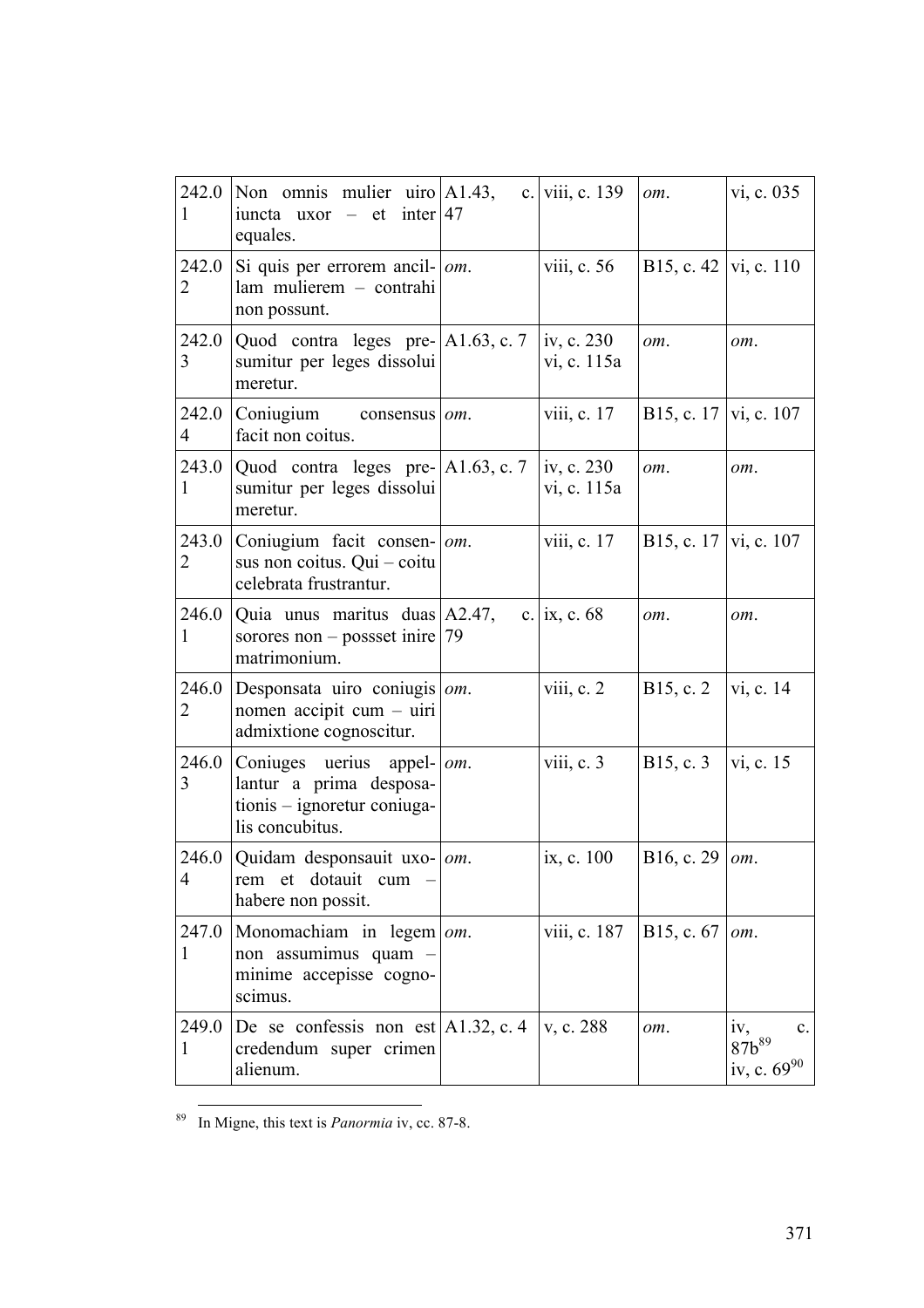| 1                       | 251.0 Faciat unusquisque quod   $om$ .<br>secundum fidem suam<br>ambo misericordiam con-<br>secuti.                                                                                              |    | ii, c. 26                 | B <sub>2</sub> , c. 2  | om.        |
|-------------------------|--------------------------------------------------------------------------------------------------------------------------------------------------------------------------------------------------|----|---------------------------|------------------------|------------|
| 252.0<br>1              | Nemo debet temptare De-   om.<br>um suum quamdiu habet<br>quod faciat.                                                                                                                           |    | om.                       | om.                    | om.        |
| 252.0<br>$\overline{2}$ | Ferri candentis uel aque $ A1.64, c.4 $<br>feruentis examinatione<br>corda filiorum hominum.                                                                                                     |    | x, c. 27                  | B20, c. 9              | om.        |
| 1                       | $255.0$ [Vnctio] infirmorum A1.38,<br>secundum institutum ap-15a<br>ostolice sedis genus est<br>sacramenti.                                                                                      |    | c. ii, c. 75              | om.                    | om.        |
| 255.0<br>$\overline{2}$ | Caute salubriterque proui-   om.<br>sum est ut locus - minus<br>contemptibilis fuerit.                                                                                                           |    | xv, c. 24b                | B28, c. 5              | om.        |
| 255.0<br>3              | Sicut est unum baptisma $ om$ .<br>ita et - leuiorum illa<br>grauiorum.                                                                                                                          |    | om.                       | <b>B29,</b><br>284     | $c.$ $om.$ |
| 259.0<br>1              | Lex debeat esse<br>iusta, $\omega$ .<br>possibilis, loco tempo-<br>rique conueniens.                                                                                                             |    | iv, c. 168                | B <sub>6</sub> , c. 10 | ii, c. 168 |
| 260.0<br>1              | Solet autem dispensatione $ om$ .<br>multa<br>infirma<br>tolerare<br>postquam patrata<br>sunt,<br>tam pro locorum necessi-<br>tate, quam pro personarum<br>utilitate et honestate. <sup>92</sup> |    | om.                       | om.                    | om.        |
| 261.0<br>1              | Coniugium, si contra leges $ A1.63, c. 7 $<br>presumitur, per leges dis-<br>solui mereatur.                                                                                                      |    | iv, c. 230<br>vi, c. 115a | om.                    | om.        |
| 261.0<br>2              | Incestis<br>conjunctionibus $A2.28$ ,<br>nihil<br>uenie<br>reseruamus<br>nisi – incestum separa-<br>tione sanauerint                                                                             | 60 | c.   ix, c. 40            | om.                    | om.        |

<sup>&</sup>lt;sup>90</sup> In Migne, this text is *Panormia* iv, cc. 69-70.<br><sup>91</sup> See note to ep. 74.02 above.<br><sup>92</sup> Cf. Urban II, JL 5383 (see note to ep. 55.02 above).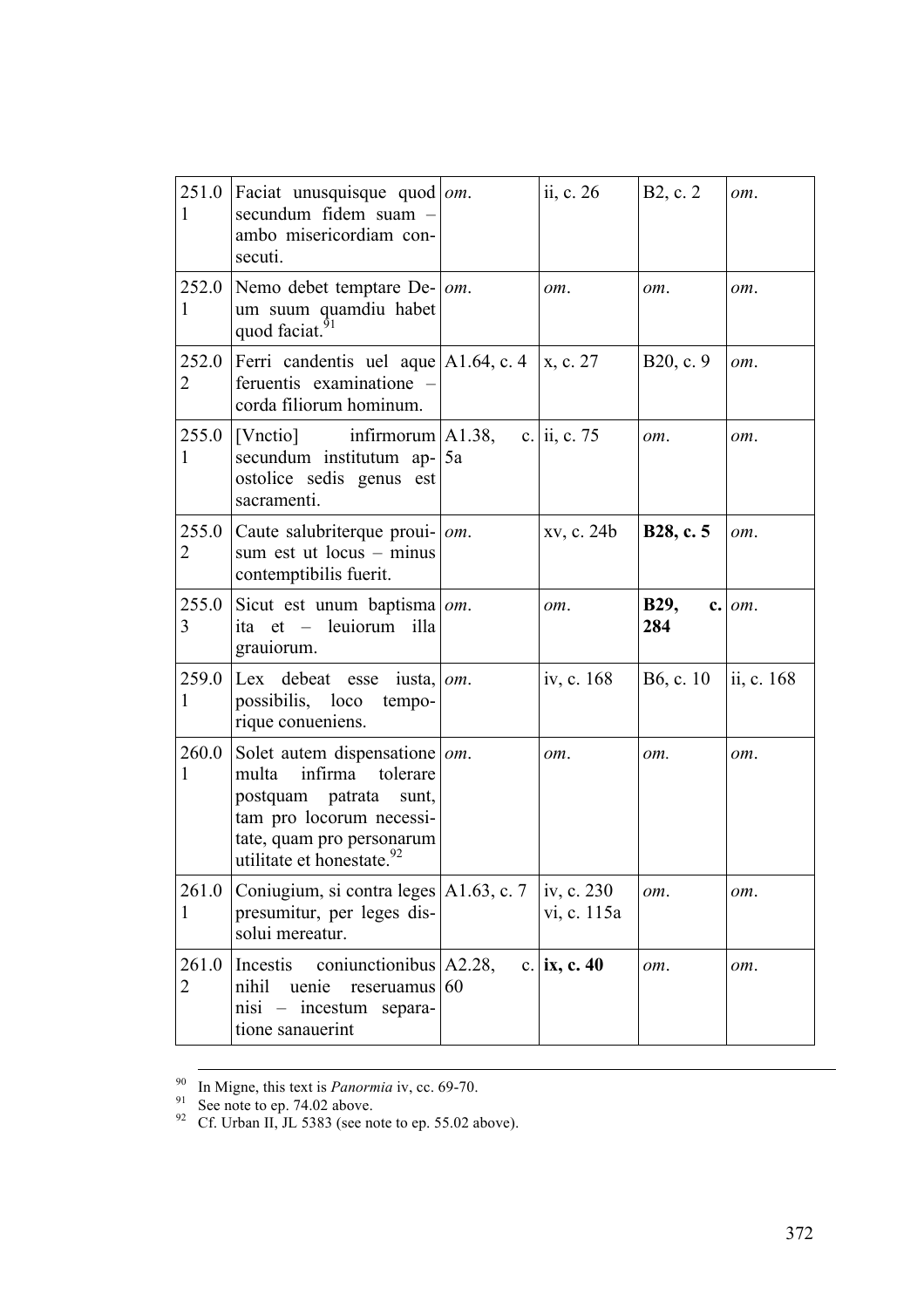| 267.0<br>1              | Quod ab eis contra leges $ A1.63, c.7\rangle$<br>presumptum est [] per<br>leges dissolutum est.                   |     | iv, c. 230<br>vi, c. 115a                                        | om.                          | om.                            |
|-------------------------|-------------------------------------------------------------------------------------------------------------------|-----|------------------------------------------------------------------|------------------------------|--------------------------------|
| 268.0<br>1              | [] ut omnes controuersie $\omega$ .<br>ecclesiastice in locis, in<br>quibus orte sunt, primo<br>sint discutiende. |     | cf. v, cc. cf. B9, c. cf. iv, c.<br>163, 167 & $ 4$<br>$176 - 7$ |                              | 22                             |
| 277.0<br>1              | Qui post acceptum sacrum $ $ A1.55,<br>ordinem in – ulterius non 54<br>accedat.                                   |     | c. $vi, c. 78$                                                   | om.                          | iii, c. 133                    |
| 277.0<br>2              | In grauibus peccatis quis $ A1.55$ ,<br>positus dum – aliena non 41<br>detulit.                                   |     | $c.$ $om.$                                                       | om.                          | om.                            |
| 3                       | 277.0 Cunctis liquet quia cum is $ A1.55$ ,<br>$\sim$ $-$<br>ad<br>deteriora $ 42$<br>qui<br>prouocatur.          |     | $c.$ $om.$                                                       | om.                          | om.                            |
| 280.0<br>1              | Dicunt<br>enim<br>instituta   <i>om</i> .<br>legum Nouellarum, quas -<br>sua uel aliena.                          |     | viii, c. 111<br>xvi, c. 161                                      | B15, c. 54   $\text{o}m$ .   |                                |
| 280.0<br>2              | Ferri candentis uel aque $ A1.64, c.4 $<br>feruentis examinatione -<br>corda filiorum hominum.                    |     | x, c. 27                                                         | B20, c. 9                    | om.                            |
| 280.0<br>3              | Monomachiam in $legem   om$ .<br>non assumimus quam -<br>solummodo tentare uide-<br>antur.                        |     | viii, c. 187                                                     | B15, c. $67$   $\text{o}m$ . |                                |
| 287.0<br>$\mathbf{1}$   | Non hoc corpus quos $ui$ -   <i>om</i> .<br>detis manducaturi - tamen<br>inuisibiliter intelligi.                 |     | ii, c. 9                                                         | om.                          | (i,<br>$\mathbf{c}$ .<br>134x) |
| 287.0<br>2              | uidetis<br>Quod<br>in<br>altari <i>om</i> .<br>panis est – calix est san-<br>guis.                                |     | ii, c. 8                                                         | om.                          | om.                            |
| 287.0<br>3              | Quomodo panis est corpus<br>uel quod – uidetur aliud<br>intelligitur.                                             | om. | ii, c. 8                                                         | om.                          | om.                            |
| 287.0<br>$\overline{4}$ | Hoc accipite in pane quod $ om$ .<br>pependit - de Christi la-<br>tere.                                           |     | ii, c. 9                                                         | om.                          | om.                            |